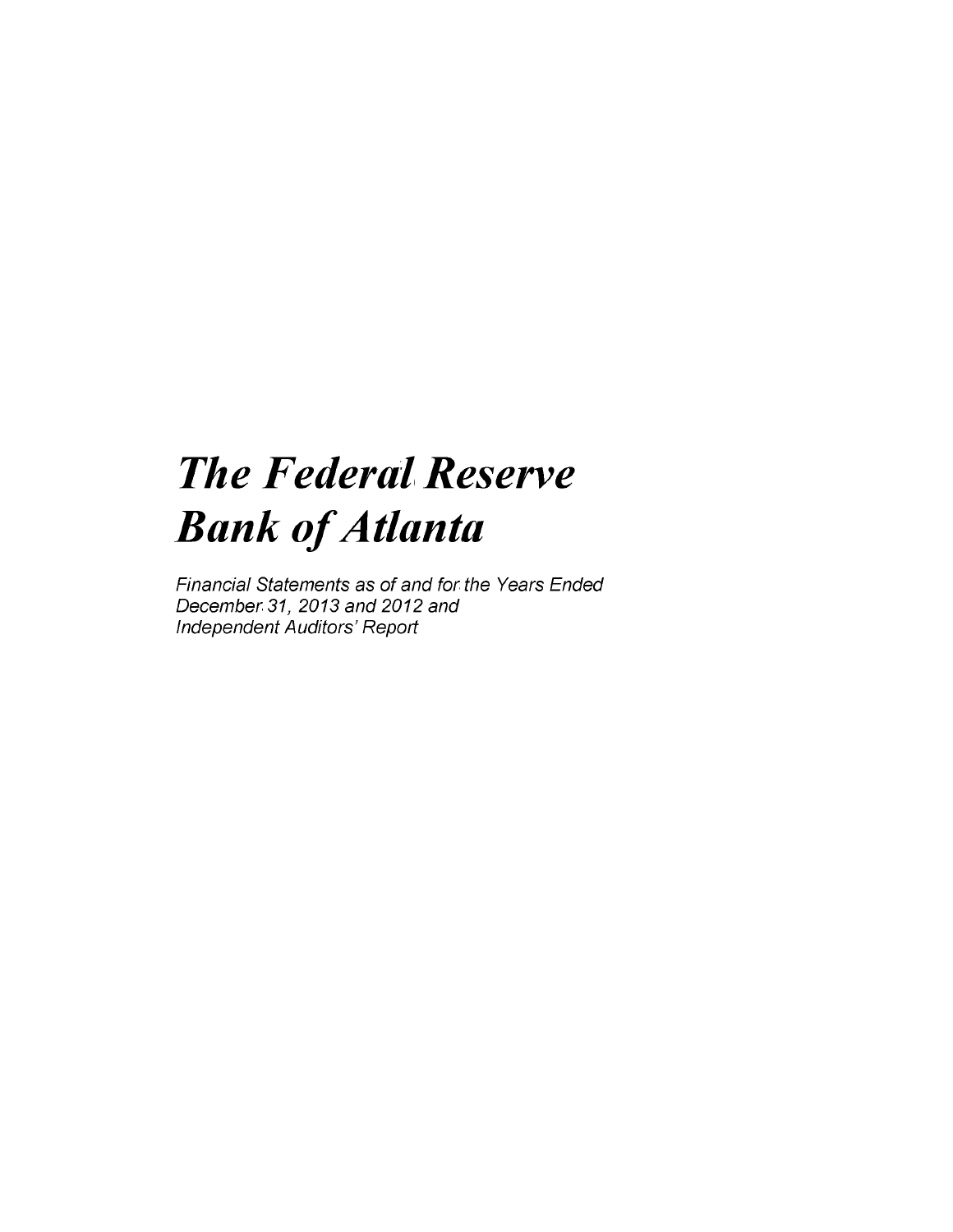# **THE FEDERAL RESERVE BANK OF ATLANTA**

Table of Contents

|                                                                                                              | Page     |
|--------------------------------------------------------------------------------------------------------------|----------|
| Management's Report on Internal Control Over Financial Reporting                                             | 1        |
| <b>Independent Auditors' Report</b>                                                                          | $2 - 4$  |
| Abbreviations                                                                                                | 5        |
| Financial Statements:                                                                                        |          |
| Statements of Condition as of December 31, 2013 and December 31, 2012                                        | 6        |
| Statements of Income and Comprehensive Income for the years ended December 31,<br>2013 and December 31, 2012 | 7        |
| Statements of Changes in Capital for the years ended December 31, 2013 and<br>December 31, 2012              | 8        |
| Notes to Financial Statements                                                                                | $9 - 40$ |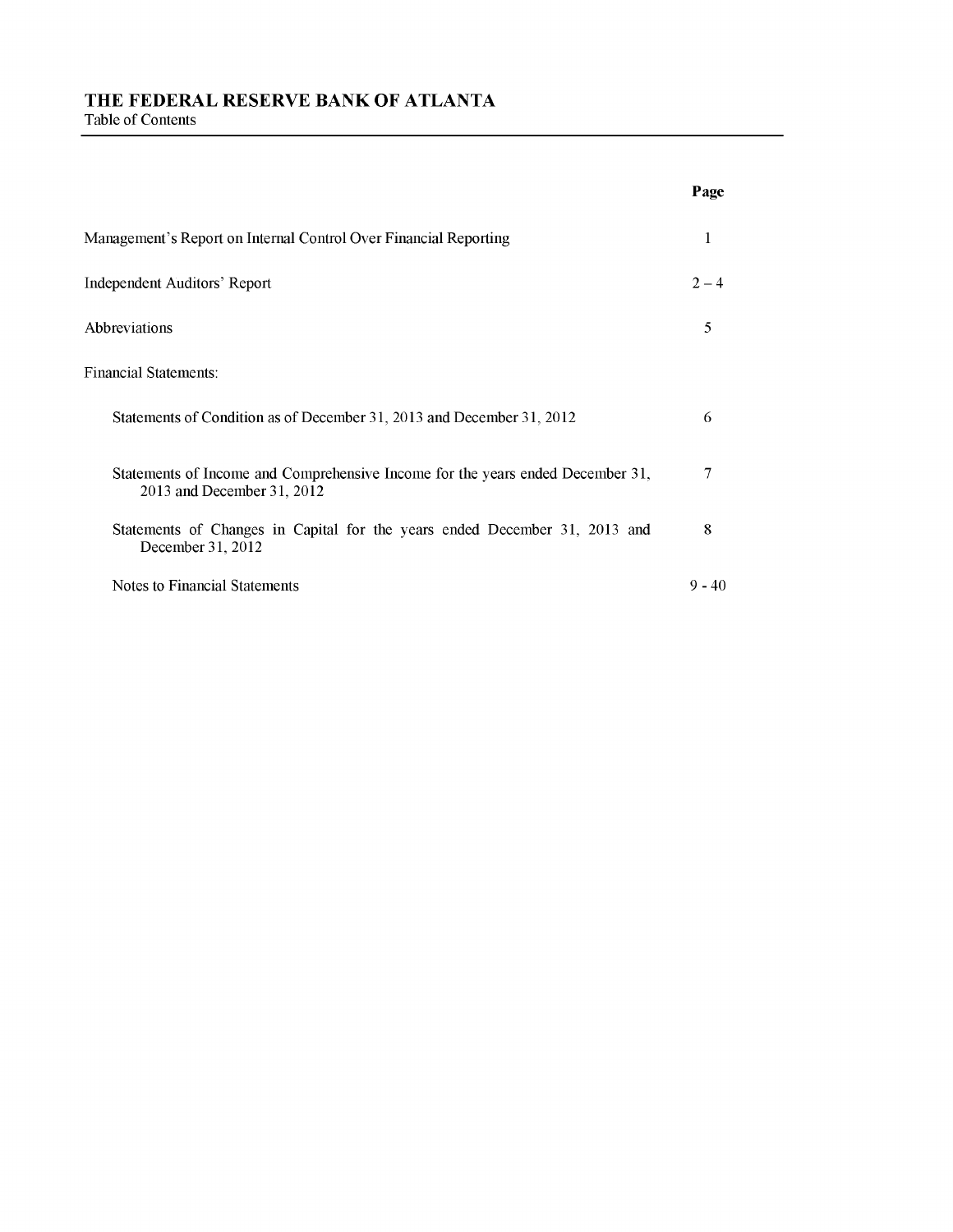

March 14,2014

To the Board of Directors of the Federal Reserve Bank of Atlanta:

1000 Peachtree Street N.E. Atlanta, Georgia 30309-4470 404.498.8500 [www.frbatlanta.org](http://www.frbatlanta.org)

The management of the Federal Reserve Bank of Atlanta (Bank) is responsible for the preparation and fair presentation of the Statements of Condition as of December 31, 2013 and 2012, and the Statements of Income and Comprehensive Income, and Statements of Changes in Capital for the years then ended (the financial statements). The financial statements have been prepared in conformity with the accounting principles, policies, and practices established by the Board of Governors of the Federal Reserve System as set forth in the *Financial Accounting Manual for Federal Reserve Banks* (FAM), and, as such, include some amounts that are based on management judgments and estimates. To our knowledge, the financial statements are, in all material respects, fairly presented in conformity with the accounting principles, policies and practices documented in the FAM and include all disclosures necessary for such fair presentation.

The management of the Bank is responsible for establishing and maintaining effective internal control over financial reporting as it relates to the financial statements. The Bank's internal control over financial reporting is designed to provide reasonable assurance regarding the reliability of financial reporting and the preparation of financial statements for external reporting purposes in accordance with the FAM. The Bank's internal control over financial reporting includes those policies and procedures that (i) pertain to the maintenance of records that in reasonable detail accurately and fairly reflect the transactions and dispositions of the Bank's assets; (ii) provide reasonable assurance that transactions are recorded as necessary to permit preparation of financial statements in accordance with FAM, and that the Bank's receipts and expenditures are being made only in accordance with authorizations of its management and directors; and (iii) provide reasonable assurance regarding prevention or timely detection of unauthorized acquisition, use or disposition of the Bank's assets that could have a material effect on its financial statements.

Even effective internal control, no matter how well designed, has inherent limitations, including the possibility of human error, and therefore can provide only reasonable assurance with respect to the preparation of reliable financial statements. Also, projections of any evaluation of effectiveness to future periods are subject to the risk that controls may become inadequate because of changes in conditions, or that the degree of compliance with the policies or procedures may deteriorate.

The management of the Bank assessed its internal control over financial reporting based upon the criteria established in the *Internal Control - Integrated Framework (1992)* issued by the Committee of Sponsoring Organizations of the Treadway Commission. Based on this assessment, we believe that the Bank maintained effective internal control over financial reporting.

Federal Reserve Bank of Atlanta

Dennis P. Lockhart, President and Chief Executive Officer

C. Amber

Marie C. Gooding, First Vice President and Chief Operating Officer

Anne M. DeBeer, Senior Vice President and Chief Financial Officer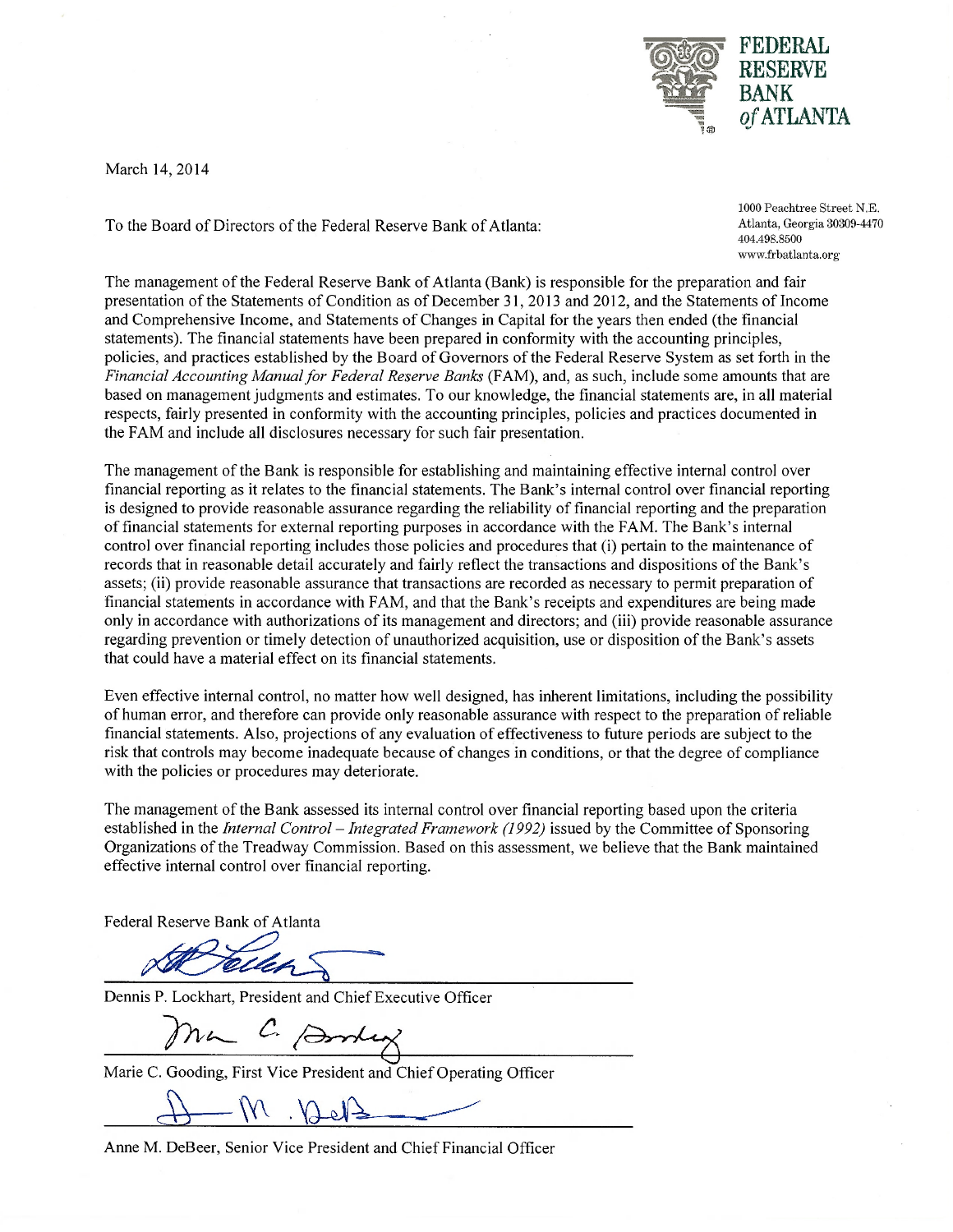# **Deloitte. Deloitte & Touche LLP**

191 Peachtree Street NE Suite 2000 Atlanta, GA 30303-1749 USA Tel: +1 404 220 1500

Fax: +1 404 220 1583 [www.deloitte.com](http://www.deloitte.com) 

# <span id="page-3-0"></span>**INDEPENDENT AUDITORS' REPORT**

To the Board of Governors of the Federal Reserve System and the Board of Directors of the Federal Reserve Bank of Atlanta:

We have audited the accompanying financial statements of the Federal Reserve Bank of Atlanta ("FRB Atlanta"), which are comprised of the statements of condition as of December 31, 2013 and 2012, and the related statements of income and comprehensive income, and of changes in capital for the years then ended, and the related notes to the financial statements. We also have audited the FRB Atlanta's internal control over financial reporting as of December 31, 2013, based on criteria established in *Internal Control — Integrated Framework (1992)* issued by the Committee of Sponsoring Organizations of the Treadway Commission.

# **Management's Responsibility**

The FRB Atlanta's management is responsible for the preparation and fair presentation of these financial statements in accordance with accounting principles established by the Board of Governors of the Federal Reserve System (the "Board") as described in Note 3 to the financial statements. The Board has determined that this basis of accounting is an acceptable basis for the preparation of the FRB Atlanta's financial statements in the circumstances. The FRB Atlanta's management is also responsible for the design, implementation, and maintenance of internal control relevant to the preparation and fair presentation of financial statements that are free from material misstatement, whether due to fraud or error. The FRB Atlanta's management is also responsible for its assertion of the effectiveness of internal control over financial reporting, included in the accompanying Management's Report on Internal Control Over Financial Reporting.

# **Auditors' Responsibility**

Our responsibility is to express an opinion on these financial statements and an opinion on the FRB Atlanta's internal control over financial reporting based on our audits. We conducted our audits of the financial statements in accordance with auditing standards generally accepted in the United States of America and in accordance with the auditing standards of the Public Company Accounting Oversight Board (United States) ("PCAOB") and we conducted our audit of internal control over financial reporting in accordance with attestation standards established by the American Institute of Certified Public Accountants and in accordance with the auditing standards of the PCAOB. Those standards require that we plan and perform the audit to obtain reasonable assurance about whether the financial statements are free from material misstatement and whether effective internal control over financial reporting was maintained in all material respects.

An audit of the financial statements involves performing procedures to obtain audit evidence about the amounts and disclosures in the financial statements. The procedures selected depend on the auditor's judgment, including the assessment of the risks of material misstatement of the financial statements, whether due to fraud or error. In making those risk assessments, the auditor considers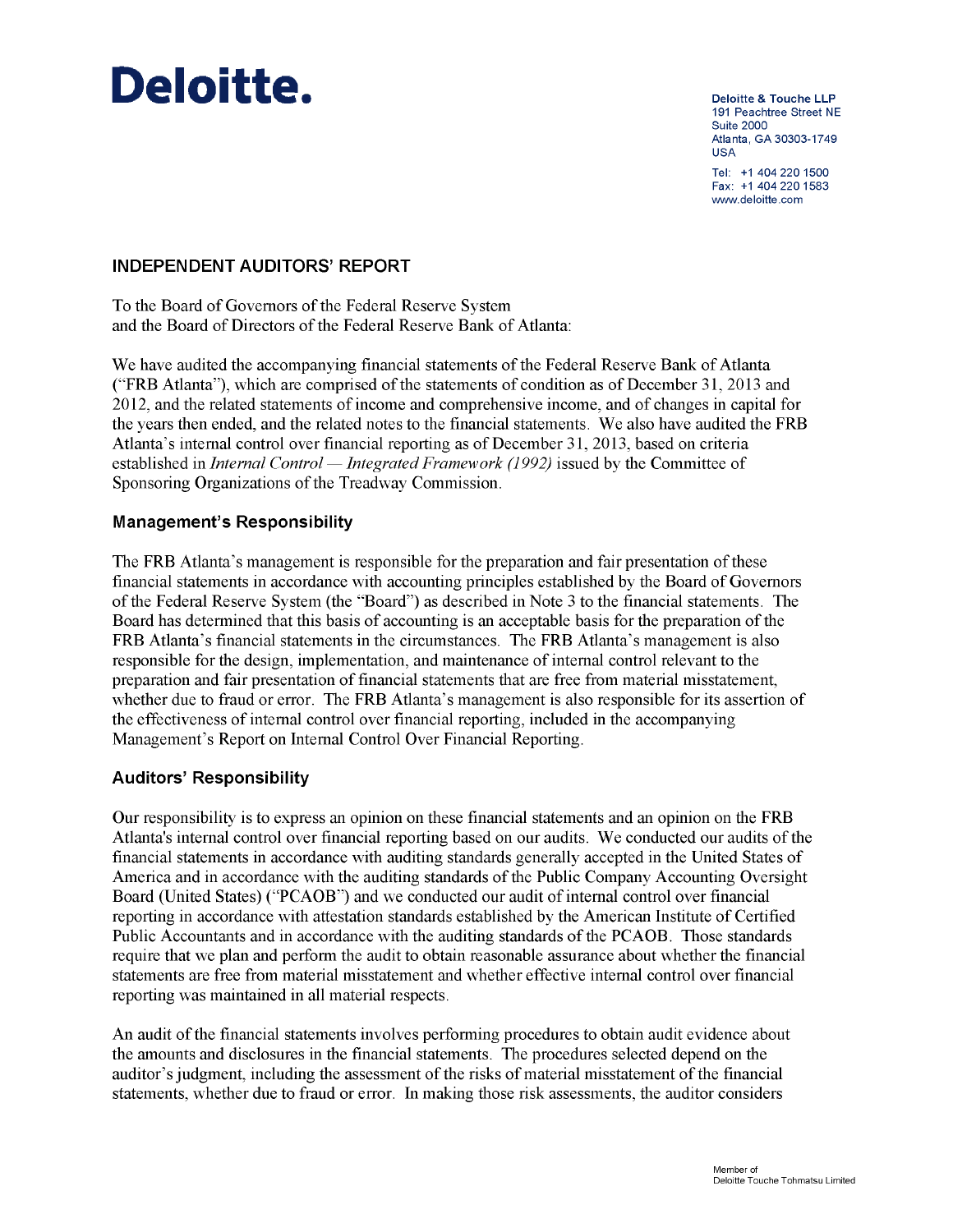internal control relevant to the FRB Atlanta's preparation and fair presentation of the financial statements in order to design audit procedures that are appropriate in the circumstances. An audit of the financial statements also includes evaluating the appropriateness of accounting policies used and the reasonableness of significant accounting estimates made by management, as well as evaluating the overall presentation of the financial statements. An audit of internal control over financial reporting involves obtaining an understanding of internal control over financial reporting, assessing the risk that a material weakness exists, testing and evaluating the design and operating effectiveness of internal control based on the assessed risk, and performing such other procedures as we considered necessary in the circumstances.

We believe that the audit evidence we have obtained is sufficient and appropriate to provide a basis for our audit opinions.

# <span id="page-4-0"></span>**Definition of Internal Control Over Financial Reporting**

The FRB Atlanta's internal control over financial reporting is a process designed by, or under the supervision of, the FRB Atlanta's principal executive and principal financial officers, or persons performing similar functions, and effected by the FRB Atlanta's board of directors, management, and other personnel to provide reasonable assurance regarding the reliability of financial reporting and the preparation of financial statements for external purposes in accordance with the accounting principles established by the Board. The FRB Atlanta's internal control over financial reporting includes those policies and procedures that (1) pertain to the maintenance of records that, in reasonable detail, accurately and fairly reflect the transactions and dispositions of the assets of the FRB Atlanta; (2) provide reasonable assurance that transactions are recorded as necessary to permit preparation of financial statements in accordance with the accounting principles established by the Board, and that receipts and expenditures of the FRB Atlanta are being made only in accordance with authorizations of management and directors of the FRB Atlanta; and (3) provide reasonable assurance regarding prevention or timely detection and correction of unauthorized acquisition, use, or disposition of the FRB Atlanta's assets that could have a material effect on the financial statements.

# **Inherent Limitations of Internal Control Over Financial Reporting**

Because of the inherent limitations of internal control over financial reporting, including the possibility of collusion or improper management override of controls, material misstatements due to error or fraud may not be prevented or detected and corrected on a timely basis. Also, projections of any evaluation of the effectiveness of the internal control over financial reporting to future periods are subject to the risk that the controls may become inadequate because of changes in conditions, or that the degree of compliance with the policies or procedures may deteriorate.

# **Opinions**

In our opinion, the financial statements referred to above present fairly, in all material respects, the financial position of the FRB Atlanta as of December 31, 2013 and 2012, and the results of its operations for the years then ended in accordance with the basis of accounting described in Note 3 to the financial statements. Also, in our opinion, the FRB Atlanta maintained, in all material respects, effective internal control over financial reporting as of December 31, 2013, based on the criteria established in *Internal Control — Integrated Framework (1992)* issued by the Committee of Sponsoring Organizations of the Treadway Commission.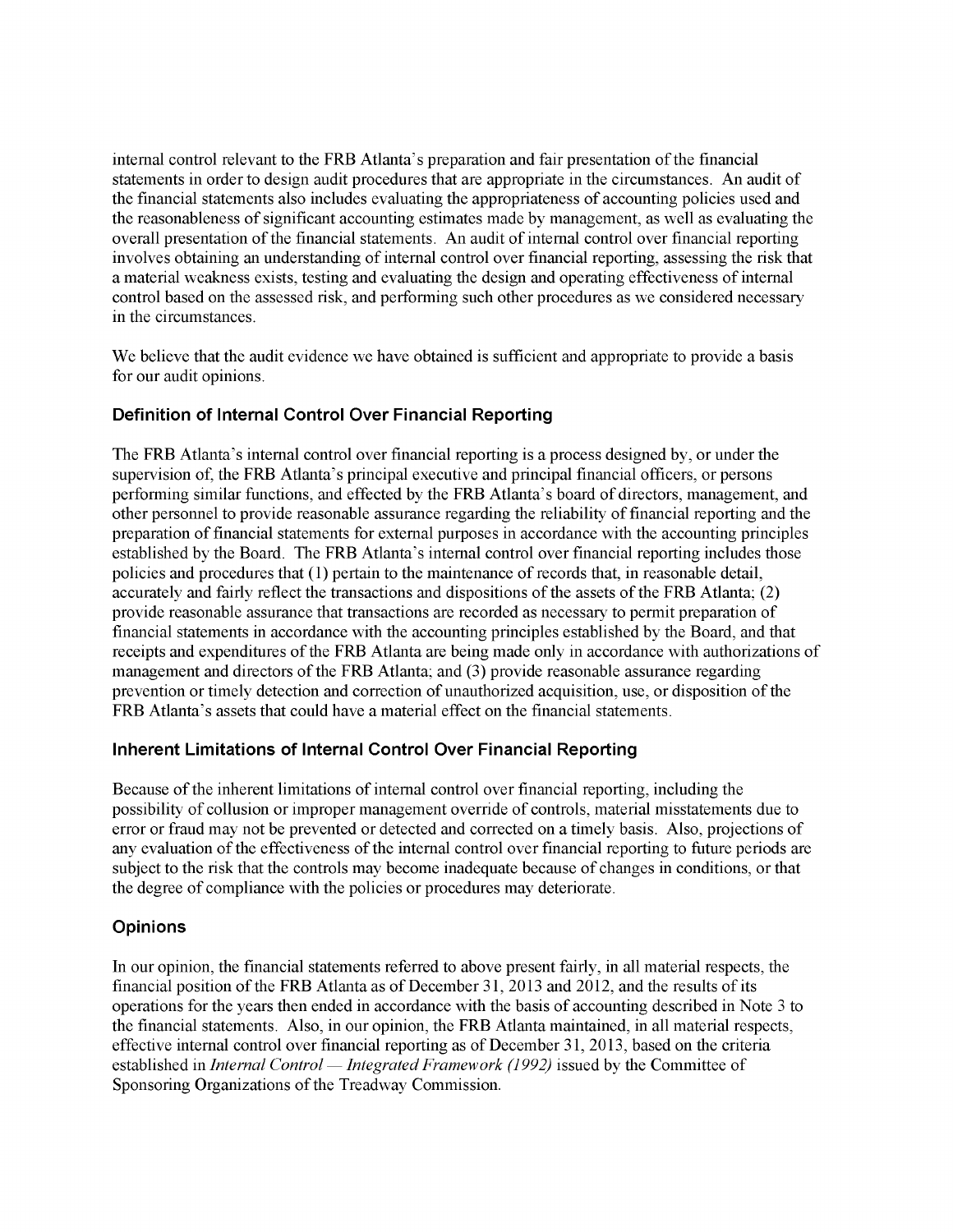# **Basis of Accounting**

We draw attention to Note 3 to the financial statements, which describes the basis of accounting. The FRB Atlanta has prepared these financial statements in conformity with accounting principles established by the Board, as set forth in the *Financial Accounting Manual for Federal Reserve Banks,*  which is a basis of accounting other than accounting principles generally accepted in the United States of America. The effects on such financial statements of the differences between the accounting principles established by the Board and accounting principles generally accepted in the United States of America are also described in Note 3 to the financial statements. Our opinion is not modified with respect to this matter.

Deloitte + Touche LLP

March 14, 2014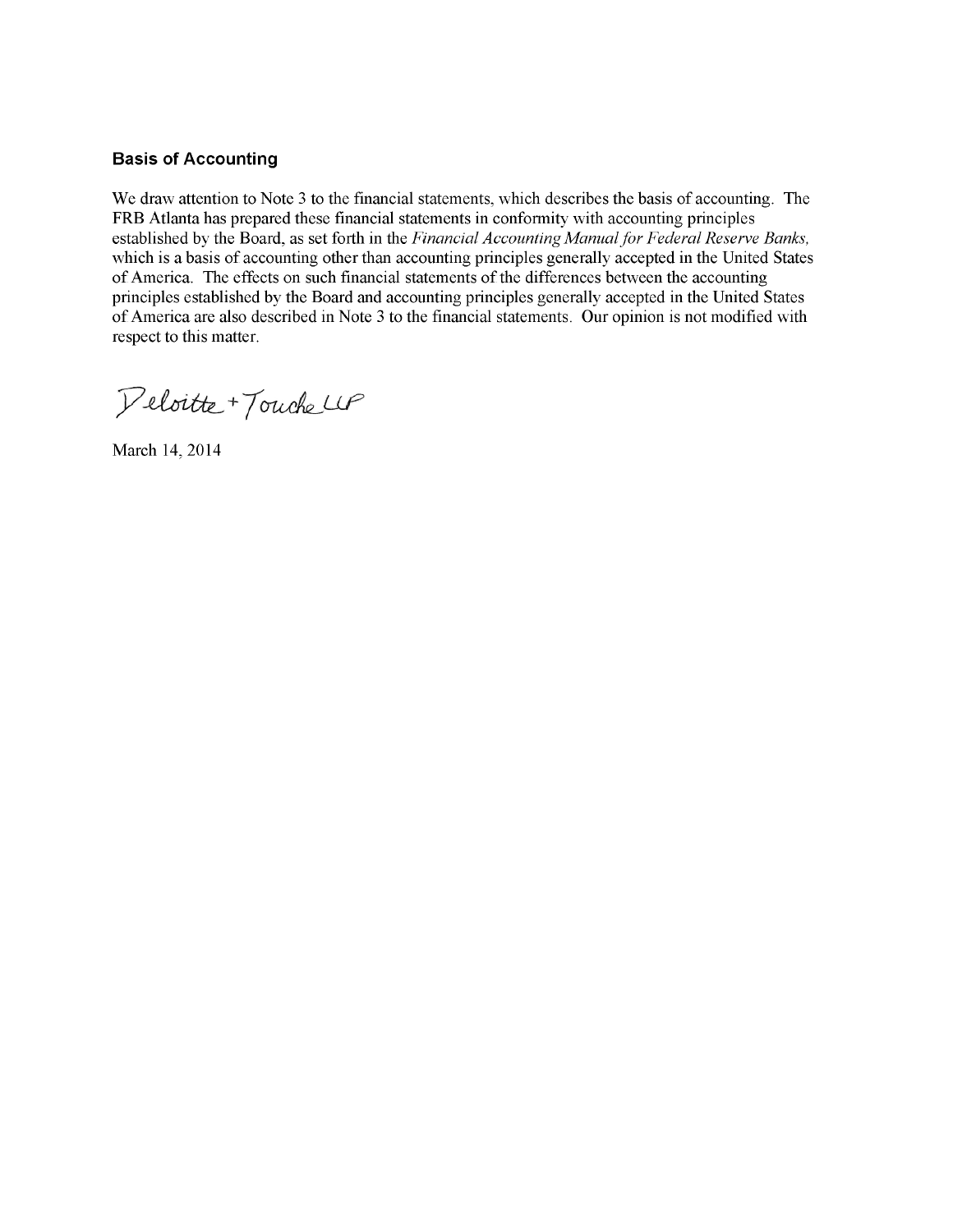### **FEDERAL RESERVE BANK OF ATLANTA**

## **Abbreviations:**

| ACH          | Automated clearinghouse                                                       |
|--------------|-------------------------------------------------------------------------------|
| <b>ASC</b>   | <b>Accounting Standards Codification</b>                                      |
| ASU          | <b>Accounting Standards Update</b>                                            |
| <b>BEP</b>   | <b>Benefit Equalization Retirement Plan</b>                                   |
| Bureau       | <b>Bureau of Consumer Financial Protection</b>                                |
| FAM          | <b>Financial Accounting Manual for Federal Reserve Banks</b>                  |
| <b>FASB</b>  | <b>Financial Accounting Standards Board</b>                                   |
| <b>FOMC</b>  | <b>Federal Open Market Committee</b>                                          |
| <b>FRBNY</b> | Federal Reserve Bank of New York                                              |
| GAAP         | Accounting principles generally accepted in the United States of America      |
| <b>GSE</b>   | Government-sponsored enterprise                                               |
| IMF          | <b>International Monetary Fund</b>                                            |
| <b>MBS</b>   | Mortgage-backed securities                                                    |
| <b>OFR</b>   | Office of Financial Research                                                  |
| <b>SDR</b>   | Special drawing rights                                                        |
| <b>SERP</b>  | Supplemental Retirement Plan for Select Officers of the Federal Reserve Banks |
| <b>SOMA</b>  | <b>System Open Market Account</b>                                             |
| TBA          | To be announced                                                               |
| TDF          | <b>Term Deposit Facility</b>                                                  |
|              |                                                                               |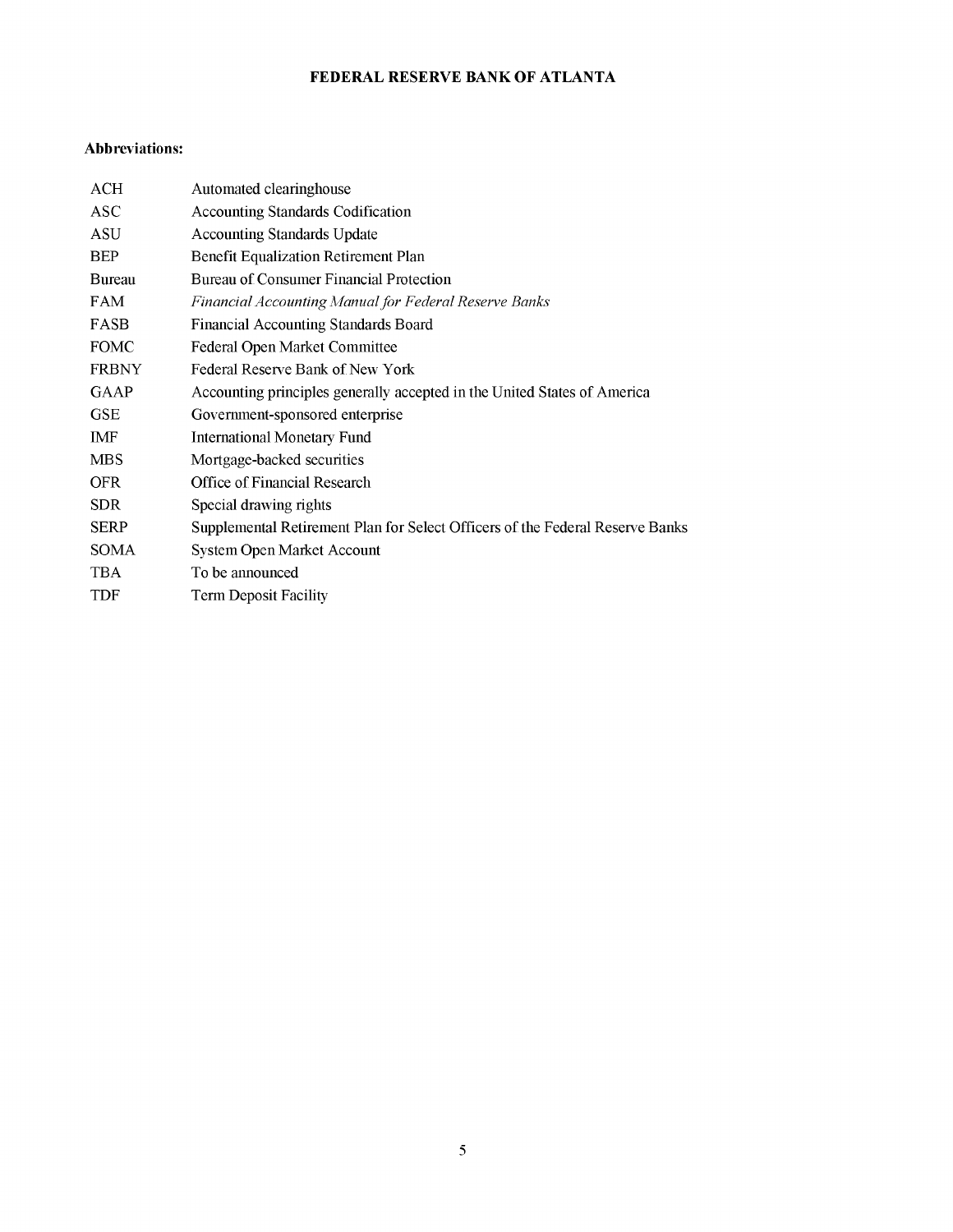#### **FEDERAL RESERVE BANK OF ATLANTA STATEMENTS OF CONDITION**  As of December 31, 2013 and December 31, 2012

(in millions)

|                                                                                                |                         | 2013           |                          | 2012    |
|------------------------------------------------------------------------------------------------|-------------------------|----------------|--------------------------|---------|
| <b>ASSETS</b>                                                                                  |                         |                |                          |         |
| Gold certificates                                                                              | $\mathbb S$             | 1.421          | $\mathbf S$              | 1,337   |
| Special drawing rights certificates                                                            |                         | 654            |                          | 654     |
| Coin                                                                                           |                         | 238            |                          | 209     |
| Loans to depository institutions                                                               |                         | 6              |                          | 4       |
| System Open Market Account:                                                                    |                         |                |                          |         |
| Treasury securities, net (of which \$1,139 and \$551 is lent as of December 31, 2013 and 2012, |                         |                |                          |         |
| respectively)                                                                                  |                         | 156,734        |                          | 109,082 |
| Government-sponsored enterprise debt securities, net (of which \$73 and \$42 is lent as of     |                         |                |                          |         |
| December 31, 2013 and 2012, respectively)                                                      |                         | 3.927          |                          | 4.792   |
| Federal agency and government-sponsored enterprise mortgage-backed securities, net             |                         | 101,892        |                          | 57,298  |
| Foreign currency denominated investments, net                                                  |                         | 1,352          |                          | 1,422   |
| Central bank liquidity swaps                                                                   |                         | 15             |                          | 508     |
| Accrued interest receivable                                                                    |                         | 1,560          |                          | 1.147   |
| Other investments                                                                              |                         |                |                          | 1       |
| Bank premises and equipment, net                                                               |                         | 240            |                          | 241     |
| Items in process of collection                                                                 |                         | 165            |                          | 208     |
| Interdistrict settlement account                                                               |                         |                |                          | 36,287  |
| Other assets                                                                                   |                         | 67             |                          | 79      |
| Total assets                                                                                   | \$                      | 268,271        | $\overline{\mathcal{S}}$ | 213,269 |
| LIABILITIES AND CAPITAL                                                                        |                         |                |                          |         |
| Federal Reserve notes outstanding, net                                                         | \$                      | 152,081        | \$                       | 149,849 |
| System Open Market Account:                                                                    |                         |                |                          |         |
| Securities sold under agreements to repurchase                                                 |                         | 20.986         |                          | 6.463   |
| Other liabilities                                                                              |                         | 88             |                          | 192     |
| Deposits:                                                                                      |                         |                |                          |         |
| Depository institutions                                                                        |                         | 45,828         |                          | 52,776  |
| Other deposits                                                                                 |                         | 12             |                          | 10      |
| Interest payable to depository institutions                                                    |                         | $\overline{2}$ |                          | 7       |
| Accrued benefit costs                                                                          |                         | 175            |                          | 195     |
| Deferred credit items                                                                          |                         | 1,009          |                          | 553     |
| Accrued remittances to Treasury                                                                |                         | 231            |                          | 90      |
| Interdistrict settlement account                                                               |                         | 44,679         |                          |         |
| Other liabilities                                                                              |                         | 16             |                          | 16      |
| Total liabilities                                                                              |                         | 265,107        |                          | 210,151 |
| Capital paid-in                                                                                |                         | 1,582          |                          | 1,559   |
| Surplus (including accumulated other comprehensive loss of \$19 and \$48 at                    |                         |                |                          |         |
| December 31, 2013 and 2012, respectively)                                                      |                         | 1.582          |                          | 1.559   |
| Total capital                                                                                  |                         | 3.164          |                          | 3.118   |
| Total liabilities and capital                                                                  | $\overline{\mathbb{S}}$ | 268,271        | $\overline{\mathcal{S}}$ | 213,269 |

The accompanying notes are an integral part of these financial statements.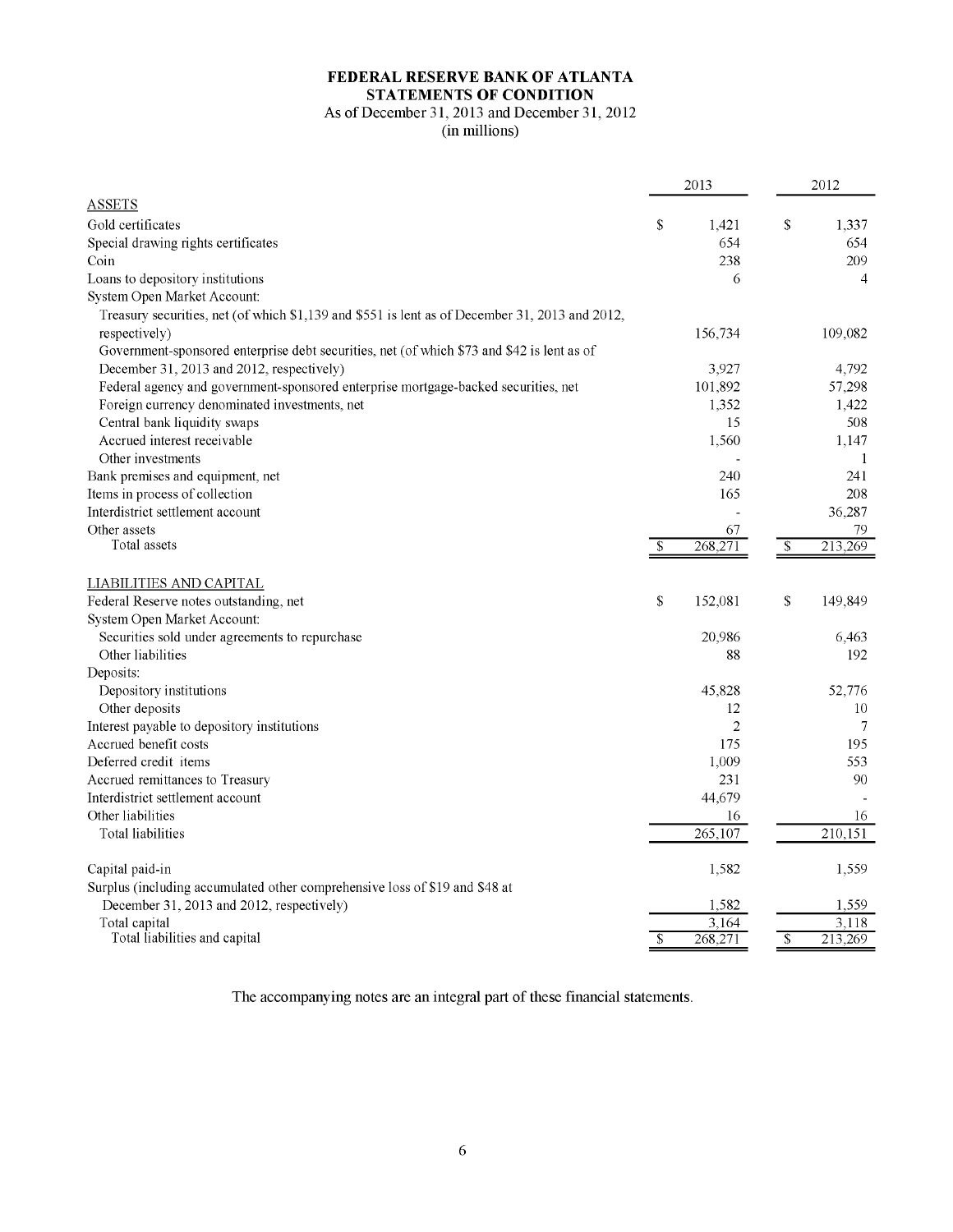# FEDERAL RESERVE BANK OF ATLANTA STATEMENTS OF INCOME AND COMPREHENSIVE INCOME

# For the years ended December 31, 2013 and December 31, 2012

(in millions)

|                                                                                          | 2013             |                         | 2012  |
|------------------------------------------------------------------------------------------|------------------|-------------------------|-------|
| <b>INTEREST INCOME</b>                                                                   |                  |                         |       |
| System Open Market Account:                                                              |                  |                         |       |
| Treasury securities, net                                                                 | \$<br>3,345      | \$                      | 2,982 |
| Government-sponsored enterprise debt securities, net                                     | 140              |                         |       |
| Federal agency and government-sponsored enterprise mortgage-backed securities, net       | 2,377            |                         | 2,034 |
| Foreign currency denominated assets, net                                                 | 6                |                         |       |
| Central bank liquidity swaps                                                             |                  |                         |       |
| Total interest income                                                                    | 5,869            |                         | 5,208 |
| <b>INTEREST EXPENSE</b>                                                                  |                  |                         |       |
| System Open Market Account:                                                              |                  |                         |       |
| Securities sold under agreements to repurchase                                           | 4                |                         |       |
| Deposits:                                                                                |                  |                         |       |
| Depository institutions                                                                  | 114              |                         |       |
| Term Deposit Facility                                                                    |                  |                         |       |
| Total interest expense                                                                   | $\overline{119}$ |                         |       |
| Net interest income                                                                      | 5,750            |                         | 5,085 |
| <b>NON-INTEREST INCOME</b>                                                               |                  |                         |       |
| System Open Market Account:                                                              |                  |                         |       |
| Treasury securities gains, net                                                           |                  |                         |       |
| Federal agency and government-sponsored enterprise mortgage-backed securities gains, net | 4                |                         |       |
| Foreign currency translation losses, net                                                 | (72)             |                         |       |
| Income from services                                                                     | 274              |                         |       |
| Compensation received for service costs provided                                         |                  |                         |       |
| Reimbursable services to government agencies                                             | 22               |                         |       |
| Other                                                                                    | 7                |                         |       |
| Total non-interest income                                                                | 236              |                         | 1,109 |
| <b>OPERATING EXPENSES</b>                                                                |                  |                         |       |
| Salaries and benefits                                                                    | 206              |                         |       |
| Occupancy                                                                                | 21               |                         |       |
| Equipment                                                                                | 10               |                         |       |
| Compensation paid for service costs incurred                                             | 126              |                         |       |
| Other                                                                                    | 74               |                         |       |
| Assessments:                                                                             |                  |                         |       |
| Board of Governors operating expenses and currency costs                                 | 141              |                         |       |
| Bureau of Consumer Financial Protection and Office of Financial Research                 | 33               |                         |       |
| Total operating expenses                                                                 | 611              |                         |       |
| Net income before providing for remittances to Treasury                                  | 5,375            |                         | 5,588 |
| Earnings remittances to Treasury                                                         | 5,286            |                         | 5,453 |
| Net income                                                                               | 89               |                         |       |
| Change in prior service costs related to benefit plans                                   | 1                |                         |       |
| Change in actuarial gains (losses) related to benefit plans                              | 28               |                         |       |
| Total other comprehensive income (loss)                                                  | 29               |                         |       |
| Comprehensive income                                                                     | \$<br>118        | $\overline{\mathbb{S}}$ |       |

The accompanying notes are an integral part of these financial statements.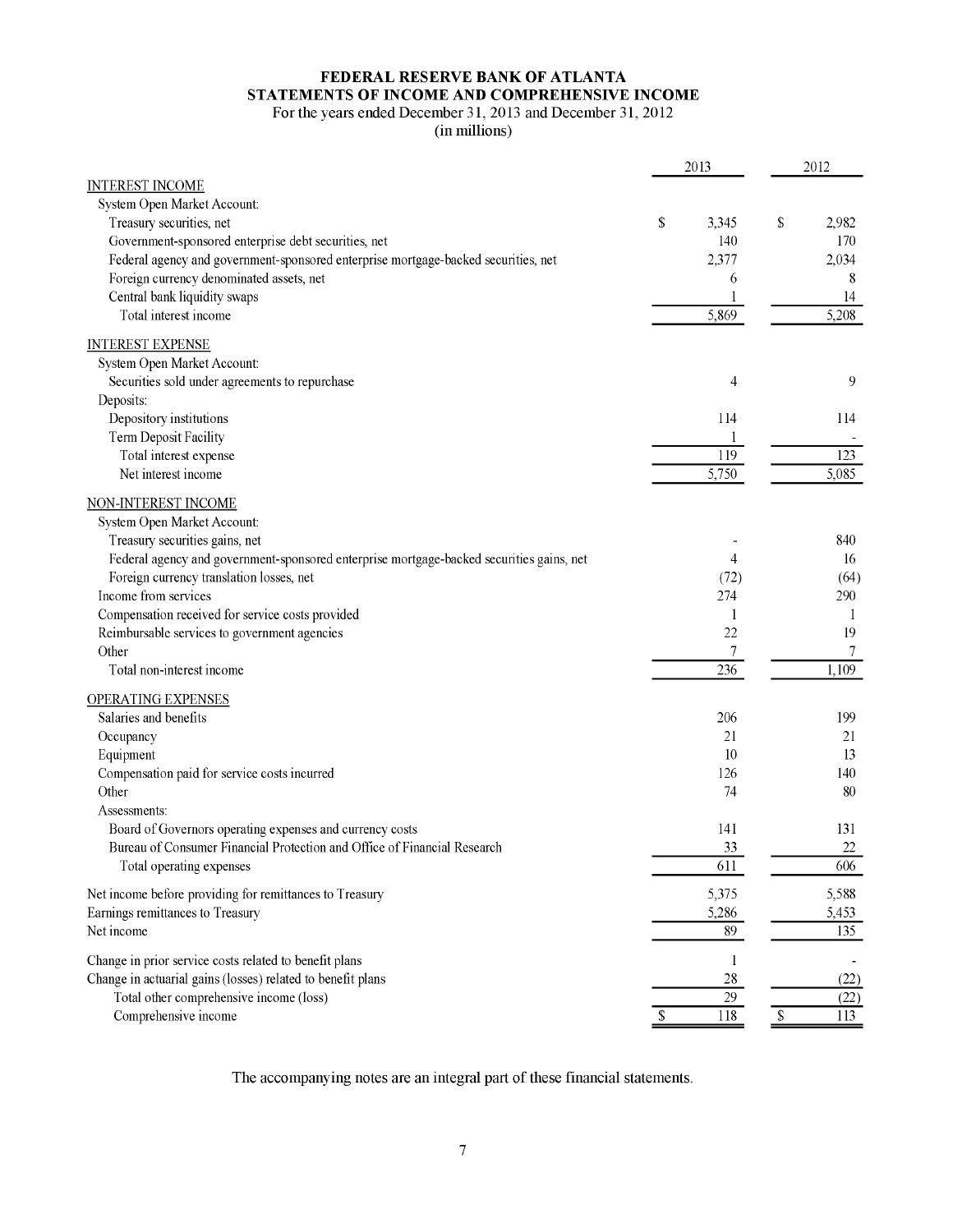# FEDERAL RESERVE BANK OF ATLANTA STATEMENTS OF CHANGES IN CAPITAL

# For the years ended December 31, 2013 and December 31, 2012

(in millions, except share data)

|                                                                  |                 |                        | Surplus                                       |                           |               |               |
|------------------------------------------------------------------|-----------------|------------------------|-----------------------------------------------|---------------------------|---------------|---------------|
|                                                                  | Capital paid-in | Net income<br>retained | Accumulated<br>other<br>comprehensive<br>loss |                           | Total surplus | Total capital |
| Balance at December 31, 2011                                     |                 |                        |                                               |                           |               |               |
| $(30, 761, 523$ shares)                                          | \$<br>1,538     | \$<br>1,564            | \$<br>(26)                                    | \$                        | 1,538         | \$<br>3,076   |
| Net change in capital stock issued<br>$(410,559 \text{ shares})$ | 21              |                        |                                               |                           |               | 21            |
| Comprehensive income:                                            |                 |                        |                                               |                           |               |               |
| Net income                                                       |                 | 135                    |                                               |                           | 135           | 135           |
| Other comprehensive loss                                         |                 |                        | (22)                                          |                           | (22)          | (22)          |
| Dividends on capital stock                                       |                 | (92)                   |                                               |                           | (92)          | (92)          |
| Net change in capital                                            | 21              | 43                     | (22)                                          |                           | 21            | 42            |
| Balance at December 31, 2012<br>$(31, 172, 082 \text{ shares})$  | \$<br>1,559     | \$<br>1,607            | \$<br>(48)                                    | $\boldsymbol{\mathsf{S}}$ | 1,559         | \$<br>3,118   |
| Net change in capital stock issued                               |                 |                        |                                               |                           |               |               |
| $(459, 924$ shares)                                              | 23              |                        |                                               |                           |               | 23            |
| Comprehensive income:                                            |                 |                        |                                               |                           |               |               |
| Net income                                                       |                 | 89                     |                                               |                           | 89            | 89            |
| Other comprehensive income                                       |                 |                        | 29                                            |                           | 29            | 29            |
| Dividends on capital stock                                       |                 | (95)                   |                                               |                           | (95)          | (95)          |
| Net change in capital                                            | $\overline{23}$ | (6)                    | $\overline{29}$                               |                           | 23            | 46            |
| Balance at December 31, 2013                                     |                 |                        |                                               |                           |               |               |
| $(31,632,006 \text{ shares})$                                    | \$<br>1,582     | \$<br>1,601            | \$<br>(19)                                    | $\boldsymbol{\mathsf{S}}$ | 1,582         | \$<br>3,164   |

The accompanying notes are an integral part of these financial statements.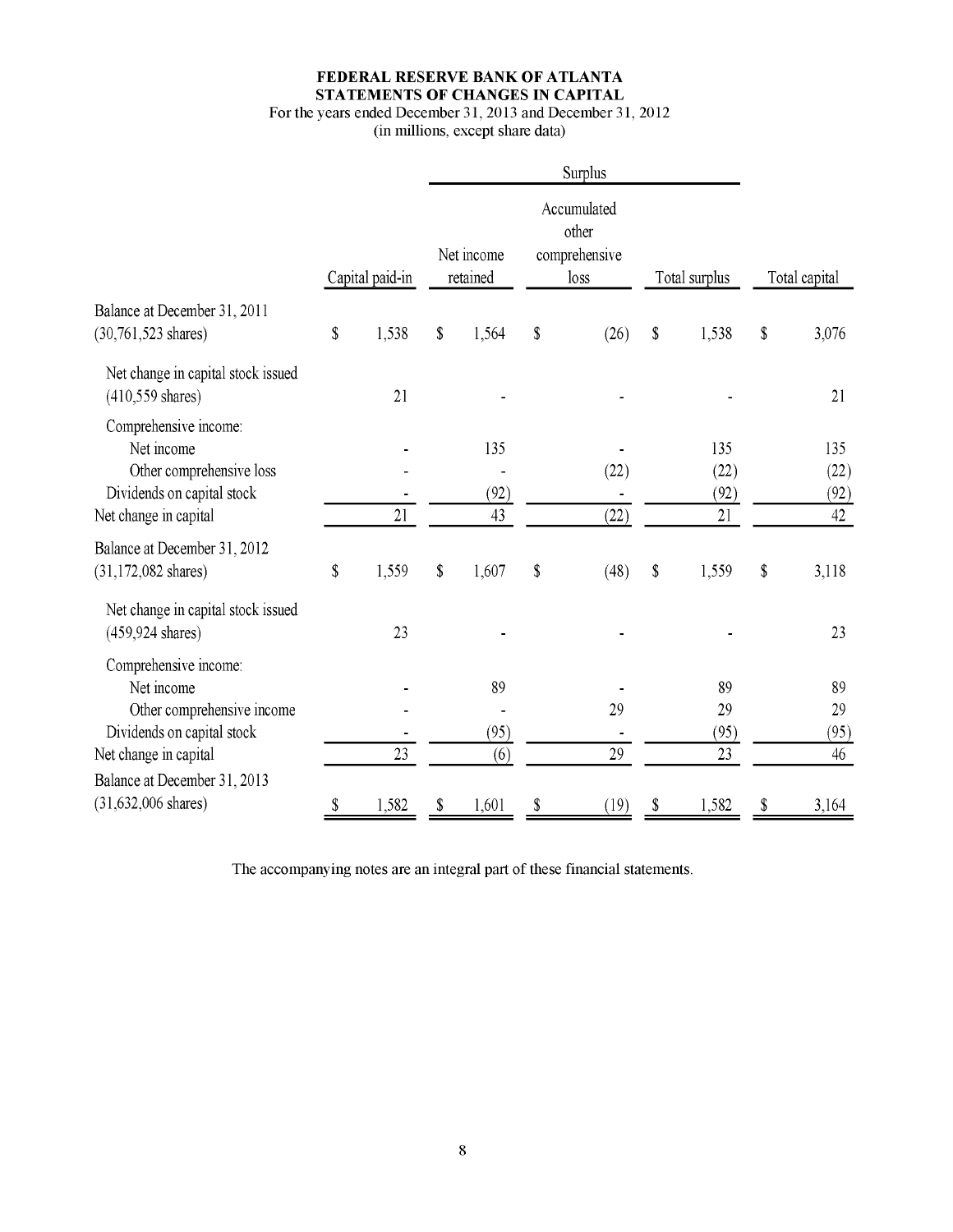#### **1. STRUCTURE**

- The Federal Reserve Bank of Atlanta (Bank) is part of the Federal Reserve System (System) and is one of the 12 Federal Reserve Banks (Reserve Banks) created by Congress under the Federal Reserve Act of 1913 (Federal Reserve Act), which established the central bank of the United States. The Reserve Banks are chartered by the federal government and possess a unique set of governmental, corporate, and central bank characteristics. The Bank serves the Sixth Federal Reserve District, which includes Georgia, Florida, Alabama, and portions of Louisiana, Tennessee, and Mississippi.
- In accordance with the Federal Reserve Act, supervision and control of the Bank is exercised by a board of directors. The Federal Reserve Act specifies the composition of the board of directors for each of the Reserve Banks. Each board is composed of nine members serving three-year terms: three directors, including those designated as chairman and deputy chairman, are appointed by the Board of Governors of the Federal Reserve System (Board of Governors) to represent the public, and six directors are elected by member banks. Banks that are members of the System include all national banks and any state-chartered banks that apply and are approved for membership. Member banks are divided into three classes according to size. Member banks in each class elect one director representing member banks and one representing the public. In any election of directors, each member bank receives one vote, regardless of the number of shares of Reserve Bank stock it holds.
- In addition to the 12 Reserve Banks, the System also consists, in part, of the Board of Governors and the Federal Open Market Committee (FOMC). The Board of Governors, an independent federal agency, is charged by the Federal Reserve Act with a number of specific duties, including general supervision over the Reserve Banks. The FOMC is composed of members of the Board of Governors, the president of the Federal Reserve Bank of New York (FRBNY), and, on a rotating basis, four other Reserve Bank presidents.

#### **2. OPERATIONS AND SERVICES**

- The Reserve Banks perform a variety of services and operations. These functions include participating in formulating and conducting monetary policy; participating in the payment system, including large-dollar transfers of funds, automated clearinghouse (ACH) operations, and check collection; distributing coin and currency; performing fiscal agency functions for the U.S. Department of the Treasury (Treasury), certain federal agencies, and other entities; serving as the federal government's bank; providing short-term loans to depository institutions; providing loans to participants in programs or facilities with broad-based eligibility in unusual and exigent circumstances; serving consumers and communities by providing educational materials and information regarding financial consumer protection rights and laws and information on community development programs and activities; and supervising bank holding companies, state member banks, savings and loan holding companies, U.S. offices of foreign banking organizations, and designated financial market utilities pursuant to authority delegated by the Board of Governors. Certain services are provided to foreign and international monetary authorities, primarily by the FRBNY.
- The FOMC, in conducting monetary policy, establishes policy regarding domestic open market operations, oversees these operations, and issues authorizations and directives to the FRBNY to execute transactions. The FOMC authorizes and directs the FRBNY to conduct operations in domestic markets, including the direct purchase and sale of Treasury securities, government-sponsored enterprise (GSE) debt securities, and federal agency and GSE mortgage-backed securities (MBS); the purchase of these securities under agreements to resell; and the sale of these securities under agreements to repurchase. The FRBNY holds the resulting securities and agreements in a portfolio known as the System Open Market Account (SOMA). The FRBNY is authorized and directed to lend the Treasury securities and GSE debt securities that are held in the SOMA.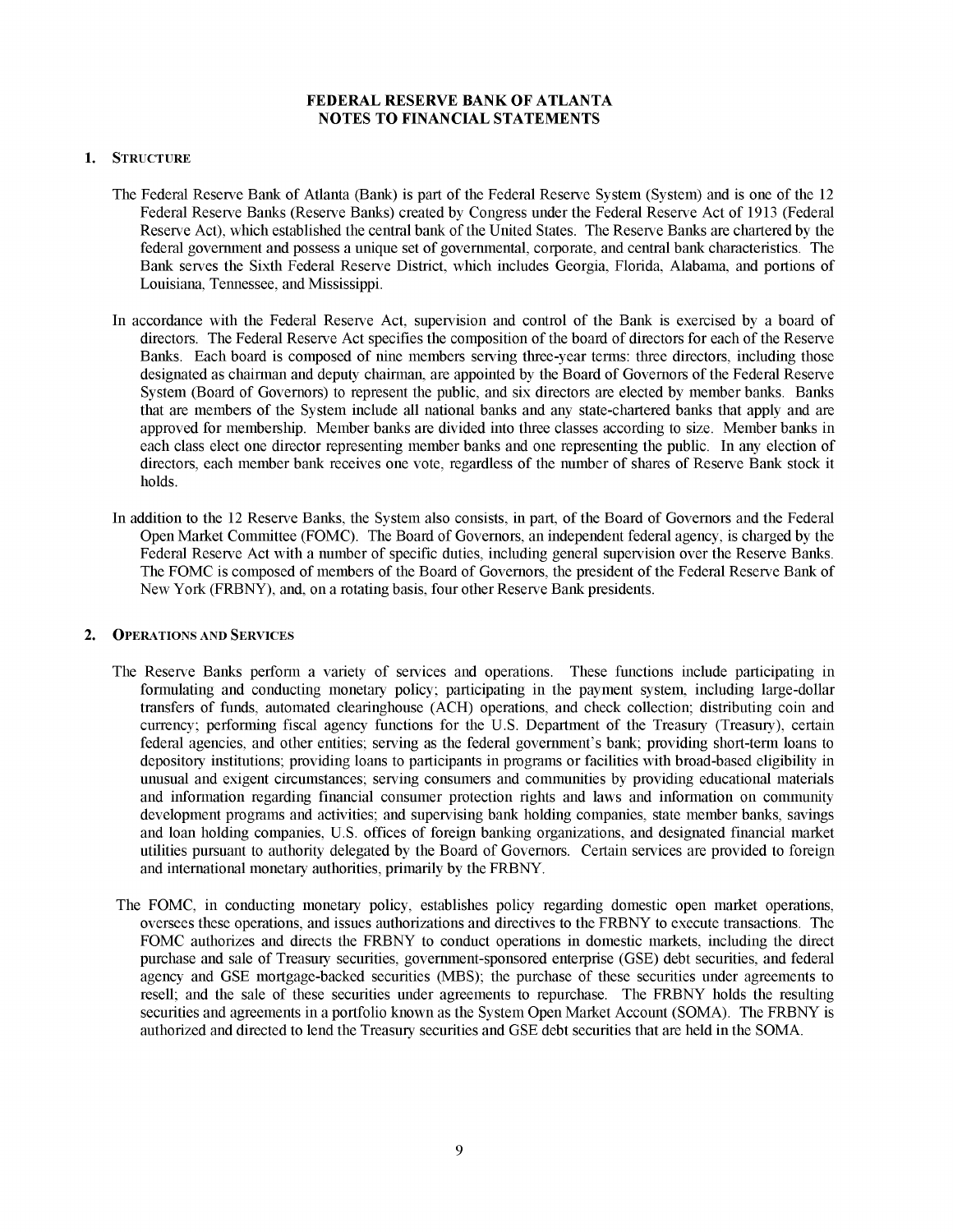- To counter disorderly conditions in foreign exchange markets or to meet other needs specified by the FOMC to carry out the System's central bank responsibilities, the FOMC has authorized and directed the FRBNY to execute spot and forward foreign exchange transactions in 14 foreign currencies, to hold balances in those currencies, and to invest such foreign currency holdings, while maintaining adequate liquidity. The FOMC has also authorized the FRBNY to maintain reciprocal currency arrangements with the Bank of Canada and the Bank of Mexico in the maximum amounts of \$2 billion and \$3 billion, respectively, and to warehouse foreign currencies for the Treasury and the Exchange Stabilization Fund in the maximum amount of \$5 billion.
- Because of the global character of bank funding markets, the System has at times coordinated with other central banks to provide liquidity. The FOMC authorized and directed the FRBNY to establish temporary U.S. dollar liquidity swap lines with the Bank of Canada, the Bank of England, the European Central Bank, the Bank of Japan, and the Swiss National Bank. In addition, as a contingency measure, the FOMC authorized and directed the FRBNY to establish temporary foreign currency liquidity swap arrangements with these five central banks to allow for the System to access liquidity, if necessary, in any of the foreign central banks' currencies. On October 31, 2013, the Federal Reserve and five other central banks agreed to convert their existing temporary liquidity swap arrangements to standing agreements which will remain in effect until further notice.
- Although the Reserve Banks are separate legal entities, they collaborate on the delivery of certain services to achieve greater efficiency and effectiveness. This collaboration takes the form of centralized operations and product or function offices that have responsibility for the delivery of certain services on behalf of the Reserve Banks. Various operational and management models are used and are supported by service agreements between the Reserve Banks. In some cases, costs incurred by a Reserve Bank for services provided to other Reserve Banks are not shared; in other cases, the Reserve Banks are reimbursed for costs incurred in providing services to other Reserve Banks. Major services provided by the Bank on behalf of the System for which the costs were not reimbursed by the other Reserve Banks include the Retail Payments Office and Central Billing Services.

#### **3. SIGNIFICANT ACCOUNTING POLICIES**

- Accounting principles for entities with the unique powers and responsibilities of the nation's central bank have not been formulated by accounting standard-setting bodies. The Board of Governors has developed specialized accounting principles and practices that it considers to be appropriate for the nature and function of a central bank. These accounting principles and practices are documented in the *Financial Accounting Manual for Federal Reserve Banks* (FAM), which is issued by the Board of Governors. The Reserve Banks are required to adopt and apply accounting policies and practices that are consistent with the FAM. The financial statements have been prepared in accordance with the FAM.
- Limited differences exist between the accounting principles and practices in the FAM and accounting principles generally accepted in the United States of America (GAAP), due to the unique nature of the Bank's powers and responsibilities as part of the nation's central bank and given the System's unique responsibility to conduct monetary policy. The primary differences are the presentation of all SOMA securities holdings at amortized cost, adjusted for credit impairment, if any, and the recording of all SOMA securities on a settlement-date basis. Amortized cost, rather than the fair value presentation, more appropriately reflects the Bank's securities holdings given the System's unique responsibility to conduct monetary policy. Although the application of fair value measurements to the securities holdings may result in values substantially greater or less than their carrying values, these unrealized changes in value have no direct effect on the quantity of reserves available to the banking system or on the ability of the Reserve Banks, as the central bank, to meet their financial obligations and responsibilities. Both the domestic and foreign components of the SOMA portfolio may involve transactions that result in gains or losses when holdings are sold before maturity. Decisions regarding securities and foreign currency transactions, including their purchase and sale, are motivated by monetary policy objectives rather than profit. Accordingly, fair values, earnings, and gains or losses resulting from the sale of such securities and currencies are incidental to open market operations and do not motivate decisions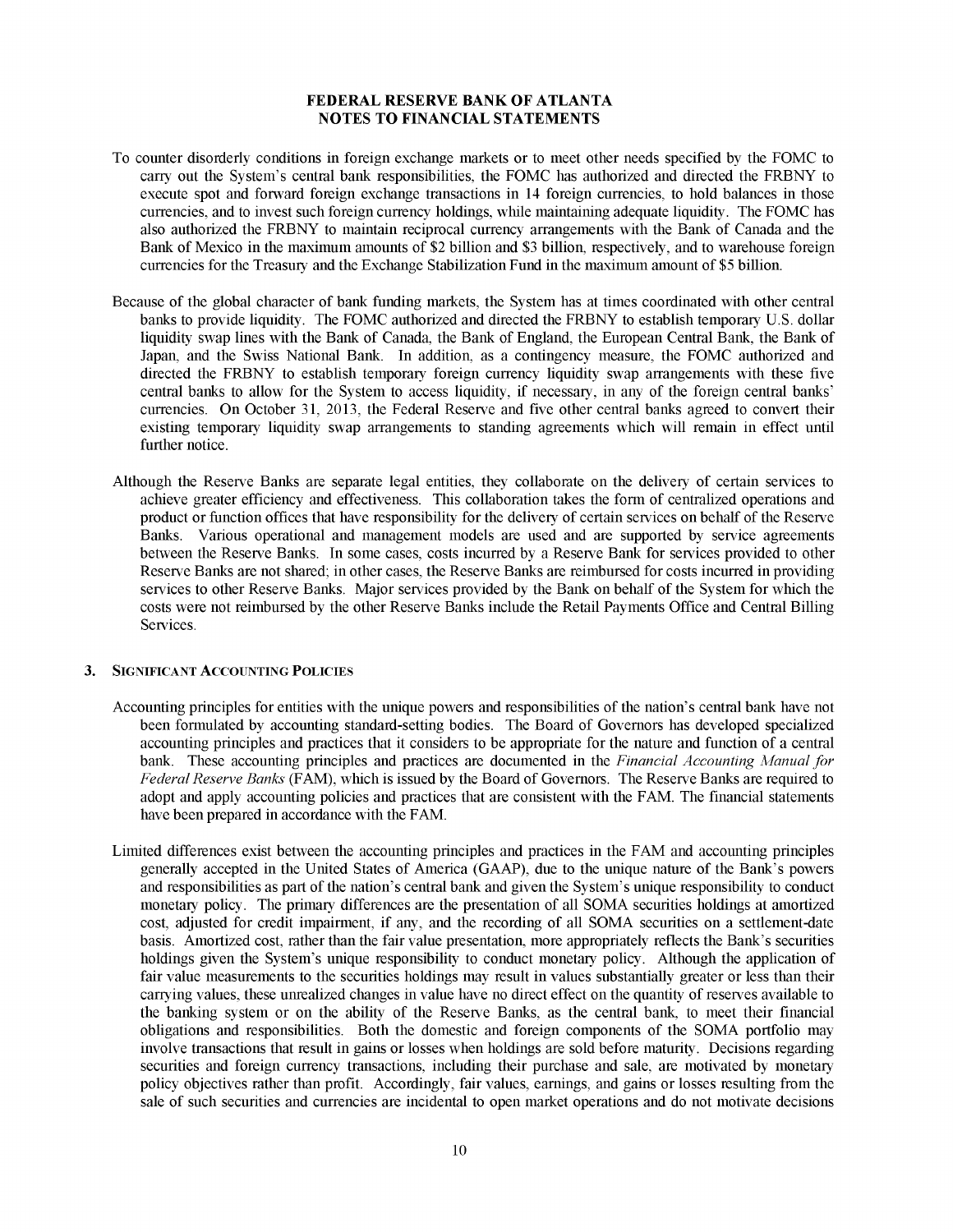related to policy or open market activities. Accounting for these securities on a settlement-date basis, rather than the trade-date basis required by GAAP, better reflects the timing of the transaction's effect on the quantity of reserves in the banking system. The cost bases of Treasury securities, GSE debt securities, and foreign government debt instruments are adjusted for amortization of premiums or accretion of discounts on a straightline basis, rather than using the interest method required by GAAP.

- In addition, the Bank does not present a Statement of Cash Flows as required by GAAP because the liquidity and cash position of the Bank are not a primary concern given the Reserve Banks' unique powers and responsibilities as a central bank. Other information regarding the Bank's activities is provided in, or may be derived from, the Statements of Condition, Income and Comprehensive Income, and Changes in Capital, and the accompanying notes to the financial statements. Other than those described above, there are no significant differences between the policies outlined in the FAM and GAAP.
- Preparing the financial statements in conformity with the FAM requires management to make certain estimates and assumptions that affect the reported amounts of assets and liabilities, the disclosure of contingent assets and liabilities at the date of the financial statements, and the reported amounts of income and expenses during the reporting period. Actual results could differ from those estimates.
- In 2013, the description of certain line items presented in the Statements of Income and Comprehensive Income and the Statements of Condition have been revised to better reflect the nature of these items. Amounts related to these line items were not changed from the prior year, only the nomenclature for the line item was revised, as further noted below:
	- The line item, "Accrued interest on Federal Reserve notes" has been revised in the Statements of Condition to "Accrued remittances to Treasury."
	- The line item, "Net income before interest on Federal Reserve notes expense remitted to Treasury" has been revised in the Statements of Income and Comprehensive Income to "Net income before providing for remittances to Treasury."
	- The line item, "Interest on Federal Reserve notes expense remitted to Treasury" has been revised in the Statements of Income and Comprehensive Income to "Earnings remittances to Treasury."
- Certain amounts relating to the prior year have been reclassified in the Statements of Condition to conform to the current year presentation. The amount reported as "System Open Market Account: Accrued interest receivable" for the year ended December 31, 2012 (\$1,147 million) was previously reported as a component of "System Open Market Account: Foreign currency denominated assets, net" (\$6 million) and "Accrued interest receivable" (\$1,141 million).

Significant accounts and accounting policies are explained below.

#### **a.** *Consolidation*

The Dodd-Frank Wall Street Reform and Consumer Protection Act of 2010 (Dodd-Frank Act) established the Bureau of Consumer Financial Protection (Bureau) as an independent bureau within the System that has supervisory authority over some institutions previously supervised by the Reserve Banks in connection with those institutions' compliance with consumer protection statutes. Section 1017 of the Dodd-Frank Act provides that the financial statements of the Bureau are not to be consolidated with those of the Board of Governors or the System. The Board of Governors funds the Bureau through assessments on the Reserve Banks as required by the Dodd-Frank Act. Section 152 of the Dodd-Frank Act established the Office of Financial Research (OFR) within the Treasury and required the Board of Governors to fund the OFR for the two-year period ended July 21, 2012. The Reserve Banks reviewed the law and evaluated the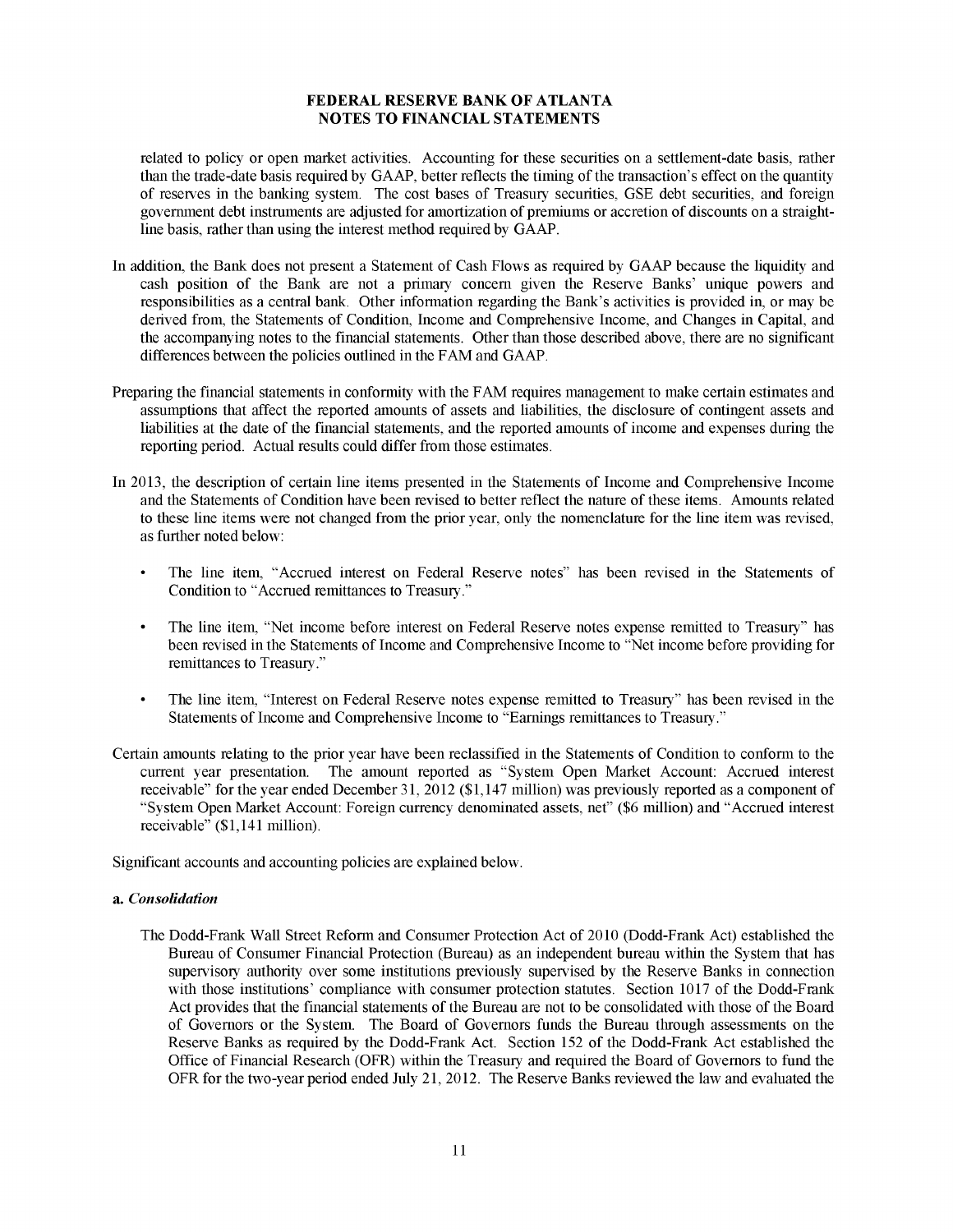design of and their relationships to the Bureau and the OFR and determined that neither should be consolidated in the Bank's financial statements.

#### **b.** *Gold and Special Drawing Rights Certificates*

- The Secretary of the Treasury is authorized to issue gold certificates to the Reserve Banks. Upon authorization, the Reserve Banks acquire gold certificates by crediting equivalent amounts in dollars to the account established for the Treasury. The gold certificates held by the Reserve Banks are required to be backed by the gold owned by the Treasury. The Treasury may reacquire the gold certificates at any time, and the Reserve Banks must deliver them to the Treasury. At such time, the Treasury's account is charged, and the Reserve Banks' gold certificate accounts are reduced. The value of gold for purposes of backing the gold certificates is set by law at \$42 2/9 per fine troy ounce. Gold certificates are recorded by the Banks at original cost. The Board of Governors allocates the gold certificates among the Reserve Banks once a year based on each Reserve Bank's average Federal Reserve notes outstanding during the preceding twelve months.
- Special drawing rights (SDR) are issued by the International Monetary Fund (IMF) to its members in proportion to each member's quota in the IMF at the time of issuance. SDRs serve as a supplement to international monetary reserves and may be transferred from one national monetary authority to another. Under the law providing for U.S. participation in the SDR system, the Secretary of the Treasury is authorized to issue SDR certificates to the Reserve Banks. When SDR certificates are issued to the Reserve Banks, equivalent amounts in U.S. dollars are credited to the account established for the Treasury and the Reserve Banks' SDR certificate accounts are increased. The Reserve Banks are required to purchase SDR certificates, at the direction of the Treasury, for the purpose of financing SDR acquisitions or for financing exchange-stabilization operations. At the time SDR certificate transactions occur, the Board of Governors allocates the SDR certificates among the Reserve Banks based upon each Reserve Bank's Federal Reserve notes outstanding at the end of the preceding calendar year. SDR certificates are recorded by the Banks at original cost. There were no SDR certificate transactions during the years ended December 31, 2013 and 2012.

#### **c.** *Coin*

The amount reported as coin in the Statements of Condition represents the face value of all United States coin held by the Bank. The Bank buys coin at face value from the U.S. Mint in order to fill depository institution orders.

#### **d.** *Loans*

- Loans to depository institutions are reported at their outstanding principal balances and interest income is recognized on an accrual basis.
- Loans are impaired when current information and events indicate that it is probable that the Bank will not receive the principal and interest that are due in accordance with the contractual terms of the loan agreement. Impaired loans are evaluated to determine whether an allowance for loan loss is required. The Bank has developed procedures for assessing the adequacy of any allowance for loan losses using all available information to identify incurred losses. This assessment includes monitoring information obtained from banking supervisors, borrowers, and other sources to assess the credit condition of the borrowers and, as appropriate, evaluating collateral values. Generally, the Bank would discontinue recognizing interest income on impaired loans until the borrower's repayment performance demonstrates principal and interest would be received in accordance with the terms of the loan agreement. If the Bank discontinues recording interest on an impaired loan, cash payments are first applied to principal until the loan balance is reduced to zero; subsequent payments are applied as recoveries of amounts previously deemed uncollectible, if any, and then as interest income.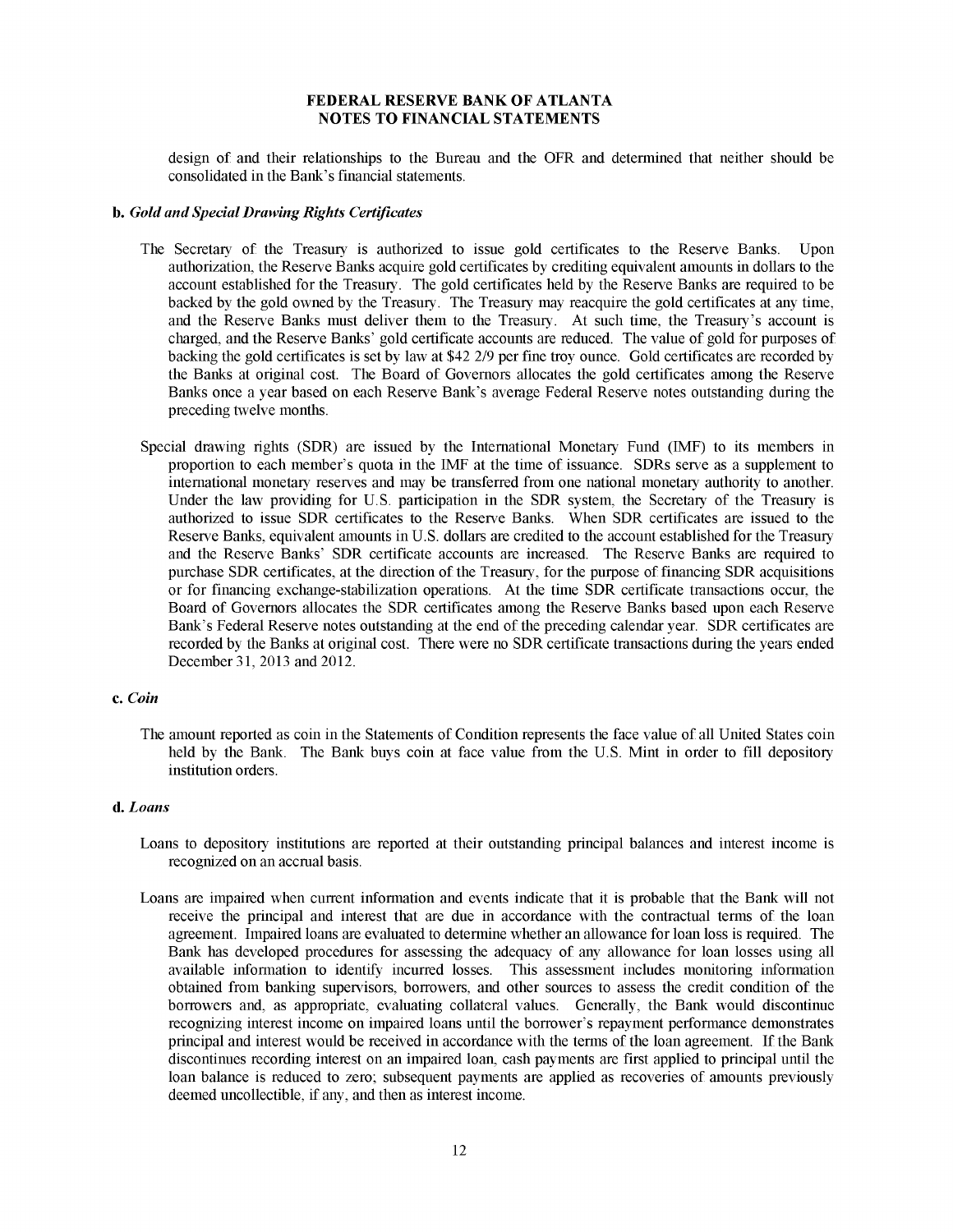#### **e.** *Securities Purchased Under Agreements to Resell, Securities Sold Under Agreements to Repurchase, and Securities Lending*

- The FRBNY may engage in purchases of securities with primary dealers under agreements to resell (repurchase transactions). These repurchase transactions are settled through a tri-party arrangement. In a tri-party arrangement, two commercial custodial banks manage the collateral clearing, settlement, pricing, and pledging, and provide cash and securities custodial services for and on behalf of the FRBNY and counterparty. The collateral pledged must exceed the principal amount of the transaction by a margin determined by the FRBNY for each class and maturity of acceptable collateral. Collateral designated by the FRBNY as acceptable under repurchase transactions primarily includes Treasury securities (including Treasury Inflation-Protected Securities and Separate Trading of Registered Interest and Principal of Securities Treasury securities); direct obligations of several federal and GSE-related agencies, including Federal National Mortgage Association, Federal Home Loan Mortgage Corporation, and Federal Home Loan Banks; and pass-through federal agency and GSE MBS. The repurchase transactions are accounted for as financing transactions with the associated interest income recognized over the life of the transaction. These transactions are reported at their contractual amounts as "System Open Market Account: Securities purchased under agreements to resell" and the related accrued interest receivable is reported as a component of "System Open Market Account: Accrued interest receivable" in the Statements of Condition.
- The FRBNY may engage in sales of securities under agreements to repurchase (reverse repurchase transactions) with primary dealers and with the set of expanded counterparties which includes banks, savings associations, GSEs, and domestic money market funds. These reverse repurchase transactions, when arranged as open market operations, are settled through a tri-party arrangement, similar to repurchase transactions. Reverse repurchase transactions may also be executed with foreign official and international account holders as part of a service offering. Reverse repurchase agreements are collateralized by a pledge of an amount of Treasury securities, GSE debt securities, and federal agency and GSE MBS that are held in the SOMA. Reverse repurchase transactions are accounted for as financing transactions, and the associated interest expense is recognized over the life of the transaction. These transactions are reported at their contractual amounts as "System Open Market Account: Securities sold under agreements to repurchase" and the related accrued interest payable is reported as a component of "Other liabilities" in the Statements of Condition.
- Treasury securities and GSE debt securities held in the SOMA may be lent to primary dealers, typically overnight, to facilitate the effective functioning of the domestic securities markets. The amortized cost basis of securities lent continues to be reported as "Treasury securities, net" and "Government-sponsored enterprise debt securities, net," as appropriate, in the Statements of Condition. Securities lending transactions are fully collateralized by Treasury securities that have fair values in excess of the securities lent. The FRBNY charges the primary dealer a fee for borrowing securities, and these fees are reported as a component of "Non-interest income: Other" in the Statements of Income and Comprehensive Income.
- Activity related to securities purchased under agreements to resell, securities sold under agreements to repurchase, and securities lending is allocated to each of the Reserve Banks on a percentage basis derived from an annual settlement of the interdistrict settlement account that occurs in the second quarter of each year.

#### **f.** *Treasury Securities; Government-Sponsored Enterprise Debt Securities; Federal Agency and Government-Sponsored Enterprise Mortgage-Backed Securities; Foreign Currency Denominated Assets; and Warehousing Agreements*

Interest income on Treasury securities, GSE debt securities, and foreign currency denominated assets included in the SOMA is accrued on a straight-line basis. Interest income on federal agency and GSE MBS is accrued using the interest method and includes amortization of premiums, accretion of discounts, and gains or losses associated with principal paydowns. Premiums and discounts related to federal agency and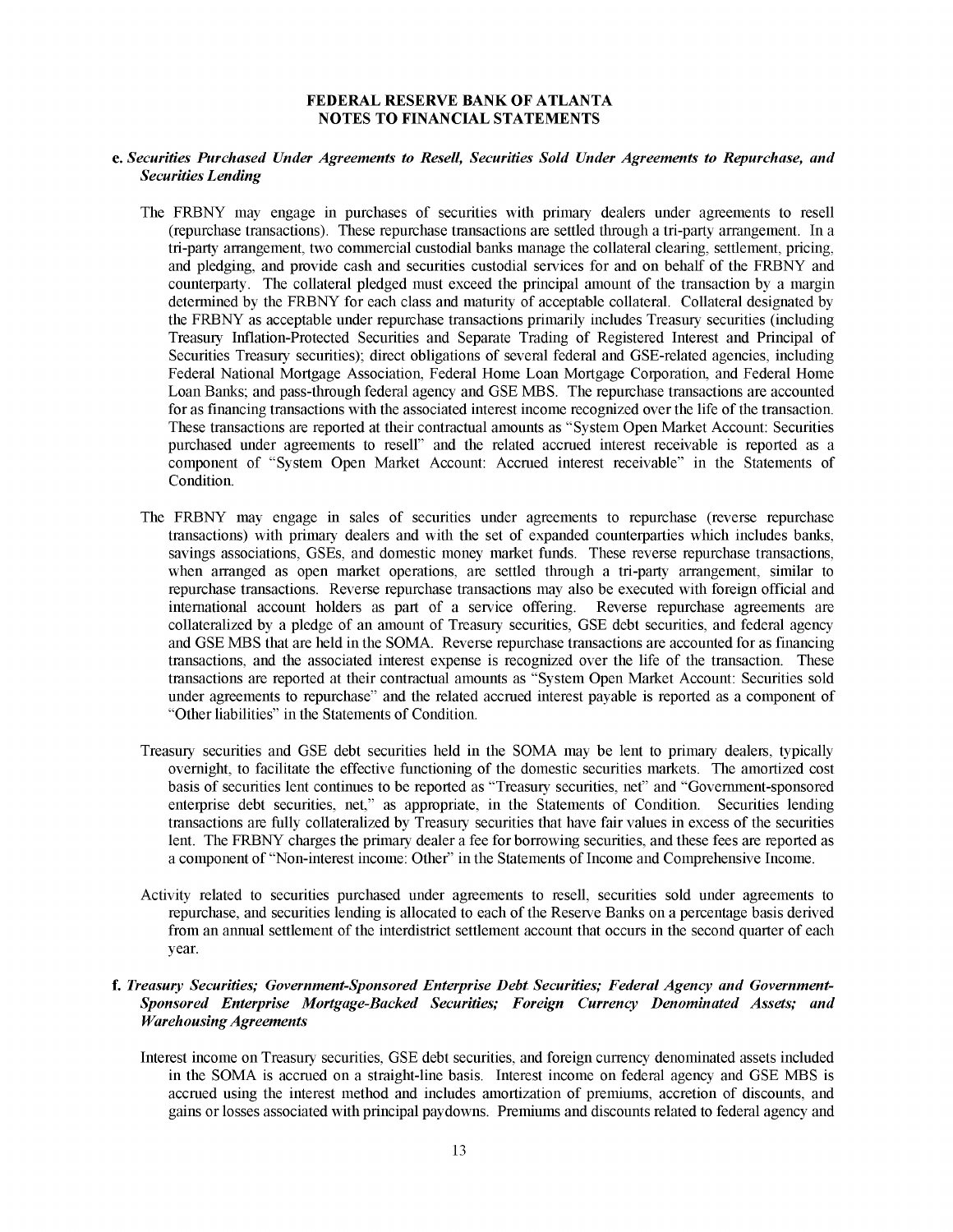GSE MBS are amortized or accreted over the term of the security to stated maturity, and the amortization of premiums and accretion of discounts are accelerated when principal payments are received. Gains and losses resulting from sales of securities are determined by specific issue based on average cost. Treasury securities, GSE debt securities, and federal agency and GSE MBS are reported net of premiums and discounts in the Statements of Condition and interest income on those securities is reported net of the amortization of premiums and accretion of discounts in the Statements of Income and Comprehensive Income.

- In addition to outright purchases of federal agency and GSE MBS that are held in the SOMA, the FRBNY enters into dollar roll transactions (dollar rolls), which primarily involve an initial transaction to purchase or sell "to be announced" (TBA) MBS for delivery in the current month combined with a simultaneous agreement to sell or purchase TBA MBS on a specified future date. During the years ended December 31, 2013 and 2012, the FRBNY executed dollar rolls primarily to facilitate settlement of outstanding purchases of federal agency and GSE MBS. The FRBNY accounts for dollar rolls as purchases or sales on a settlement-date basis. In addition, TBA MBS transactions may be paired off or assigned prior to settlement. Net gains resulting from these MBS transactions are reported as "Non-interest income: System Open Market Account: Federal agency and government-sponsored enterprise mortgage-backed securities gains, net" in the Statements of Income and Comprehensive Income.
- Foreign currency denominated assets, which can include foreign currency deposits, securities purchased under agreements to resell, and government debt instruments, are revalued daily at current foreign currency market exchange rates in order to report these assets in U.S. dollars. Foreign currency translation gains and losses that result from the daily revaluation of foreign currency denominated assets are reported as "Non-interest income: System Open Market Account: Foreign currency translation losses, net" in the Statements of Income and Comprehensive Income.
- Because the FRBNY enters into commitments to buy Treasury securities, federal agency and GSE MBS, and foreign government debt instruments and records the related securities on a settlement-date basis in accordance with the FAM, the related outstanding commitments are not reflected in the Statements of Condition.
- Activity related to Treasury securities, GSE debt securities, and federal agency and GSE MBS, including the premiums, discounts, and realized gains and losses, is allocated to each Reserve Bank on a percentage basis derived from an annual settlement of the interdistrict settlement account that occurs in the second quarter of each year. Activity related to foreign currency denominated assets, including the premiums, discounts, and realized and unrealized gains and losses, is allocated to each Reserve Bank based on the ratio of each Reserve Bank's capital and surplus to the Reserve Banks' aggregate capital and surplus at the preceding December 31.
- Warehousing is an arrangement under which the FOMC has approved the exchange, at the request of the Treasury, of U.S. dollars for foreign currencies held by the Treasury over a limited period. The purpose of the warehousing facility is to supplement the U.S. dollar resources of the Treasury for financing purchases of foreign currencies and related international operations. Warehousing agreements are valued daily at current market exchange rates. Activity related to these agreements is allocated to each Reserve Bank based on the ratio of each Reserve Bank's capital and surplus to the Reserve Banks' aggregate capital and surplus at the preceding December 31.

#### **g.** *Central Bank Liquidity Swaps*

Central bank liquidity swaps, which are transacted between the FRBNY and a foreign central bank, can be structured as either U.S. dollar or foreign currency liquidity swap arrangements.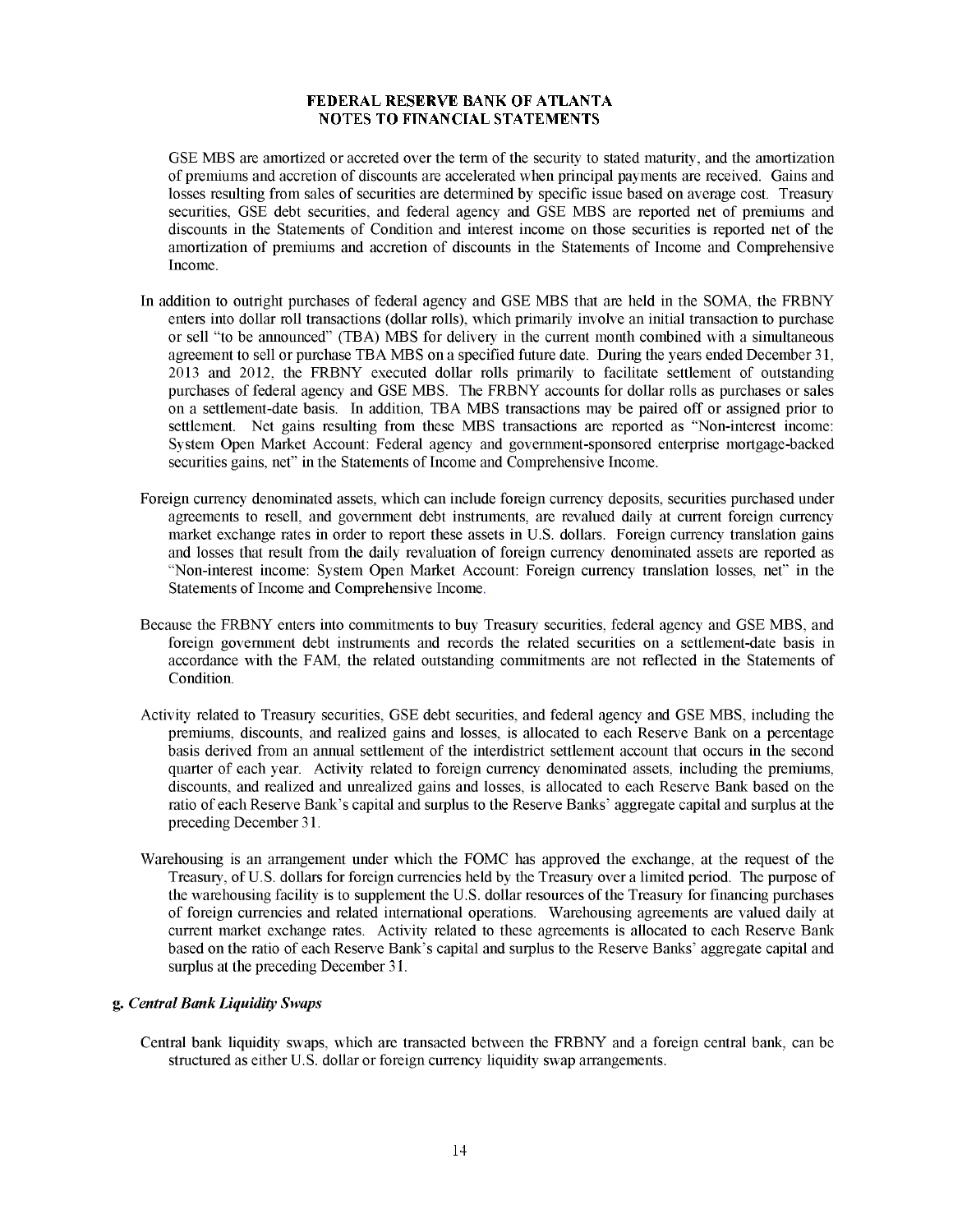Central bank liquidity swaps activity, including the related income and expense, is allocated to each Reserve Bank based on the ratio of each Reserve Bank's capital and surplus to the Reserve Banks' aggregate capital and surplus at the preceding December 31. The foreign currency amounts associated with these central bank liquidity swap arrangements are revalued daily at current foreign currency market exchange rates.

#### *U.S. dollar liquidity swaps*

- At the initiation of each U.S. dollar liquidity swap transaction, the foreign central bank transfers a specified amount of its currency to a restricted account for the FRBNY in exchange for U.S. dollars at the prevailing market exchange rate. Concurrent with this transaction, the FRBNY and the foreign central bank agree to a second transaction that obligates the foreign central bank to return the U.S. dollars and the FRBNY to return the foreign currency on a specified future date at the same exchange rate as the initial transaction. The Bank's allocated portion of the foreign currency amounts that the FRBNY acquires are reported as "System Open Market Account: Central bank liquidity swaps" in the Statements of Condition. Because the swap transaction will be unwound at the same U.S. dollar amount and exchange rate that were used in the initial transaction, the recorded value of the foreign currency amounts is not affected by changes in the market exchange rate.
- The foreign central bank compensates the FRBNY based on the amount outstanding and the rate under the swap agreement. The Bank's allocated portion of the amount of compensation received during the term of the swap transaction is reported as "Interest income: System Open Market Account: Central bank liquidity swaps" in the Statements of Income and Comprehensive Income.

#### *Foreign currency liquidity swaps*

The structure of foreign currency liquidity swap transactions involves the transfer by the FRBNY, at the prevailing market exchange rate, of a specified amount of U.S. dollars to an account for the foreign central bank in exchange for its currency. The foreign currency amount received would be reported as a liability by the Bank.

#### **h.** *Bank Premises, Equipment, and Software*

- Bank premises and equipment are stated at cost less accumulated depreciation. Depreciation is calculated on a straight-line basis over the estimated useful lives of the assets, which range from 2 to 50 years. Major alterations, renovations, and improvements are capitalized at cost as additions to the asset accounts and are depreciated over the remaining useful life of the asset or, if appropriate, over the unique useful life of the alteration, renovation, or improvement. Maintenance, repairs, and minor replacements are charged to operating expense in the year incurred.
- Costs incurred to acquire software are capitalized based on the purchase price. Costs incurred during the application development stage to develop internal-use software are capitalized based on the cost of direct services and materials associated with designing, coding, installing, and testing the software. Capitalized software costs are amortized on a straight-line basis over the estimated useful lives of the software applications, which generally range from two to five years. Maintenance costs related to software are charged to operating expense in the year incurred.
- Capitalized assets, including software, buildings, leasehold improvements, furniture, and equipment, are impaired and an adjustment is recorded when events or changes in circumstances indicate that the carrying amount of assets or asset groups is not recoverable and significantly exceeds the assets' fair value.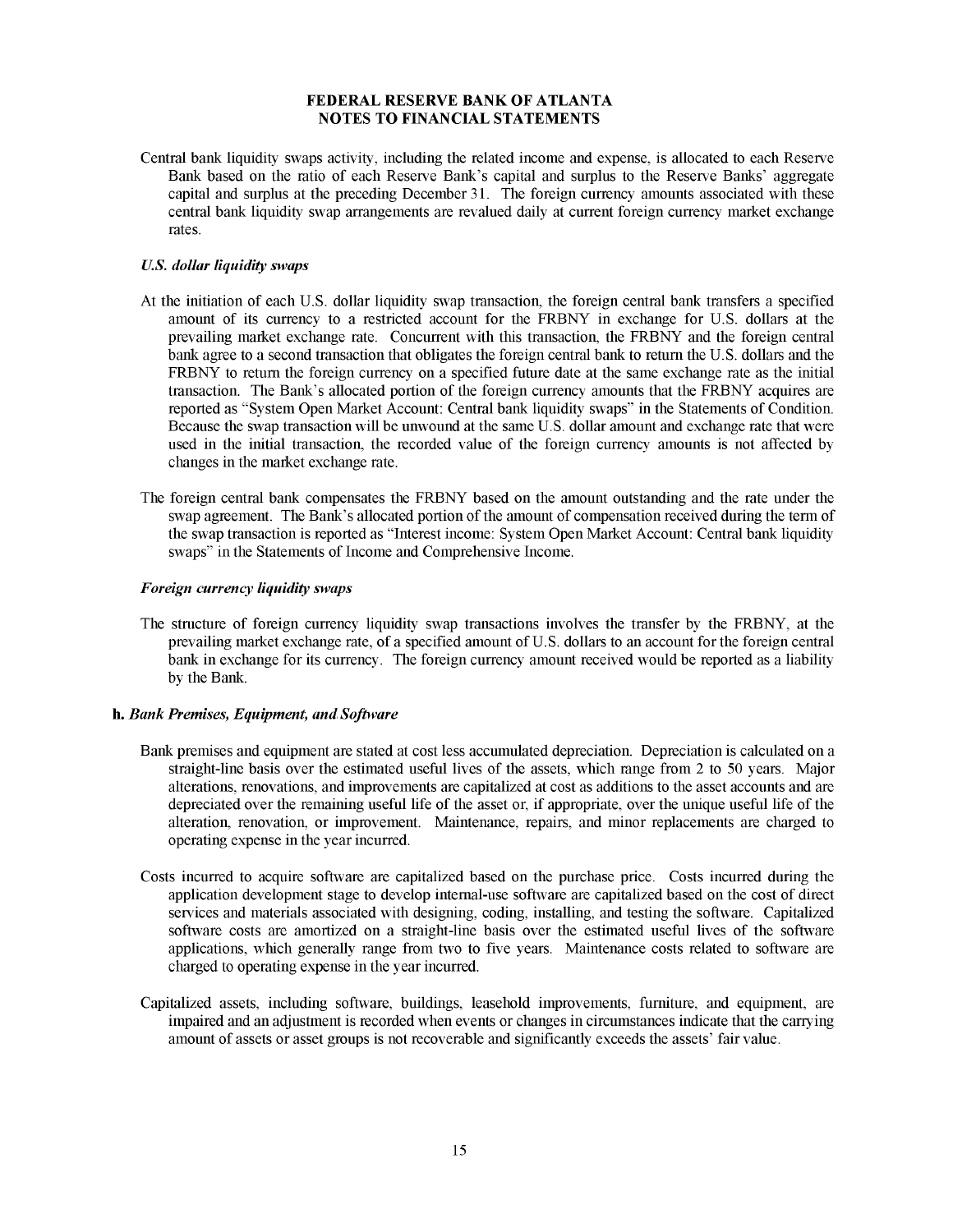#### **i.** *Interdistrict Settlement Account*

- At the close of business each day, each Reserve Bank aggregates the payments due to or from other Reserve Banks. These payments result from transactions between the Reserve Banks and transactions that involve depository institution accounts held by other Reserve Banks, such as Fedwire funds and securities transfers and check and ACH transactions. The cumulative net amount due to or from the other Reserve Banks is reflected in the "Interdistrict settlement account" in the Statements of Condition.
- An annual settlement of the interdistrict settlement account occurs in the second quarter of each year. As a result of the annual settlement, the balance in each Bank's interdistrict settlement account is adjusted by an amount equal to the average balance in the account during the previous twelve-month period ended March 31. An equal and offsetting adjustment is made to each Bank's allocated portion of SOMA assets and liabilities.

#### **j.** *Federal Reserve Notes*

- Federal Reserve notes are the circulating currency of the United States. These notes, which are identified as issued to a specific Reserve Bank, must be fully collateralized. All of the Bank's assets are eligible to be pledged as collateral. The collateral value is equal to the book value of the collateral tendered with the exception of securities, for which the collateral value is equal to the par value of the securities tendered. The par value of securities sold under agreements to repurchase is deducted from the eligible collateral value.
- The Board of Governors may, at any time, call upon a Reserve Bank for additional security to adequately collateralize outstanding Federal Reserve notes. To satisfy the obligation to provide sufficient collateral for outstanding Federal Reserve notes, the Reserve Banks have entered into an agreement that provides for certain assets of the Reserve Banks to be jointly pledged as collateral for the Federal Reserve notes issued to all Reserve Banks. In the event that this collateral is insufficient, the Federal Reserve Act provides that Federal Reserve notes become a first and paramount lien on all the assets of the Reserve Banks. Finally, Federal Reserve notes are obligations of the United States government.
- "Federal Reserve notes outstanding, net" in the Statements of Condition represents the Bank's Federal Reserve notes outstanding, reduced by the Bank's currency holdings of \$18,059 million and \$26,016 million at December 31, 2013 and 2012, respectively.
- At December 31, 2013 and 2012, all Federal Reserve notes outstanding, reduced by the Reserve Bank's currency holdings, were fully collateralized. At December 31, 2013, all gold certificates, all special drawing rights certificates, and \$1,182 billion of domestic securities held in the SOMA were pledged as collateral. At December 31, 2013, no investments denominated in foreign currencies were pledged as collateral.

#### **k.** *Deposits*

#### *Depository Institutions*

- Depository institutions' deposits represent the reserve and service-related balances in the accounts that depository institutions hold at the Bank. The interest rates paid on required reserve balances and excess balances are determined by the Board of Governors, based on an FOMC-established target range for the federal funds rate. Interest payable is reported as a component of "Interest payable to depository institutions" in the Statements of Condition.
- The Term Deposit Facility (TDF) consists of deposits with specific maturities held by eligible institutions at the Reserve Banks. The Reserve Banks pay interest on these deposits at interest rates determined by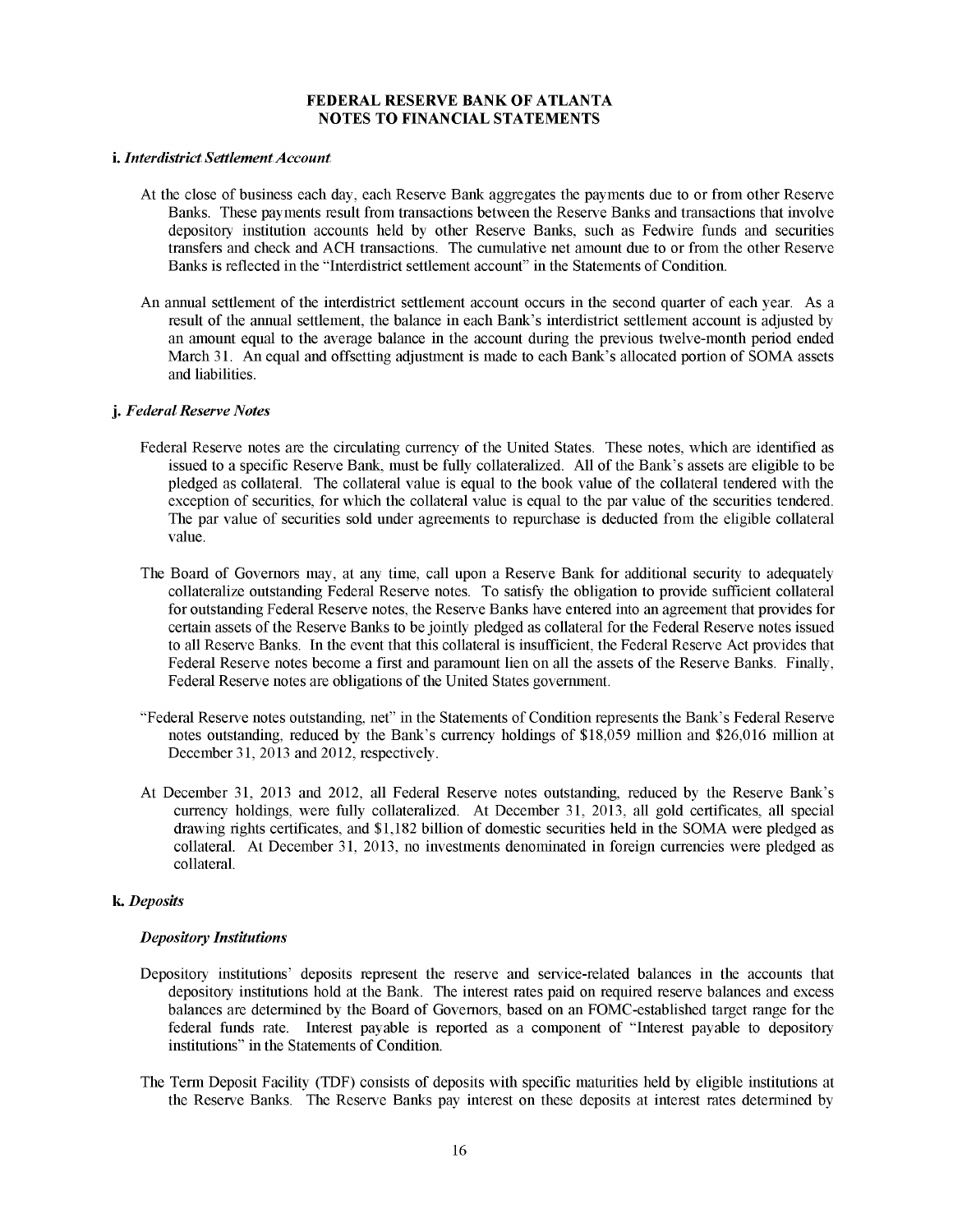auction. Interest payable is reported as a component of "Interest payable to depository institutions" in the Statements of Condition. There were no deposits held by the Bank under the TDF at December 31, 2013 and 2012.

#### *Other*

Other deposits include the Bank's allocated portion of foreign central bank and foreign government deposits held at the FRBNY. Other deposits also include cash collateral held by the Bank.

#### **l.** *Items in Process of Collection and Deferred Credit Items*

Items in process of collection primarily represents amounts attributable to checks that have been deposited for collection and that, as of the balance sheet date, have not yet been presented to the paying bank. Deferred credit items represents the counterpart liability to items in process of collection. The amounts in this account arise from deferring credit for deposited items until the amounts are collected. The balances in both accounts can fluctuate significantly.

#### **m.** *Capital Paid-in*

- The Federal Reserve Act requires that each member bank subscribe to the capital stock of the Reserve Bank in an amount equal to six percent of the capital and surplus of the member bank. These shares are nonvoting, with a par value of \$100, and may not be transferred or hypothecated. As a member bank's capital and surplus changes, its holdings of Reserve Bank stock must be adjusted. Currently, only one-half of the subscription is paid in, and the remainder is subject to call. A member bank is liable for Reserve Bank liabilities up to twice the par value of stock subscribed by it.
- By law, each Reserve Bank is required to pay each member bank an annual dividend of six percent on the paid-in capital stock. This cumulative dividend is paid semiannually.

#### **n.** *Surplus*

The Board of Governors requires the Reserve Banks to maintain a surplus equal to the amount of capital paidin. On a daily basis, surplus is adjusted to equate the balance to capital paid-in. Accumulated other comprehensive income is reported as a component of "Surplus" in the Statements of Condition and the Statements of Changes in Capital. Additional information regarding the classifications of accumulated other comprehensive income is provided in Notes 9 and 10.

#### **o.** *Remittances to Treasury*

- The Board of Governors requires the Reserve Banks to transfer excess earnings to the Treasury as interest on Federal Reserve notes after providing for the costs of operations, payment of dividends, and reservation of an amount necessary to equate surplus with capital paid-in. Currently, remittances to Treasury are made on a weekly basis. This amount is reported as "Earnings remittances to Treasury" in the Statements of Income and Comprehensive Income. The amount due to the Treasury is reported as "Accrued remittances to Treasury" in the Statements of Condition. See Note 12 for additional information on interest on Federal Reserve notes.
- If earnings during the year are not sufficient to provide for the costs of operations, payment of dividends, and equating surplus and capital paid-in, remittances to the Treasury are suspended. A deferred asset is recorded that represents the amount of net earnings a Reserve Bank will need to realize before remittances to the Treasury resume. This deferred asset is periodically reviewed for impairment.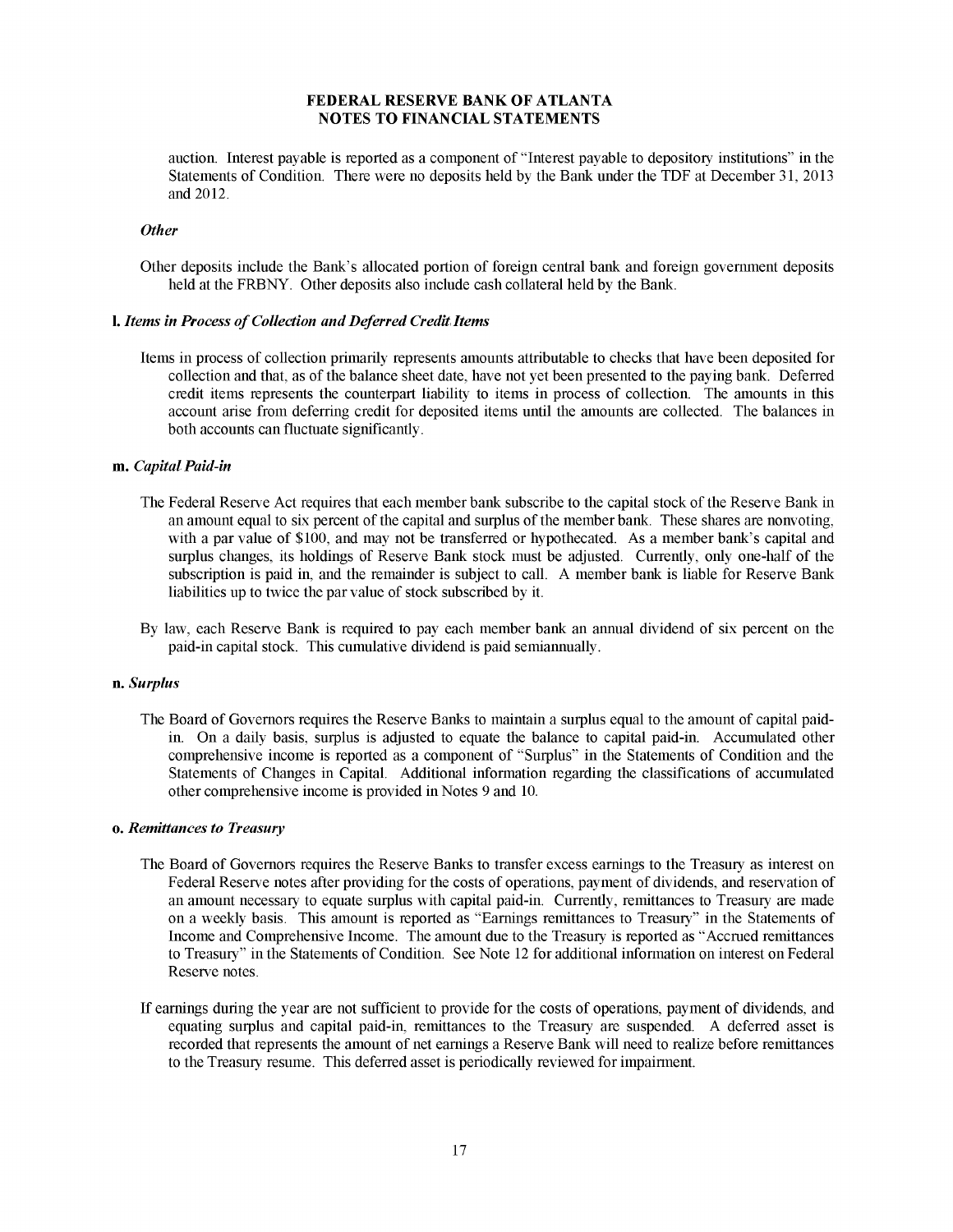#### **p.** *Income and Costs Related to Treasury Services*

When directed by the Secretary of the Treasury, the Bank is required by the Federal Reserve Act to serve as fiscal agent and depositary of the United States Government. By statute, the Treasury has appropriations to pay for these services. During the years ended December 31, 2013 and 2012, the Bank was reimbursed for all services provided to the Treasury as its fiscal agent.

#### **q.** *Income from Services, Compensation Received for Service Costs Provided, and Compensation Paid for Service Costs Incurred*

- The Bank has overall responsibility for managing the Reserve Banks' provision of check and ACH services to depository institutions and, as a result, reports total System revenue for these services as "Income from services" in its Statements of Income and Comprehensive Income. The Bank compensates the applicable Reserve Banks for the costs incurred to provide these services and reports the resulting compensation paid as "Operating expenses: Compensation paid for service costs incurred" in its Statements of Income and Comprehensive Income.
- The FRBNY has overall responsibility for managing the Reserve Banks' provision of Fedwire funds and securities services, and the Federal Reserve Bank of Chicago has overall responsibility for managing the Reserve Banks' provision of electronic access services to depository institutions. The Reserve Bank that has overall responsibility for managing these services recognizes the related total System revenue in its Statements of Income and Comprehensive Income. The Bank is compensated for costs incurred to provide these services by the Reserve Banks responsible for managing these services and reports this compensation as "Non-interest income: Compensation received for service costs provided" in its Statements of Income and Comprehensive Income.

#### **r.** *Assessments*

- The Board of Governors assesses the Reserve Banks to fund its operations, the operations of the Bureau and, for a two-year period following the July 21, 2010 effective date of the Dodd-Frank Act, the OFR. These assessments are allocated to each Reserve Bank based on each Reserve Bank's capital and surplus balances. The Board of Governors also assesses each Reserve Bank for expenses related to producing, issuing, and retiring Federal Reserve notes based on each Reserve Bank's share of the number of notes comprising the System's net liability for Federal Reserve notes on December 31 of the prior year.
- The Dodd-Frank Act requires that, after the transfer date of July 21, 2011, the Board of Governors fund the Bureau in an amount not to exceed a fixed percentage of the total operating expenses of the System as reported in the Board of Governors' 2009 annual report, which totaled \$4.98 billion. The fixed percentage of total operating expenses of the System for the years ended December 31, 2013 and 2012 was 12 percent (\$597.6 million) and 11 percent (\$547.8 million), respectively. After 2013, the amount will be adjusted in accordance with the provisions of the Dodd-Frank Act. The Bank's assessment for Bureau funding is reported as "Assessments: Bureau of Consumer Financial Protection and Office of Financial Research" in the Statements of Income and Comprehensive Income.
- The Board of Governors assessed the Reserve Banks to fund the operations of the OFR for the two-year period ended July 21, 2012, following enactment of the Dodd-Frank Act; thereafter, the OFR is funded by fees assessed on bank holding companies and nonbank financial companies that meet the criteria specified in the Dodd-Frank Act.

#### **s.** *Taxes*

The Reserve Banks are exempt from federal, state, and local taxes, except for taxes on real property. The Bank's real property taxes were \$3 million for each of the years ended December 31, 2013 and 2012, and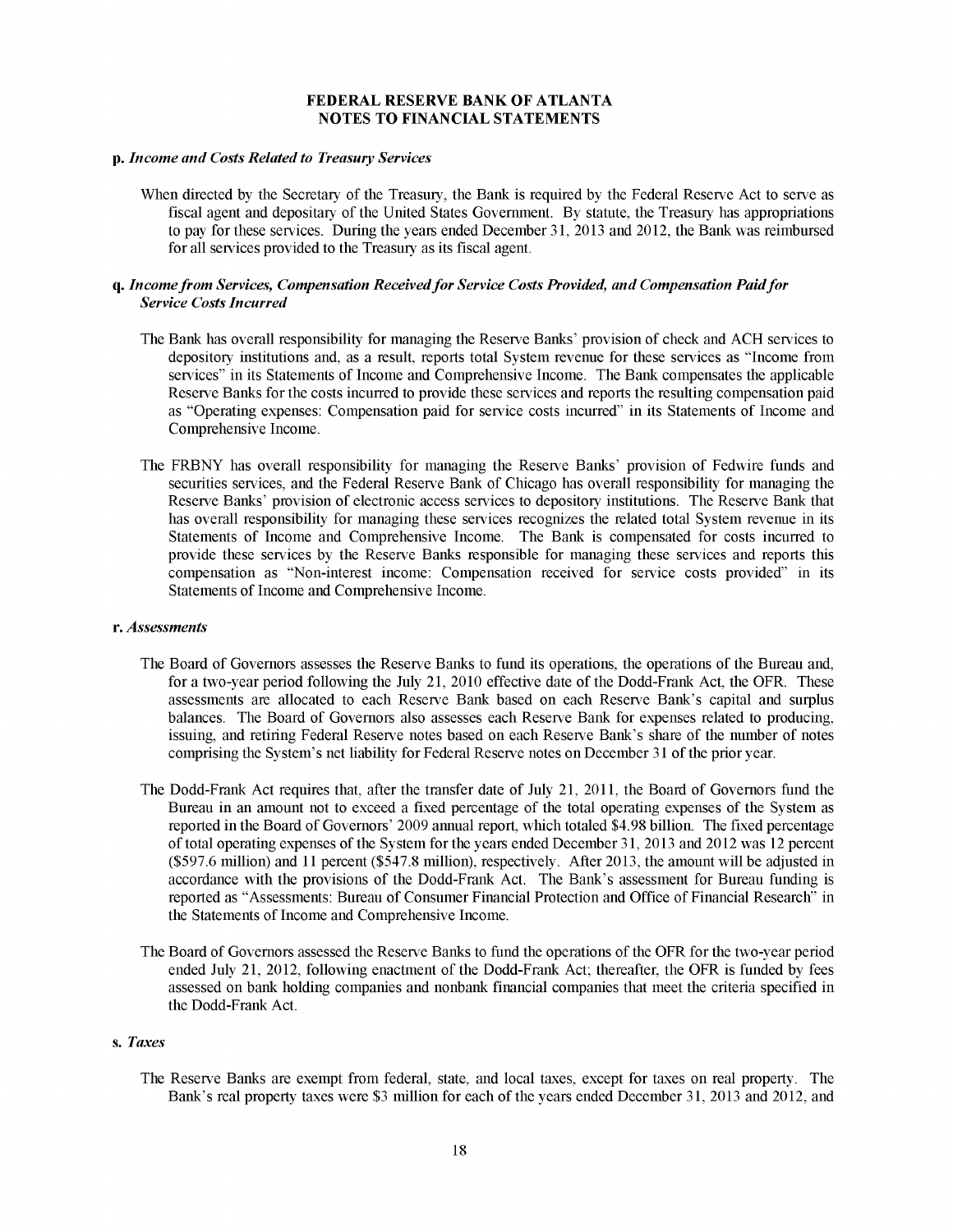are reported as a component of "Operating expenses: Occupancy" in the Statements of Income and Comprehensive Income.

#### **t.** *Restructuring Charges*

- The Reserve Banks recognize restructuring charges for exit or disposal costs incurred as part of the closure of business activities in a particular location, the relocation of business activities from one location to another, or a fundamental reorganization that affects the nature of operations. Restructuring charges may include costs associated with employee separations, contract terminations, and asset impairments. Expenses are recognized in the period in which the Bank commits to a formalized restructuring plan or executes the specific actions contemplated in the plan and all criteria for financial statement recognition have been met.
- Note 11 describes the Bank's restructuring initiatives and provides information about the costs and liabilities associated with employee separations. Costs and liabilities associated with enhanced pension benefits in connection with the restructuring activities for all of the Reserve Banks are recorded on the books of the FRBNY. Costs and liabilities associated with enhanced postretirement benefits are discussed in Note 9.

The Bank had no significant restructuring activities in 2013 and 2012.

#### **u.** *Recently Issued Accounting Standards*

In December 2011, the Financial Accounting Standards Board (FASB) issued Accounting Standards Update (ASU) 2011-12, *Comprehensive Income* (Topic 220): *Deferral of the Effective Date for Amendments to the Presentation of Reclassifications of Items out of Accumulated Other Comprehensive Income in Accounting Standards Update No. 2011-05.* This update indefinitely deferred the requirements of ASU 2011-05, which required an entity to report the effect of significant reclassifications out of accumulated other comprehensive income on the respective net income line items. Subsequently, in February 2013, the FASB issued ASU 2013-02, *Comprehensive Income* (Topic 220): *Reporting of Amounts Reclassified Out of Accumulated Other Comprehensive Income,* which established an effective date for the requirements of ASU 2011-05 related to reporting of significant reclassification adjustments from accumulated other comprehensive income. This update improves the transparency of changes in other comprehensive income and items reclassified out of accumulated other comprehensive income in the financial statements. These presentation requirements of ASU 2011-05 and the required disclosures in ASU 2013-02 are effective for the Bank for the year ending December 31, 2013, and are reflected in the Bank's 2013 financial statements and Note 10.

#### **4. LOANS**

#### *Loans to Depository Institutions*

- The Bank offers primary, secondary, and seasonal loans to eligible borrowers, and each program has its own interest rate. Interest is accrued using the applicable interest rate established at least every 14 days by the Bank's board of directors, subject to review and determination by the Board of Governors. Primary and secondary loans are extended on a short-term basis, typically overnight, whereas seasonal loans may be extended for a period of up to nine months.
- Primary, secondary, and seasonal loans are collateralized to the satisfaction of the Bank to reduce credit risk. Assets eligible to collateralize these loans include consumer, business, and real estate loans; Treasury securities; GSE debt securities; foreign sovereign debt; municipal, corporate, and state and local government obligations; asset-backed securities; corporate bonds; commercial paper; and bank-issued assets, such as certificates of deposit, bank notes, and deposit notes. Collateral is assigned a lending value that is deemed appropriate by the Bank, which is typically fair value reduced by a margin. Loans to depository institutions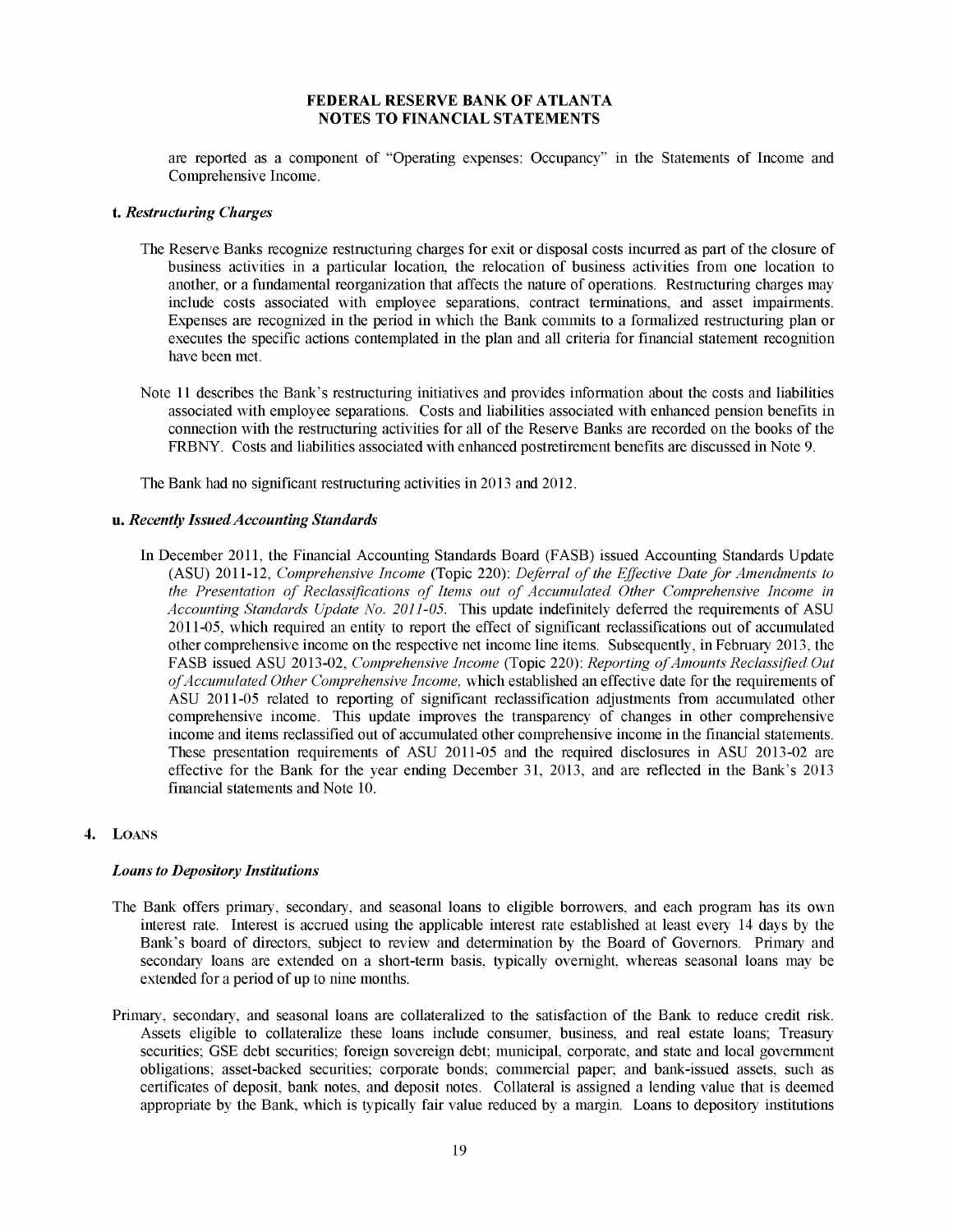are monitored daily to ensure that borrowers continue to meet eligibility requirements for these programs. If a borrower no longer qualifies for these programs, the Bank will generally request full repayment of the outstanding loan or, for primary or seasonal loans, may convert the loan to a secondary credit loan. Collateral levels are reviewed daily against outstanding obligations, and borrowers that no longer have sufficient collateral to support outstanding loans are required to provide additional collateral or to make partial or full repayment.

- Loans to depository institutions were \$6 million and \$4 million as of December 31, 2013 and 2012, respectively, with a remaining maturity within 15 days.
- At December 31, 2013 and 2012, the Bank did not have any loans that were impaired, restructured, past due, or on non-accrual status, and no allowance for loan losses was required. There were no impaired loans during the years ended December 31, 2013 and 2012.

#### **5. SYSTEM OPEN MARKET ACCOUNT**

#### **a.** *Domestic Securities Holdings*

- The FRBNY conducts domestic open market operations and, on behalf of the Reserve Banks, holds the resulting securities in the SOMA.
- During the years ended December 31, 2013 and 2012, the FRBNY continued the purchase of Treasury securities and federal agency and GSE MBS under the large-scale asset purchase programs authorized by the FOMC. In September 2011, the FOMC announced that the Federal Reserve would reinvest principal payments from the SOMA portfolio holdings of GSE debt securities and federal agency and GSE MBS in federal agency and GSE MBS. In June 2012, the FOMC announced that it would continue the existing policy of reinvesting principal payments from the SOMA portfolio holdings of GSE debt securities and federal agency and GSE MBS in federal agency and GSE MBS. In September 2012, the FOMC announced that the Federal Reserve would purchase additional federal agency and GSE MBS at a pace of \$40 billion per month. In December 2012, the FOMC announced that the Federal Reserve would purchase longer-term Treasury securities initially at a pace of \$45 billion per month after its program to extend the average maturity of its holdings of Treasury securities was completed at the end of 2012. In December 2012, the FOMC announced that the Federal Reserve would continue the policy of rolling over maturing Treasury securities into new issues at auction.
- During the year ended December 31, 2012, the FRBNY also continued the purchase and sale of SOMA portfolio holdings under the maturity extension programs authorized by the FOMC. In September 2011, the FOMC announced that the Federal Reserve would extend the average maturity of the SOMA portfolio holdings of securities by purchasing \$400 billion par value of Treasury securities with maturities of six to thirty years and selling or redeeming an equal par amount of Treasury securities with remaining maturities of three years or less by the end of June 2012. In June 2012, the FOMC announced that the Federal Reserve would continue through the end of 2012 its program to extend the average maturity of securities by purchasing \$267 billion par value of Treasury securities with maturities of six to thirty years and selling or redeeming an equal par amount of Treasury securities with maturities of three and a quarter years or less by the end of 2012.
- The Bank's allocated share of activity related to domestic open market operations was 6.643 percent and 6.029 percent at December 31, 2013 and 2012, respectively.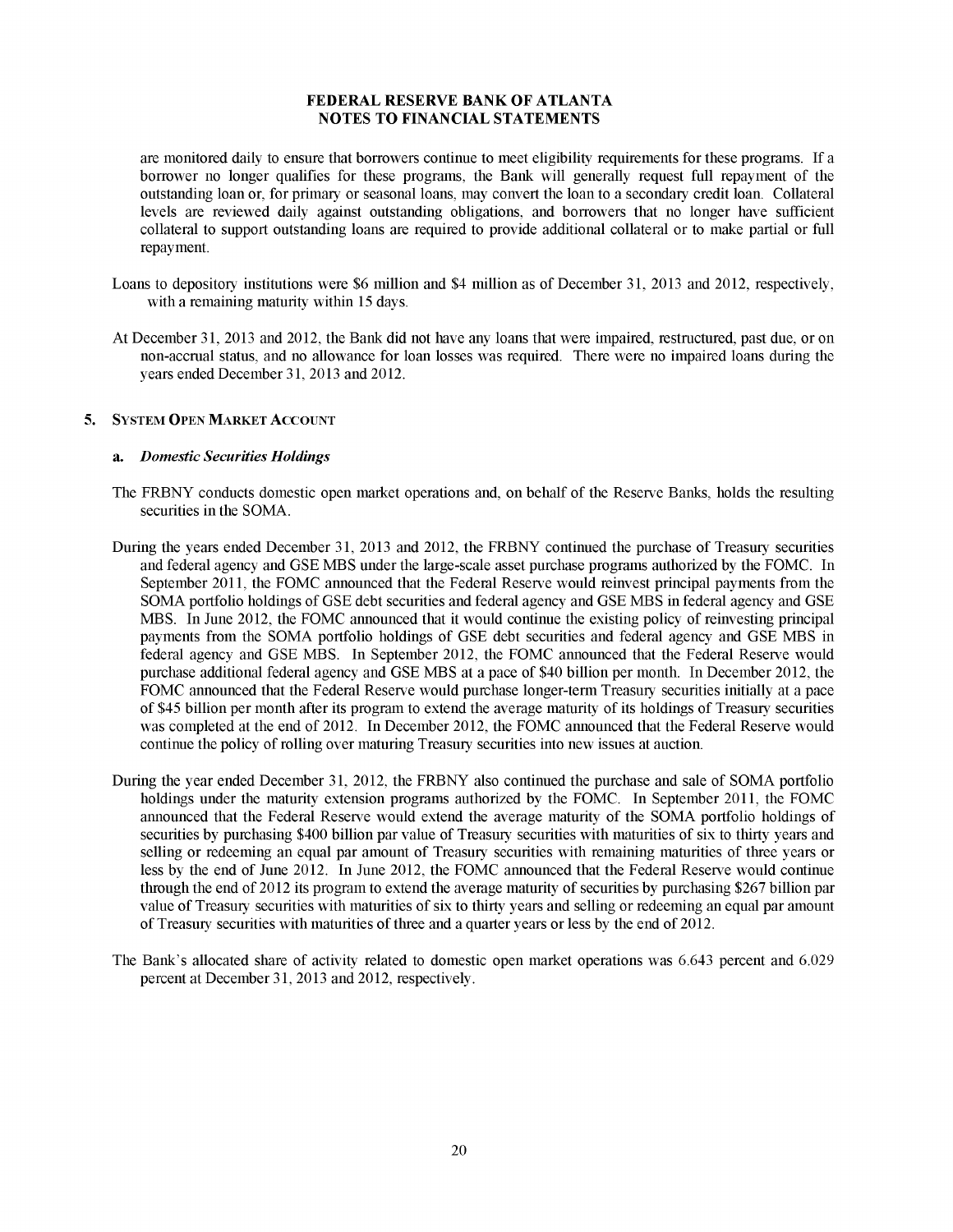The Bank's allocated share of Treasury securities, GSE debt securities, and federal agency and GSE MBS, net, excluding accrued interest, held in the SOMA at December 31 was as follows (in millions):

|                            |              |         |               | Unamortized |               | Unaccreted |               | Total amortized   |
|----------------------------|--------------|---------|---------------|-------------|---------------|------------|---------------|-------------------|
|                            |              | Par     |               | premiums    |               | discounts  |               | cost              |
| <b>Notes</b>               | $\mathbf{s}$ | 97,479  | $\mathbf S$   | 2,218       | $\mathbf{\$}$ | (379)      | $\mathbf{\$}$ | 99,318            |
| Bonds                      |              | 49,247  |               | 8,539       |               | (370)      |               | 57,416            |
| Total Treasury securities  | \$           | 146,726 | \$            | 10,757      | \$            | (749)      | \$            | 156,734           |
| GSE debt securities        | $\mathbf{S}$ | 3,801   | \$            | 126         | \$            |            | \$            | 3,927             |
|                            |              | 98,989  | \$            | 2,975       | \$            | (72)       | \$            | 101,892           |
| Federal agency and GSE MBS |              |         |               |             |               |            |               |                   |
|                            |              |         |               |             | 2012          |            |               |                   |
|                            |              |         |               | Unamortized |               | Unaccreted |               | Total amortized   |
|                            |              | Par     |               | premiums    |               | discounts  |               | cost              |
|                            | $\mathbf{S}$ | 66,949  | $\mathbf{\$}$ | 1,962       | $\mathbf{\$}$ | (43)       | $\mathbf{\$}$ | 68,868            |
| <b>Notes</b><br>Bonds      |              | 33,508  |               | 6,714       |               | (8)        |               |                   |
| Total Treasury securities  |              | 100,457 | \$            | 8,676       | \$            | (51)       | \$            | 40,214<br>109,082 |
| GSE debt securities        | \$           | 4,629   | \$            | 163         | \$            |            | \$            | 4,792             |

The FRBNY enters into transactions for the purchase of securities under agreements to resell and transactions to sell securities under agreements to repurchase as part of its monetary policy activities. In addition, transactions to sell securities under agreements to repurchase are entered into as part of a service offering to foreign official and international account holders.

There were no material transactions related to securities purchased under agreements to resell during the years ended December 31, 2013 and 2012. Financial information related to securities sold under agreements to repurchase for the years ended December 31 was as follows (in millions):

|                                                   |    | Allocated to the Bank |       |   | Total SOMA |           |
|---------------------------------------------------|----|-----------------------|-------|---|------------|-----------|
|                                                   |    | 2013                  | 2012  |   | 2013       | 2012      |
| Contract amount outstanding, end of year          | S. | 20,986                | 6.463 | S | 315.924    | \$107,188 |
| Average daily amount outstanding, during the year |    | 6.458                 | 5,903 |   | 99.681     | 91,898    |
| Maximum balance outstanding, during the year      |    | 20,986                | 7.427 |   | 315.924    | 122,541   |
| Securities pledged (par value), end of year       |    | 20,623                | 5,640 |   | 310,452    | 93,547    |
| Securities pledged (market value), end of year    |    | 20.918                | 6.463 |   | 314,901    | 107,188   |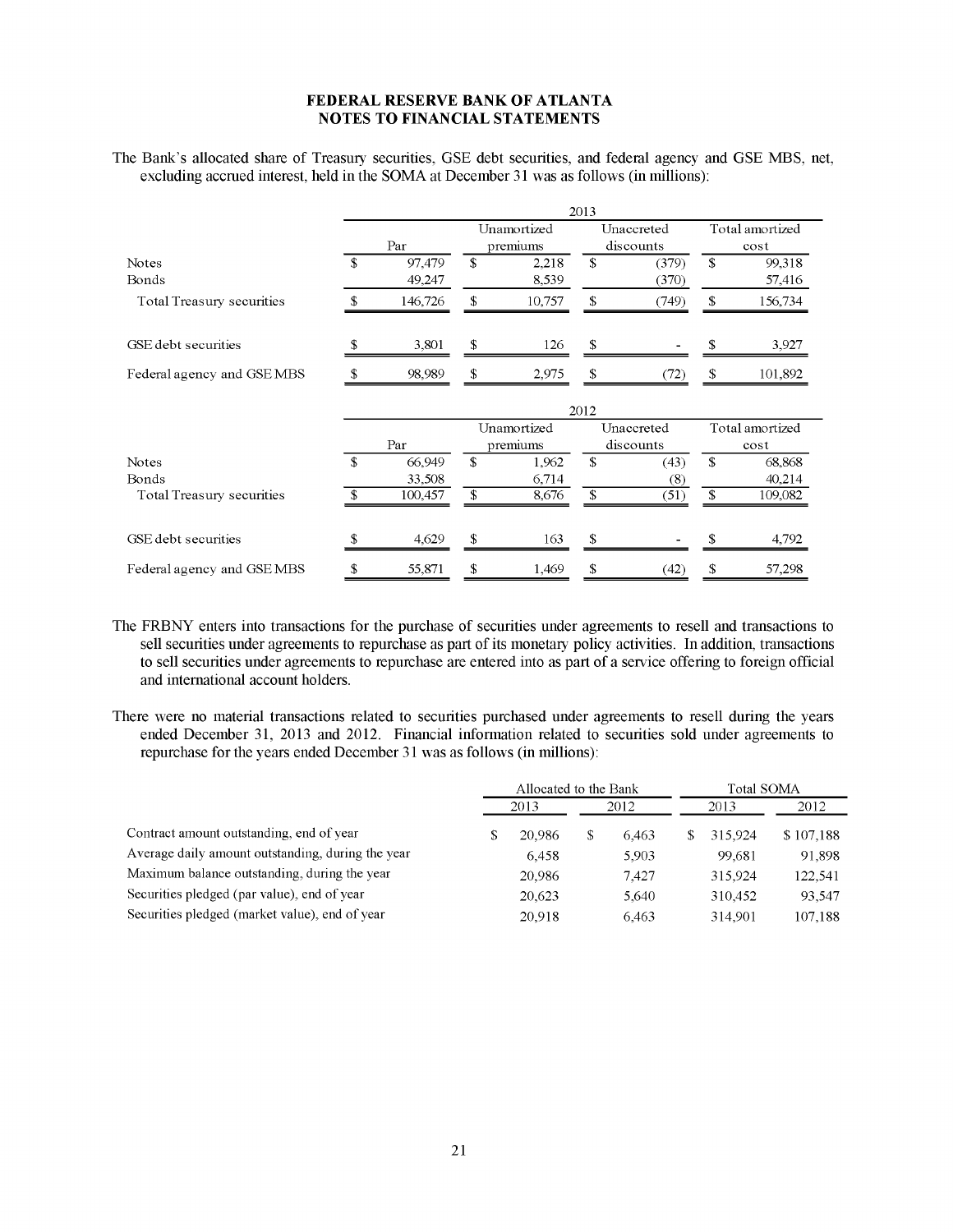The remaining maturity distribution of Treasury securities, GSE debt securities, federal agency and GSE MBS bought outright, and securities sold under agreements to repurchase that were allocated to the Bank at December 31, 2013 and 2012 was as follows (in millions):

|                                                                                        |    | Within 15<br>days |              | 16 days to<br>90 days    |              | 91 days to<br>1 year | Over 1 year<br>to 5 years |              | Over 5 years<br>to 10 years |    | Over 10<br>vears |              | Total   |
|----------------------------------------------------------------------------------------|----|-------------------|--------------|--------------------------|--------------|----------------------|---------------------------|--------------|-----------------------------|----|------------------|--------------|---------|
| December 31, 2013:                                                                     |    |                   |              |                          |              |                      |                           |              |                             |    |                  |              |         |
| Treasury securities<br>(par value)                                                     | S  |                   | $\mathbb{S}$ | 20                       | $\mathbb{S}$ | 12                   | \$<br>50,707              | \$           | 57,441                      | S  | 38,546           | $\mathbf{s}$ | 146,726 |
| GSE debt securities<br>(par value)                                                     |    | 153               |              | 503                      |              | 576                  | 2,409                     |              | $\overline{4}$              |    | 156              |              | 3,801   |
| Federal agency and GSE<br>$MBS$ (par value) <sup><math>\text{ }^{\text{}}</math></sup> |    |                   |              |                          |              |                      |                           |              | 169                         |    | 98,820           |              | 98,989  |
| Securities sold under<br>agreements to repurchase<br>(contract amount)                 |    | 20,986            |              |                          |              |                      |                           |              |                             |    |                  |              | 20,986  |
| December 31, 2012:                                                                     |    |                   |              |                          |              |                      |                           |              |                             |    |                  |              |         |
| Treasury securities<br>(par value)                                                     | \$ |                   | $\mathbf{s}$ | $\overline{\phantom{a}}$ | $\mathbb{S}$ | $\mathbf{1}$         | \$<br>22,820              | $\mathbb{S}$ | 51,997                      | S. | 25,639           | S            | 100,457 |
| GSE debt securities<br>(par value)                                                     |    | 94                |              | 169                      |              | 917                  | 3,185                     |              | 123                         |    | 141              |              | 4,629   |
| Federal agency and GSE                                                                 |    |                   |              |                          |              |                      |                           |              |                             |    |                  |              |         |
| $MBS$ (par value) <sup>1</sup>                                                         |    |                   |              |                          |              |                      |                           |              | 143                         |    | 55,728           |              | 55,871  |
| Securities sold under<br>agreements to repurchase                                      |    |                   |              |                          |              |                      |                           |              |                             |    |                  |              |         |
| (contract amount)                                                                      |    | 6,463             |              |                          |              |                      |                           |              |                             |    |                  |              | 6,463   |

 $1$  The paramount shown for federal agency and GSEMBS is the remaining principal balance of the securities.

- Federal agency and GSE MBS are reported at stated maturity in the table above. The estimated weighted average life of these securities, which differs from the stated maturity primarily because it factors in scheduled payments and prepayment assumptions, was approximately 6.5 and 3.3 years as of December 31, 2013 and 2012, respectively.
- The amortized cost and par value of Treasury securities and GSE debt securities that were loaned from the SOMA at December 31 was as follows (in millions):

|                                      | Allocated to the Bank |       |    |      |    | <b>Total SOMA</b> |       |
|--------------------------------------|-----------------------|-------|----|------|----|-------------------|-------|
|                                      |                       | 2013  |    | 2012 |    | 2013              | 2012  |
| Treasury securities (amortized cost) | \$.                   | 1.139 | S. | 551  | \$ | 17.153            | 9,139 |
| Treasury securities (par value)      |                       | 1.026 |    | 510  |    | 15.447            | 8,460 |
| GSE debt securities (amortized cost) |                       | 73    |    | 42   |    | 1.099             | 697   |
| GSE debt securities (par value)      |                       | 70    |    | 41   |    | 1.055             | 676   |

- The FRBNY enters into commitments to buy and sell Treasury securities and records the related securities on a settlement-date basis. As of December 31, 2013, there were no outstanding commitments.
- The FRBNY enters into commitments to buy and sell federal agency and GSE MBS and records the related securities on a settlement-date basis. As of December 31, 2013, the total purchase price of the federal agency and GSE MBS under outstanding purchase commitments was \$59,350 million, of which \$479 million was related to dollar rolls. The total purchase price of outstanding purchase commitments allocated to the Bank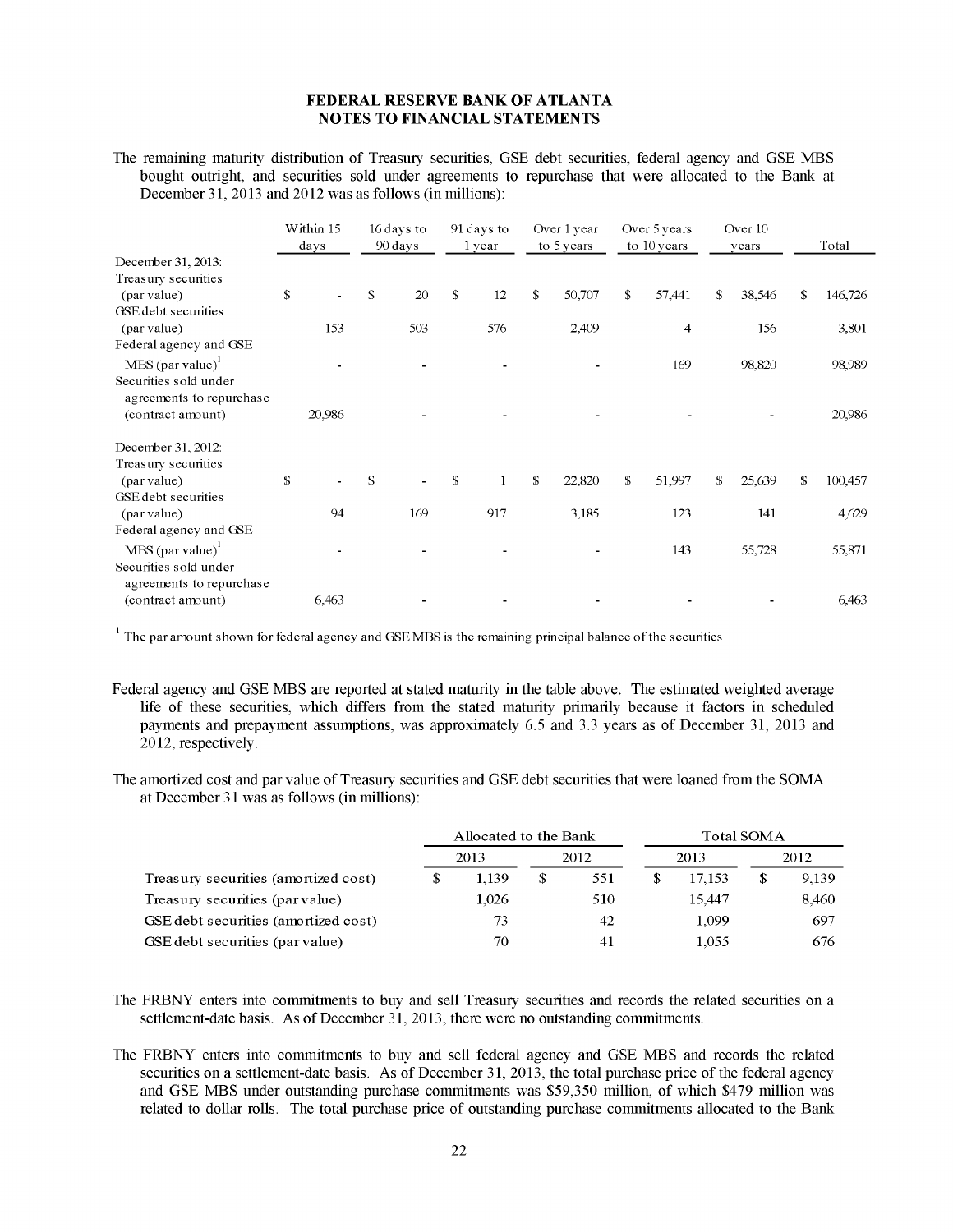was \$3,943 million, of which \$32 million was related to dollar rolls. As of December 31, 2013, there were no outstanding sales commitments for federal agency and GSE MBS. These commitments, which had contractual settlement dates extending through February 2014, are for the purchase of TBA MBS for which the number and identity of the pools that will be delivered to fulfill the commitment are unknown at the time of the trade. These commitments are subject to varying degrees of off-balance-sheet market risk and counterparty credit risk that result from their future settlement. The FRBNY requires the posting of cash collateral for commitments as part of the risk management practices used to mitigate the counterparty credit risk.

Other investments consist of cash and short-term investments related to the federal agency and GSE MBS portfolio. Other liabilities, which are related to federal agency and GSE MBS purchases and sales, includes the FRBNY's obligation to return cash margin posted by counterparties as collateral under commitments to purchase and sell federal agency and GSE MBS. In addition, other liabilities includes obligations that arise from the failure of a seller to deliver securities to the FRBNY on the settlement date. Although the FRBNY has ownership of and records its investments in the MBS as of the contractual settlement date, it is not obligated to make payment until the securities are delivered, and the amount included in other liabilities represents the FRBNY's obligation to pay for the securities when delivered. The amount of other investments and other liabilities allocated to the Bank and held in the SOMA at December 31 was as follows (in millions):

|                                        | Allocated to the Bank    |   |      |   | <b>Total SOMA</b> |   |       |
|----------------------------------------|--------------------------|---|------|---|-------------------|---|-------|
|                                        | 2013                     |   | 2012 |   | 2013              |   | 2012  |
| Other investments                      | $\overline{\phantom{0}}$ |   |      |   |                   |   | 23    |
| Other liabilities:                     |                          |   |      |   |                   |   |       |
| Cash margin                            | \$<br>87                 | S | 187  | S | 1.320             | S | 3,092 |
| Obligations from MBS transaction fails |                          |   |      |   |                   |   | 85    |
| Total other liabilities                | 88                       | S | 192  |   | 1.331             |   | 3,177 |

Accrued interest receivable on domestic securities holdings was \$23,405 million and \$18,924 million as of December 31, 2013 and 2012, respectively, of which \$1,555 million and \$1,141 million, respectively, was allocated to the Bank. These amounts are reported as a component of "System Open Market Account: Accrued interest receivable" in the Statements of Condition.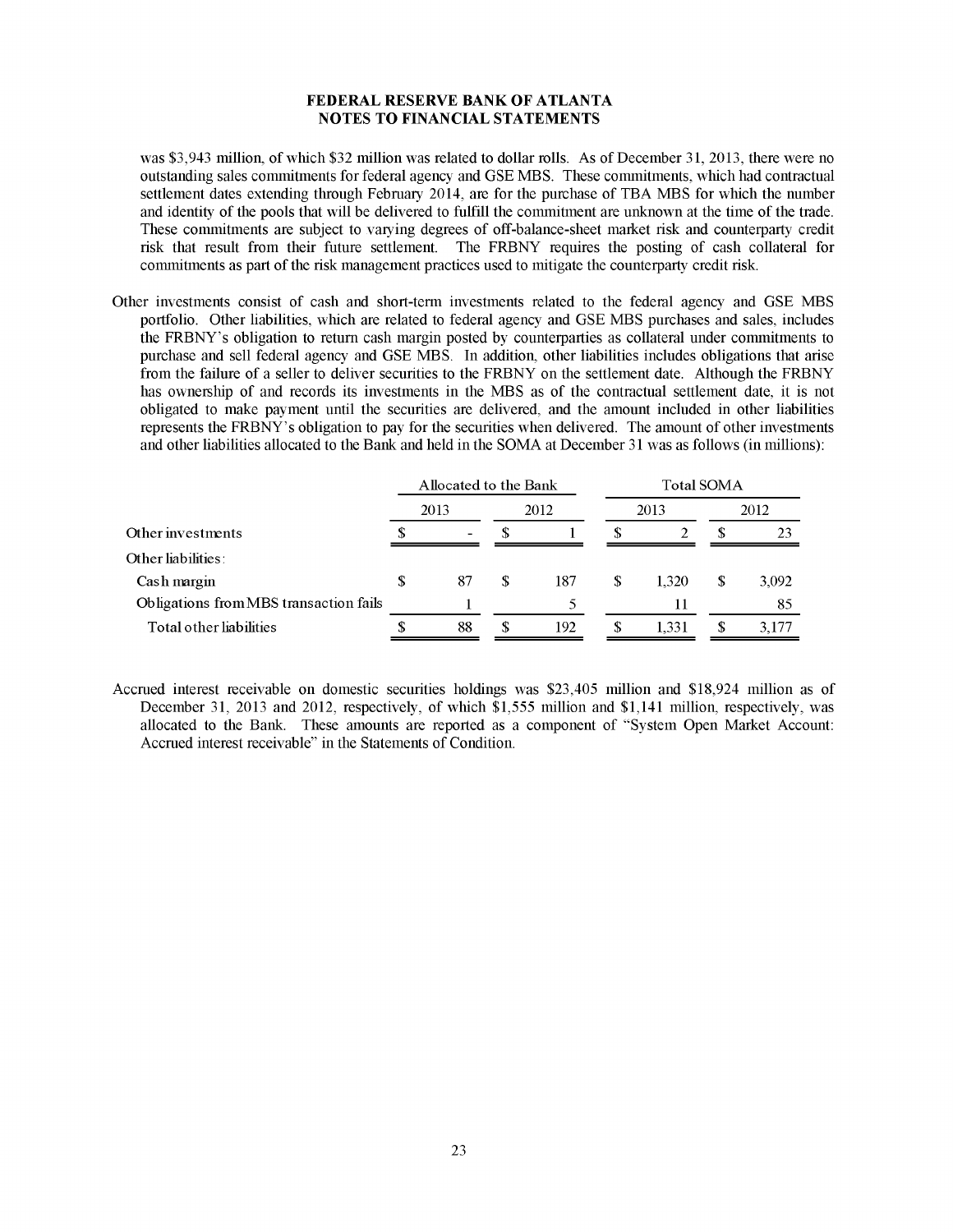Information about transactions related to Treasury securities, GSE debt securities, and federal agency and GSE MBS during the years ended December 31, 2013 and 2012, is summarized as follows (in millions):

|                                                                                       |               |                |              |              |              | Allocated to the Bank |                                 |    |                        |                                            |
|---------------------------------------------------------------------------------------|---------------|----------------|--------------|--------------|--------------|-----------------------|---------------------------------|----|------------------------|--------------------------------------------|
|                                                                                       |               | <b>Bills</b>   |              | <b>Notes</b> |              | <b>Bonds</b>          | Total<br>Treasury<br>securities |    | GSE debt<br>securities | Federal<br>agency<br>and GSE<br><b>MBS</b> |
| Balance at December 31, 2011                                                          | \$            | 1,370          | \$           | 97,531       | S.           | 31.219                | \$130,120                       | \$ | 8.016                  | \$63,062                                   |
| Purchases <sup>1</sup>                                                                |               | 8.115          |              | 25,859       |              | 16.985                | 50.959                          |    |                        | 27,460                                     |
| Sales <sup>1</sup>                                                                    |               |                |              | (32,646)     |              | (746)                 | (33,392)                        |    |                        |                                            |
| Realized gains, net <sup>2</sup>                                                      |               |                |              | 760          |              | 80                    | 840                             |    |                        |                                            |
| Principal payments and maturities                                                     |               | (9,226)        |              | (4,451)      |              |                       | (13,677)                        |    | (1,764)                | (20,566)                                   |
| Amortization of premiums and accretion of discounts, net                              |               |                |              | (351)        |              | (481)                 | (832)                           |    | (74)                   | (330)                                      |
| Inflation adjustment on inflation-indexed securities                                  |               |                |              | 40           |              | 65                    | 105                             |    |                        |                                            |
| Annual reallocation adjustment <sup>4</sup>                                           |               | (259)          |              | (17, 874)    |              | (6.908)               | (25,041)                        |    | (1,386)                | (12.328)                                   |
| Balance at December 31, 2012                                                          | <sup>\$</sup> |                | $\mathbb{S}$ | 68,868       | S.           | 40,214                | \$109,082                       | S. | 4,792                  | \$57,298                                   |
| Purchases <sup>1</sup>                                                                |               |                |              | 23,178       |              | 13,307                | 36,485                          |    | ÷,                     | 55,615                                     |
| Sales <sup>1</sup>                                                                    |               |                |              |              |              |                       |                                 |    |                        |                                            |
| Realized gains, net <sup>2</sup>                                                      |               |                |              |              |              |                       |                                 |    |                        |                                            |
| Principal payments and maturities                                                     |               |                |              | (1)          |              |                       | (1)                             |    | (1,271)                | (17,654)                                   |
| Amortization of premiums and accretion of discounts, net                              |               |                |              | (390)        |              | (616)                 | (1,006)                         |    | (51)                   | (453)                                      |
| Inflation adjustment on inflation-indexed securities                                  |               |                |              | 19           |              | 43                    | 62                              |    |                        |                                            |
| Annual reallocation adjustment <sup>4</sup>                                           |               |                |              | 7,644        |              | 4,468                 | 12,112                          |    | 457                    | 7,086                                      |
| Balance at December 31, 2013                                                          | \$            | $\blacksquare$ | $\mathbb{S}$ | 99,318       | $\mathbb{S}$ | 57,416                | \$156,734                       | S  | 3,927                  | \$101,892                                  |
| Year-ended December 31, 2012<br>Supplemental information - par value of transactions: |               |                |              |              |              |                       |                                 |    |                        |                                            |
| Purchases <sup>3</sup>                                                                | \$            | 8,115          | S.           | 24,864       | \$.          | 13,207                | \$<br>46,186                    | \$ |                        | \$ 26,306                                  |
| Sales $3$                                                                             |               |                |              | (31,682)     |              | (578)                 | (32,260)                        |    |                        |                                            |
| Year-ended December 31, 2013                                                          |               |                |              |              |              |                       |                                 |    |                        |                                            |
| Supplemental information - par value of transactions:                                 |               |                |              |              |              |                       |                                 |    |                        |                                            |
| Purchases <sup>3</sup>                                                                | \$            |                |              | 23,088       | S.           | 11,967                | \$35,055                        | \$ |                        | \$<br>53,893                               |
| Sales <sup>3</sup>                                                                    |               |                |              |              |              |                       |                                 |    |                        |                                            |

 $1$  Purchases and sales may include payments and receipts related to principal, premiums, discounts, and inflation compensation adjustments to the basis of inflation-indexed securities. The amount reported as sales includes the realized gains and losses on such transactions. Purchases and sales exclude MBS TBA transactions that are settled on a net basis.

 $2$  Realized gains, net offset the amount of realized gains and losses included in the reported sales amount.

 $3$  Includes inflation compensation.

<sup>4</sup> Reflects the annual adjustment to the Bank's allocated portion of the related SOMA securities that results from the annual settlement of the interdistrict settlement account, as discussed in Note 3i.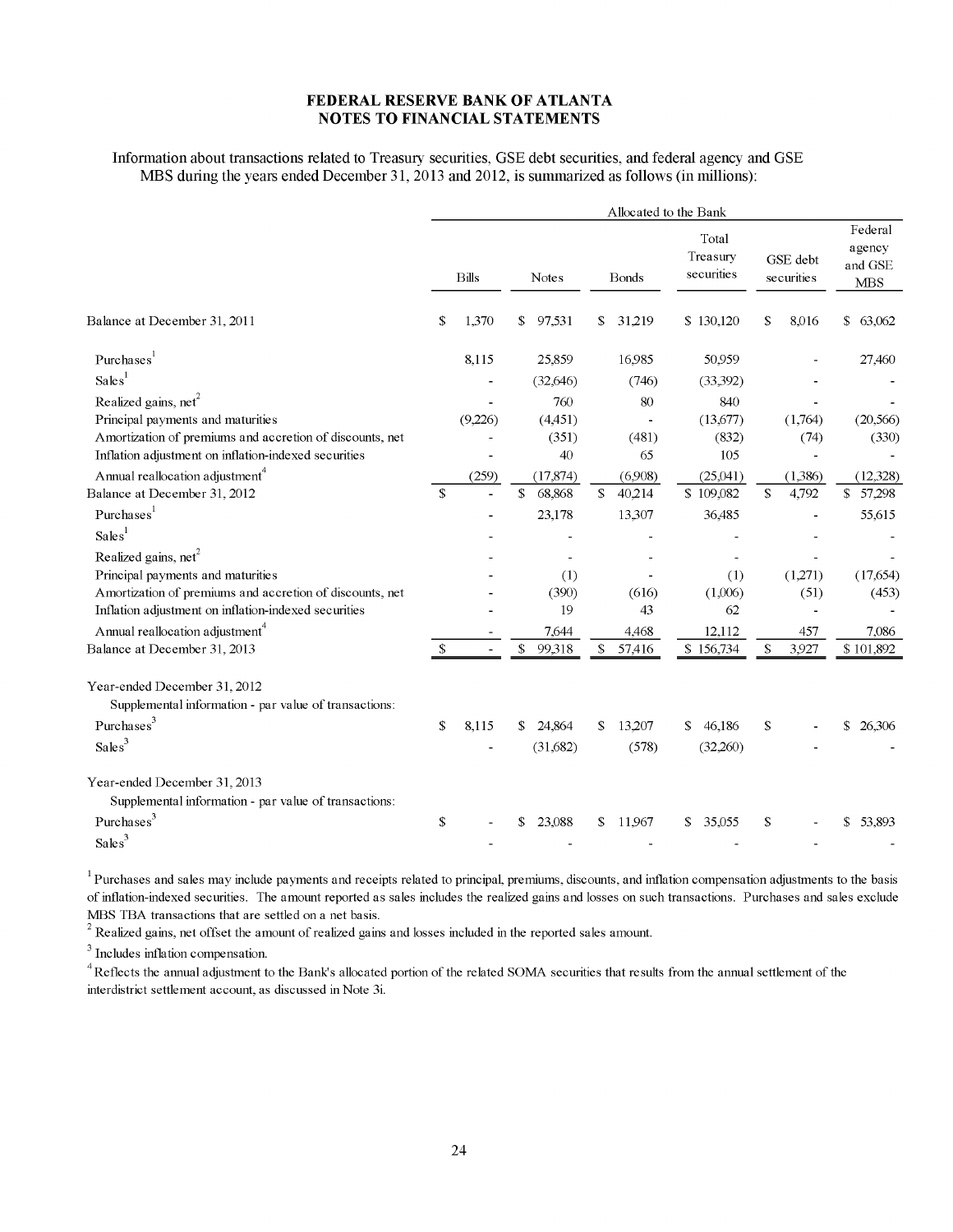# FEDERAL RESERVE BANK OF ATLANTA

|                                                          |                              |               |            | Total SOMA                      |                        |                                         |
|----------------------------------------------------------|------------------------------|---------------|------------|---------------------------------|------------------------|-----------------------------------------|
|                                                          | Bills                        | Notes         | Bonds      | Total<br>Treasury<br>securities | GSE debt<br>securities | Federal<br>agency and<br><b>GSE MBS</b> |
| Balance at December 31, 2011                             | 18,423<br>S.                 | \$1,311,917   | \$419,937  | \$1,750,277                     | \$107,828              | \$848,258                               |
| Purchases <sup>1</sup>                                   | 118,886                      | 397,999       | 263,991    | 780,876                         |                        | 431,487                                 |
| Sales <sup>1</sup>                                       |                              | (507, 420)    | (11,727)   | (519, 147)                      |                        |                                         |
| Realized gains, net <sup>2</sup>                         |                              | 12,003        | 1,252      | 13,255                          |                        |                                         |
| Principal payments and maturities                        | (137,314)                    | (67, 463)     |            | (204,777)                       | (27,211)               | (324, 181)                              |
| Amortization of premiums and accretion of discounts, net | 5                            | (5,460)       | (7,531)    | (12,986)                        | (1,138)                | (5,243)                                 |
| Inflation adjustment on inflation-indexed securities     |                              | 643           | 1,047      | 1,690                           |                        |                                         |
| Balance at December 31, 2012                             | $\mathbf{s}$<br>$\mathbf{r}$ | \$1,142,219   | \$ 666,969 | \$1,809,188                     | \$79,479               | \$950,321                               |
| Purchases <sup>1</sup>                                   |                              | 358,656       | 206,208    | 564,864                         |                        | 864,537                                 |
| Sales <sup>1</sup>                                       |                              |               |            |                                 |                        |                                         |
| Realized gains, net <sup>2</sup>                         |                              |               |            |                                 |                        |                                         |
| Principal payments and maturities                        |                              | (21)          |            | (21)                            | (19,562)               | (273,990)                               |
| Amortization of premiums and accretion of discounts, net |                              | (6,024)       | (9,503)    | (15,527)                        | (795)                  | (7,008)                                 |
| Inflation adjustment on inflation-indexed securities     |                              | 285           | 645        | 930                             |                        |                                         |
| Balance at December 31, 2013                             | \$                           | \$1,495,115   | \$864,319  | \$2,359,434                     | \$59,122               | \$1,533,860                             |
| Year-ended December 31, 2012                             |                              |               |            |                                 |                        |                                         |
| Supplemental information - par value of transactions:    |                              |               |            |                                 |                        |                                         |
| Purchases <sup>3</sup>                                   | \$118,892                    | \$ 383,106    | \$205,115  | \$707,113                       | \$                     | \$413,160                               |
| Sales <sup>3</sup>                                       |                              | (492, 234)    | (9,094)    | (501.328)                       |                        |                                         |
| Year-ended December 31, 2013                             |                              |               |            |                                 |                        |                                         |
| Supplemental information - par value of transactions:    |                              |               |            |                                 |                        |                                         |
| Purchases <sup>3</sup>                                   | \$                           | 356,766<br>S. | \$184,956  | \$ 541,722                      | \$                     | \$837,490                               |
| Sales <sup>3</sup>                                       |                              |               |            |                                 |                        |                                         |

<sup>1</sup> Purchases and sales may include payments and receipts related to principal, premiums, discounts, and inflation compensation adjustments to the basis of inflation-indexed securities. The amount reported as sales includes the realized gains and losses on such transactions. Purchases and sales exclude MBS TBA transactions that are settled on a net basis.

 $2$  Realized gains, net offset the amount of realized gains and losses included in the reported sales amount.

 $3$  Includes inflation compensation.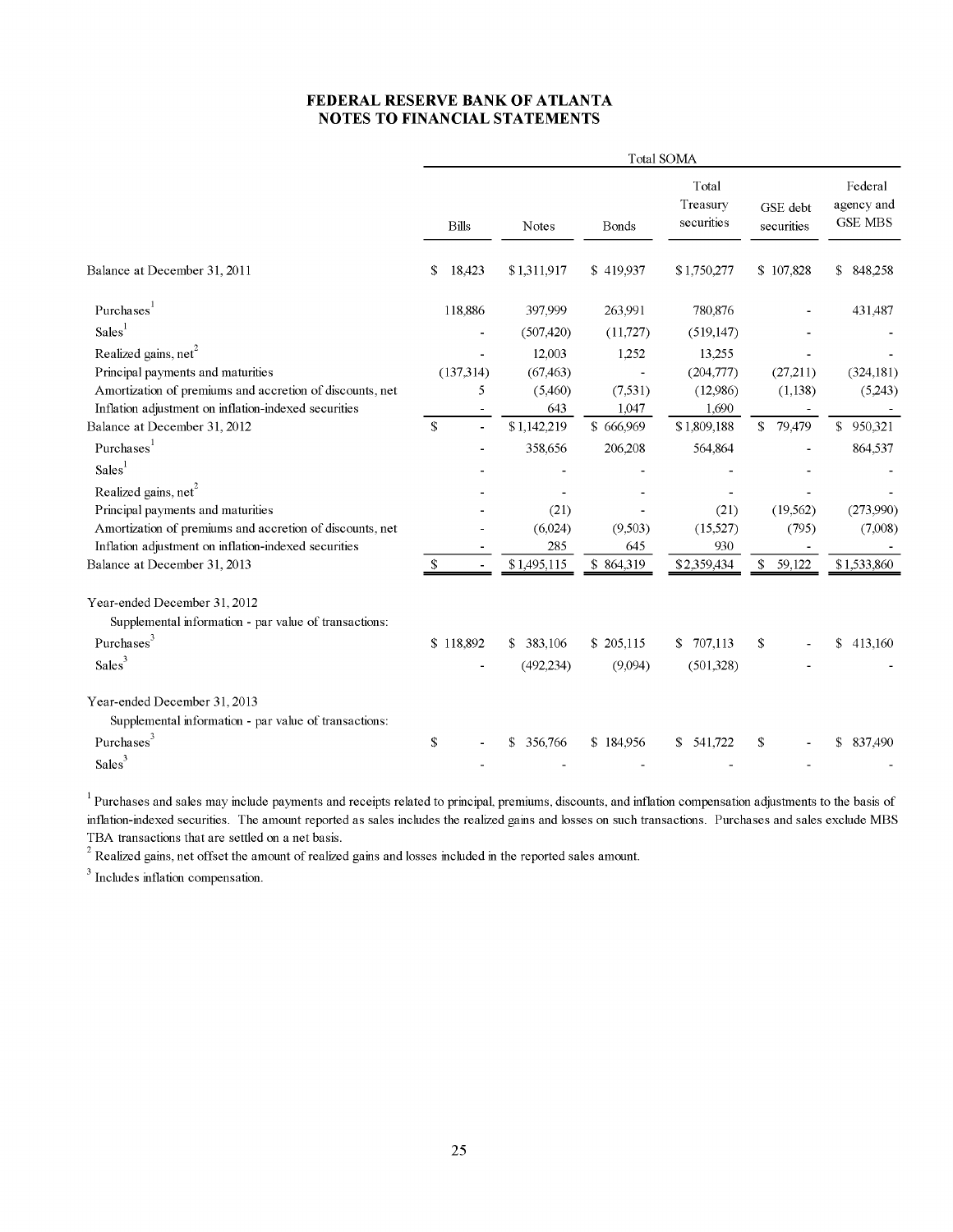#### **b.** *Foreign Currency Denominated Investments*

- The FRBNY conducts foreign currency operations and, on behalf of the Reserve Banks, holds the resulting foreign currency denominated assets in the SOMA.
- The FRBNY holds foreign currency deposits with foreign central banks and the Bank for International Settlements and invests in foreign government debt instruments of Germany, France, and Japan. These foreign government debt instruments are guaranteed as to principal and interest by the issuing foreign governments. In addition, the FRBNY enters into transactions to purchase Euro-denominated government debt securities under agreements to resell for which the accepted collateral is the debt instruments issued by the governments of Belgium, France, Germany, Italy, the Netherlands, and Spain.
- The Bank's allocated share of activity related to foreign currency operations was 5.697 percent and 5.718 percent at December 31, 2013 and 2012, respectively.
- Information about foreign currency denominated investments valued at amortized cost and foreign currency market exchange rates at December 31 was as follows (in millions):

|                                                 | Allocated to Bank |    |       |    | <b>Total SOMA</b> |             |
|-------------------------------------------------|-------------------|----|-------|----|-------------------|-------------|
|                                                 | 2013              |    | 2012  |    | 2013              | 2012        |
| $E$ uro:                                        |                   |    |       |    |                   |             |
| Foreign currency deposits                       | \$<br>429         | S. | 510   | S. | 7.530             | \$<br>8,925 |
| Securities purchased under agreements to resell | 145               |    | 38    |    | 2,549             | 659         |
| German government debt instruments              | 136               |    | 122   |    | 2.396             | 2,133       |
| French government debt instruments              | 137               |    | 138   |    | 2.397             | 2,421       |
| Japanese yen:                                   |                   |    |       |    |                   |             |
| Foreign currency deposits                       | 167               |    | 203   |    | 2.927             | 3,553       |
| Japanese government debt instruments            | 338               |    | 411   |    | 5.925             | 7,182       |
| Total                                           | 1,352             |    | 1,422 |    | 23.724            | 24,873      |
|                                                 |                   |    |       |    |                   |             |

Accrued interest receivable on foreign currency denominated assets was \$88 million and \$99 million as of December 31, 2013 and 2012, respectively, of which \$5 million and \$6 million, respectively, was allocated to the Bank. These amounts are reported as a component of "System Open Market Account: Accrued interest receivable" in the Statements of Condition.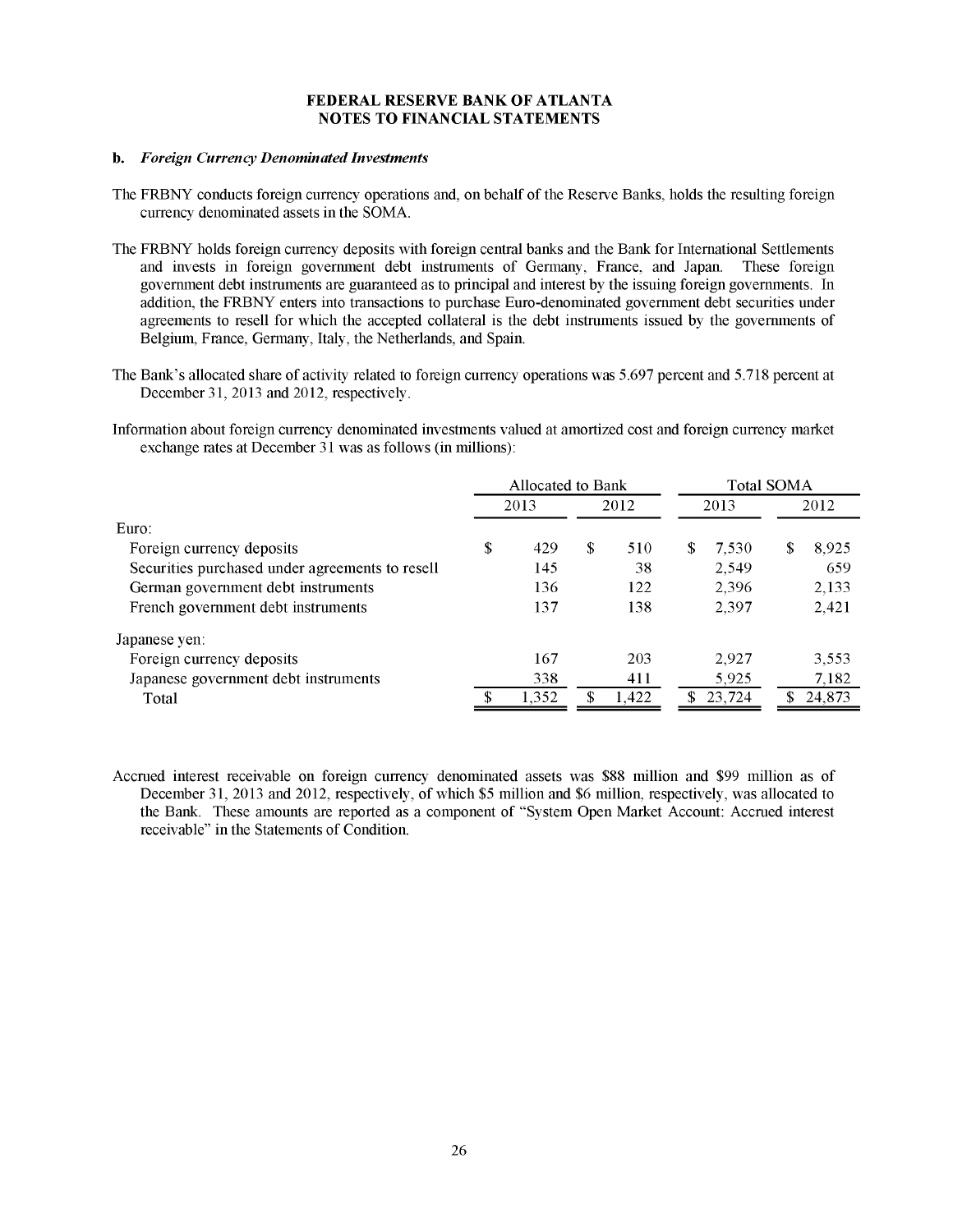The remaining maturity distribution of foreign currency denominated investments that were allocated to the Bank at December 31, 2013 and 2012, was as follows (in millions):

|                    | Within 15<br>days |    | 16 days to<br>90 days | 91 days to 1<br>year | Over 1 year<br>to 5 years | Total       |
|--------------------|-------------------|----|-----------------------|----------------------|---------------------------|-------------|
| December 31, 2013: |                   |    |                       |                      |                           |             |
| Euro               | \$<br>401         | \$ | 103                   | \$<br>123            | \$<br>220                 | \$<br>847   |
| Japanese yen       | 177               |    | 22                    | 107                  | 199                       | 505         |
| Total              | 578               |    | 125                   | 230                  | \$<br>419                 | \$<br>1,352 |
| December 31, 2012. |                   |    |                       |                      |                           |             |
| Euro               | \$<br>377         | -S | 98                    | \$<br>123            | \$<br>210                 | \$<br>808   |
| Japanese yen       | 217               |    | 29                    | 122                  | 246                       | 614         |
| Total              | 594               |    | 127                   | 245                  | 456                       | 1,422       |

There were no foreign exchange contracts related to open market operations outstanding as of December 31, 2013.

- The FRBNY enters into commitments to buy foreign government debt instruments and records the related securities on a settlement-date basis. As of December 31, 2013, there were no outstanding commitments to purchase foreign government debt instruments. During 2013, there were purchases and maturities of foreign government debt instruments of \$3,539 million and \$3,431 million, respectively, of which \$202 million and \$196 million, respectively, were allocated to the Bank. During 2013, there were no sales of foreign government debt instruments.
- In connection with its foreign currency activities, the FRBNY may enter into transactions that are subject to varying degrees of off-balance-sheet market risk and counterparty credit risk that result from their future settlement. The FRBNY controls these risks by obtaining credit approvals, establishing transaction limits, receiving collateral in some cases, and performing daily monitoring procedures.
- At December 31, 2013 and 2012, there was no balance outstanding under the authorized warehousing facility.
- There were no transactions related to the authorized reciprocal currency arrangements with the Bank of Canada and the Bank of Mexico during the years ended December 31, 2013 and 2012.
- **c.** *Central Bank Liquidity Swaps*

#### *U.S. Dollar Liquidity Swaps*

- The Bank's allocated share of U.S. dollar liquidity swaps was approximately 5.697 percent and 5.718 percent at December 31, 2013 and 2012, respectively.
- The total foreign currency held under U.S. dollar liquidity swaps in the SOMA at December 31, 2013 and 2012, was \$272 million and \$8,889 million, respectively, of which \$15 million and \$508 million, respectively, was allocated to the Bank.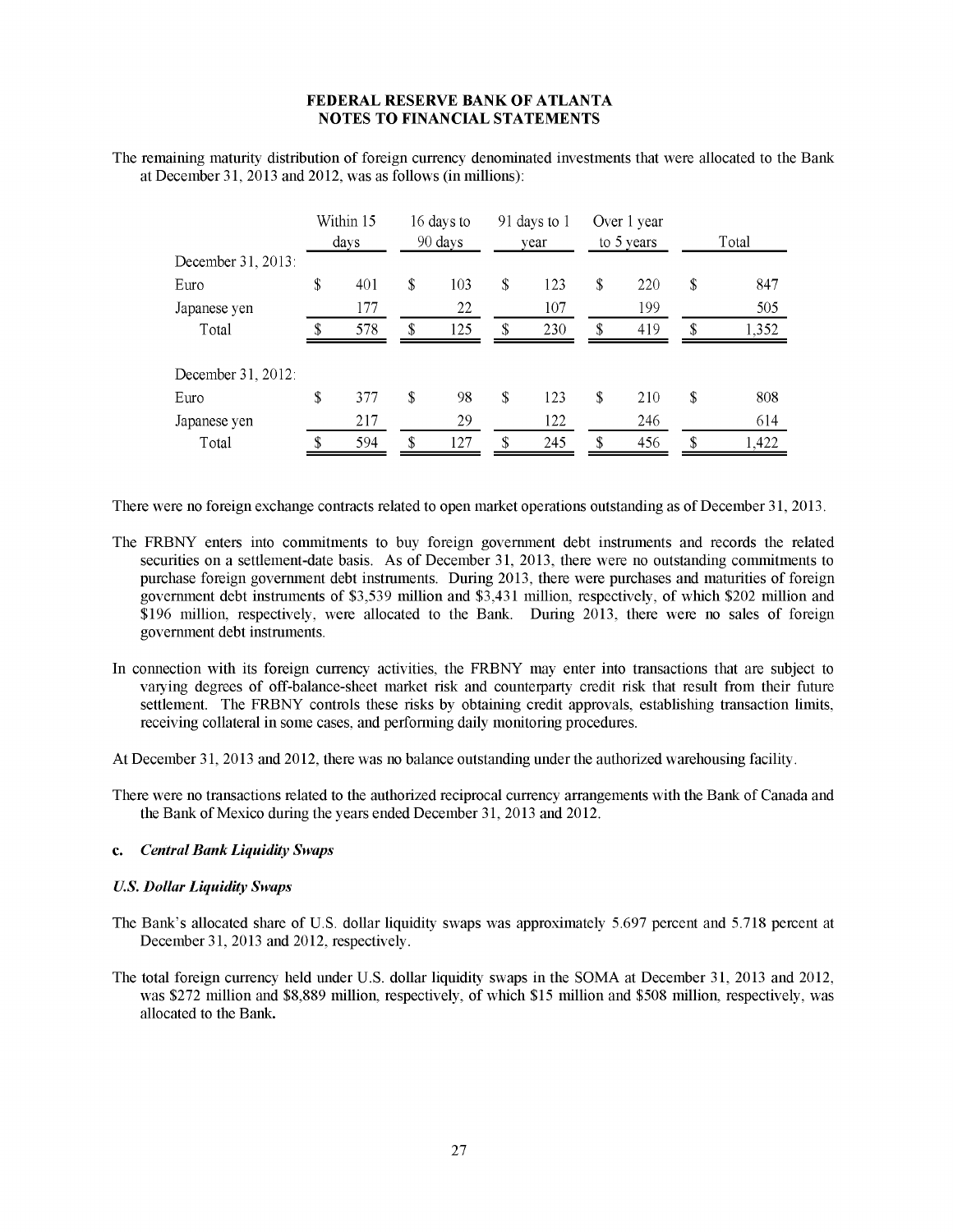The remaining maturity distribution of U.S. dollar liquidity swaps that were allocated to the Bank at December 31 was as follows (in millions):

|      |           | 2013       |    |       |  |           | 2012       |           |
|------|-----------|------------|----|-------|--|-----------|------------|-----------|
|      | Within 15 | 16 days to |    |       |  | Within 15 | 16 days to |           |
|      | days      | 90 days    |    | Total |  | days      | 90 days    | Total     |
| Euro | n         | S.         | -S | 15    |  | 99        | \$<br>409  | \$<br>508 |

#### *Foreign Currency Liquidity Swaps*

There were no transactions related to the foreign currency liquidity swaps during the years ended December 31, 2013 and 2012.

#### **d.** *Fair Value of SOMA Assets*

- The fair value amounts below are presented solely for informational purposes. Although the fair value of SOMA security holdings can be substantially greater than or less than the recorded value at any point in time, these unrealized gains or losses have no effect on the ability of the Reserve Banks, as the central bank, to meet their financial obligations and responsibilities.
- The fair value of the Treasury securities, GSE debt securities, federal agency and GSE MBS, and foreign government debt instruments in the SOMA's holdings is subject to market risk, arising from movements in market variables such as interest rates and credit risk. The fair value of federal agency and GSE MBS is also affected by the expected rate of prepayments of mortgage loans underlying the securities. The fair value of foreign government debt instruments is also affected by currency risk. Based on evaluations performed as of December 31, 2013, there are no credit impairments of SOMA securities holdings.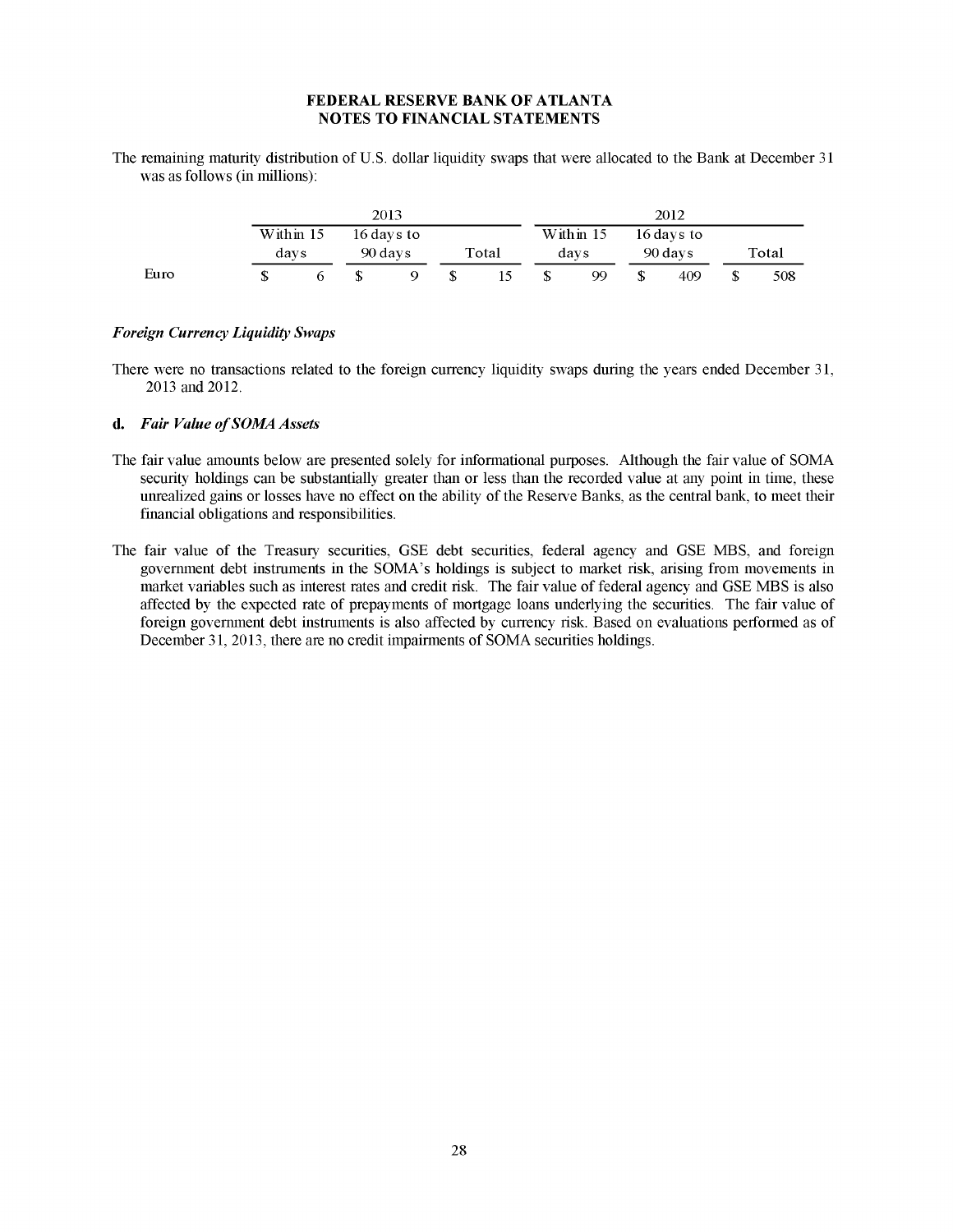The following table presents the amortized cost and fair value of and cumulative unrealized gains (losses) on the Treasury securities, GSE debt securities, and federal agency and GSE MBS, net held in the SOMA at December 31 (in millions):

|                                                   |    |                |              |            |              | Allocated to the Bank                               |             |                |              |                |    |                                                     |
|---------------------------------------------------|----|----------------|--------------|------------|--------------|-----------------------------------------------------|-------------|----------------|--------------|----------------|----|-----------------------------------------------------|
|                                                   |    |                |              | 2013       |              |                                                     |             |                |              | 2012           |    |                                                     |
|                                                   |    | Amortized cost |              | Fair value |              | Cumulative<br>unrealized gains<br>$(\text{losses})$ |             | Amortized cost |              | Fair value     |    | Cumulative<br>unrealized gains<br>$(\text{losses})$ |
| Treasury securities:                              |    |                |              |            |              |                                                     |             |                |              |                |    |                                                     |
| Notes                                             | \$ | 99,318 \$      |              | 99,577 \$  |              | 259                                                 | S.          | 68,868 \$      |              | 73,146 \$      |    | 4,278                                               |
| Bonds                                             |    | 57,416         |              | 55,955     |              | (1,461)                                             |             | 40,214         |              | 45,891         |    | 5,677                                               |
| Total Treasury securities                         | S  | 156,734 \$     |              | 155,532 \$ |              | (1,202)                                             | $\mathbf S$ | 109,082 \$     |              | 119,037 \$     |    | 9,955                                               |
| GSE debt securities                               |    | 3,927          |              | 4.134      |              | 207                                                 |             | 4,792          |              | 5,125          |    | 333                                                 |
| Federal agency and GSE MBS                        |    | 101,892        |              | 99,349     |              | (2,543)                                             |             | 57,298         |              | 59,931         |    | 2,633                                               |
| Total domestic SOMA portfolio securities holdings |    | 262,553 \$     |              | 259,015 \$ |              | (3,538)                                             | S           | $171,172$ \$   |              | 184,093        | -S | 12,921                                              |
| Memorandum - Commitments for:                     |    |                |              |            |              |                                                     |             |                |              |                |    |                                                     |
| Purchases of Treasury securities                  | \$ |                | <sup>S</sup> |            | <sup>S</sup> | $\blacksquare$                                      | $\mathbf S$ |                | <sup>S</sup> | $\blacksquare$ | \$ |                                                     |
| Purchases of Federal agency and GSE MBS           |    | 3,943          |              | 3,928      |              | (15)                                                |             | 7,128          |              | 7,139          |    | 11                                                  |
| Sales of Federal agency and GSE MBS               |    |                |              |            |              | $\blacksquare$                                      |             |                |              |                |    |                                                     |
|                                                   |    |                |              |            |              | Total SOMA                                          |             |                |              |                |    |                                                     |
|                                                   |    |                |              | 2013       |              |                                                     |             |                |              | 2012           |    |                                                     |
|                                                   |    |                |              |            |              | Cumulative                                          |             |                |              |                |    | Cumulative                                          |

|                                                   |    |                |    |                |    | unrealized gains  |    |                |    |                |    | unrealized gains  |
|---------------------------------------------------|----|----------------|----|----------------|----|-------------------|----|----------------|----|----------------|----|-------------------|
|                                                   |    | Amortized cost |    | Fair value     |    | $(\text{losses})$ |    | Amortized cost |    | Fair value     |    | $(\text{losses})$ |
| Treasury securities:                              |    |                |    |                |    |                   |    |                |    |                |    |                   |
| <b>Notes</b>                                      | \$ | $1,495,115$ \$ |    | 1,499,000      | S  | 3,885             | S  | 1,142,219      | S  | $1,213,177$ \$ |    | 70,958            |
| <b>Bonds</b>                                      |    | 864,319        |    | 842,336        |    | (21,983)          |    | 666,969        |    | 761,138        |    | 94,169            |
| Total Treasury securities                         | S  | 2,359,434      | S  | 2,341,336      | S  | (18,098)          | S  | 1,809,188      | S  | 1,974,315 \$   |    | 165,127           |
| GSE debt securities                               |    | 59,122         |    | 62,236         |    | 3,114             |    | 79,479         |    | 85,004         |    | 5,525             |
| Federal agency and GSE MBS                        |    | 1,533,860      |    | 1,495,572      |    | (38, 288)         |    | 950,321        |    | 993,990        |    | 43,669            |
| Total domestic SOMA portfolio securities holdings |    | 3,952,416      | -8 | 3,899,144 \$   |    | (53,272)          |    | 2,838,988      | S  | $3,053,309$ \$ |    | 214,321           |
| Memorandum - Commitments for:                     |    |                |    |                |    |                   |    |                |    |                |    |                   |
| Purchases of Treasury securities                  | \$ | $\blacksquare$ | S  | $\blacksquare$ | \$ | $\blacksquare$    | \$ | $\blacksquare$ | \$ |                | -S |                   |
| Purchases of Federal agency and GSE MBS           |    | 59,350         |    | 59,129         |    | (221)             |    | 118,215        |    | 118,397        |    | 182               |
| Sales of Federal agency and GSE MBS               |    |                |    |                |    |                   |    |                |    |                |    |                   |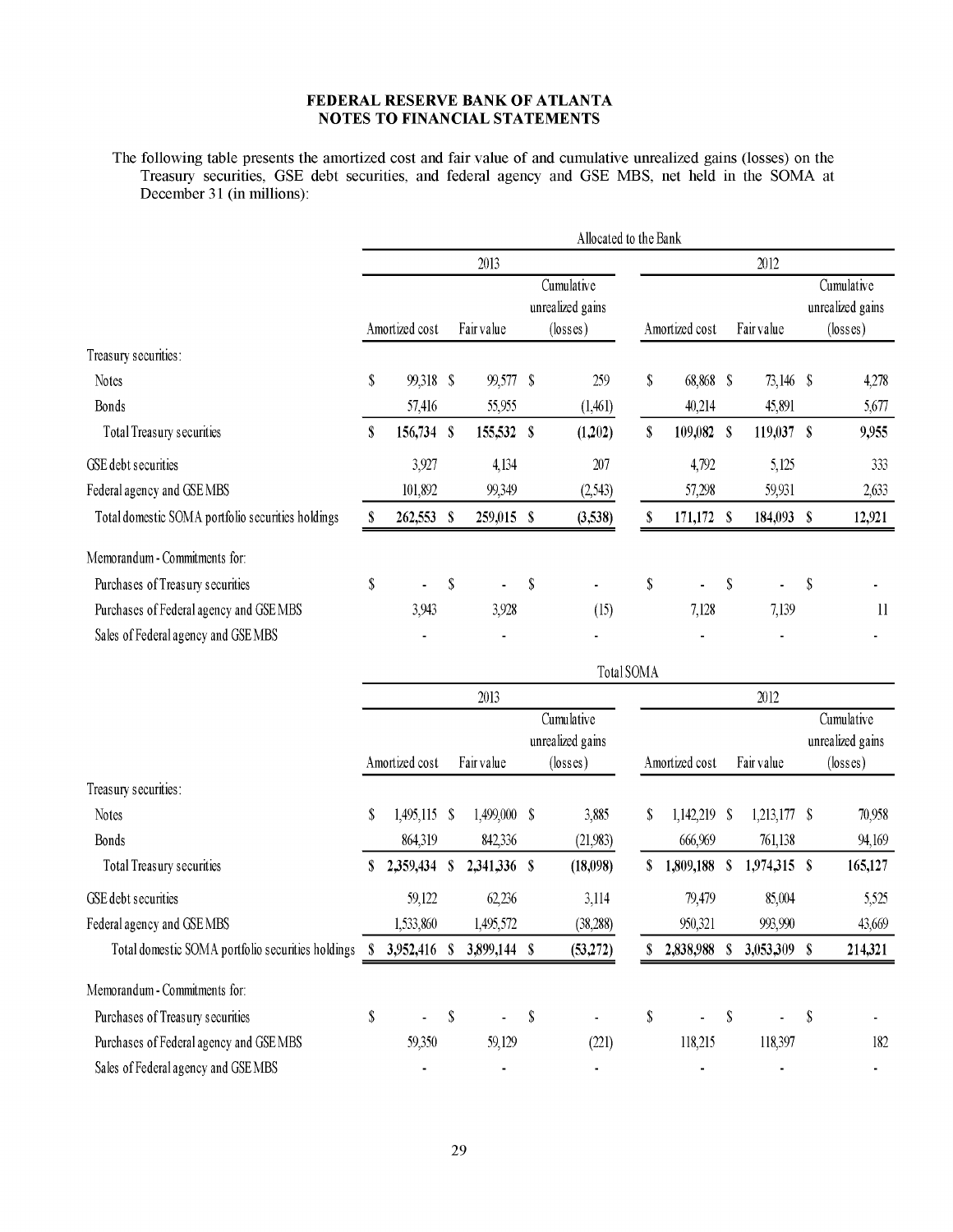- The fair value of Treasury securities and GSE debt securities was determined using pricing services that provide market consensus prices based on indicative quotes from various market participants. The fair value of federal agency and GSE MBS was determined using a pricing service that utilizes a model-based approach that considers observable inputs for similar securities.
- At December 31, 2013 and 2012, the fair value of foreign currency denominated investments was \$23,802 million and \$25,042 million, respectively, of which \$1,356 million and \$1,432 million, respectively, was allocated to the Bank. The fair value of government debt instruments was determined using pricing services that provide market consensus prices based on indicative quotes from various market participants. The fair value of foreign currency deposits and securities purchased under agreements to resell was determined by reference to market interest rates.
- The cost basis of securities purchased under agreements to resell, securities sold under agreements to repurchase, and other investments held in the SOMA approximate fair value.
- The following table provides additional information on the amortized cost and fair values of the federal agency and GSE MBS portfolio at December 31 (in millions):

|                                             |                           | 2013           |               |            | 2012           |      |            |
|---------------------------------------------|---------------------------|----------------|---------------|------------|----------------|------|------------|
| Distribution of MBS holdings by coupon rate |                           | Amortized cost |               | Fair value | Amortized cost |      | Fair value |
| Allocated to the Bank:                      |                           |                |               |            |                |      |            |
| 2.0%                                        | \$                        | 943            | \$            | 899        | \$<br>51       | \$   | 51         |
| 2.5%                                        |                           | 8,226          |               | 7,869      | 2,265          |      | 2,277      |
| 3.0%                                        |                           | 34,663         |               | 32,170     | 9,684          |      | 9,753      |
| 3.5%                                        |                           | 23,229         |               | 22,477     | 10,828         |      | 11,139     |
| 4.0%                                        |                           | 15,295         |               | 15,352     | 8,306          |      | 8,800      |
| 4.5%                                        |                           | 12,344         |               | 12,985     | 15,826         |      | 17,014     |
| 5.0%                                        |                           | 5,533          |               | 5,844      | 7,543          |      | 7,972      |
| 5.5%                                        |                           | 1,428          |               | 1,509      | 2,410          |      | 2,521      |
| 6.0%                                        |                           | 203            |               | 214        | 340            |      | 355        |
| 6.5%                                        |                           | 28             |               | 30         | 45             |      | 49         |
| Total                                       | $\boldsymbol{\mathsf{S}}$ | 101,892        | $\$$          | 99,349     | \$<br>57,298   | $\,$ | 59,931     |
| Total SOMA:                                 |                           |                |               |            |                |      |            |
| 2.0%                                        | \$                        | 14,191         | $\mathcal{S}$ | 13,529     | \$<br>845      | \$   | 846        |
| 2.5%                                        |                           | 123,832        |               | 118,458    | 37,562         |      | 37,766     |
| 3.0%                                        |                           | 521,809        |               | 484,275    | 160,613        |      | 161,757    |
| 3.5%                                        |                           | 349,689        |               | 338,357    | 179,587        |      | 184,752    |
| 4.0%                                        |                           | 230,256        |               | 231,113    | 137,758        |      | 145,955    |
| 4.5%                                        |                           | 185,825        |               | 195,481    | 262,484        |      | 282,181    |
| 5.0%                                        |                           | 83,290         |               | 87,968     | 125,107        |      | 132,214    |
| 5.5%                                        |                           | 21,496         |               | 22,718     | 39,970         |      | 41,819     |
| 6.0%                                        |                           | 3,051          |               | 3,225      | 5,642          |      | 5,888      |
| 6.5%                                        |                           | 421            |               | 448        | 753            |      | 812        |
| Total                                       | \$                        | 1,533,860      | \$            | 1,495,572  | \$<br>950,321  | \$   | 993,990    |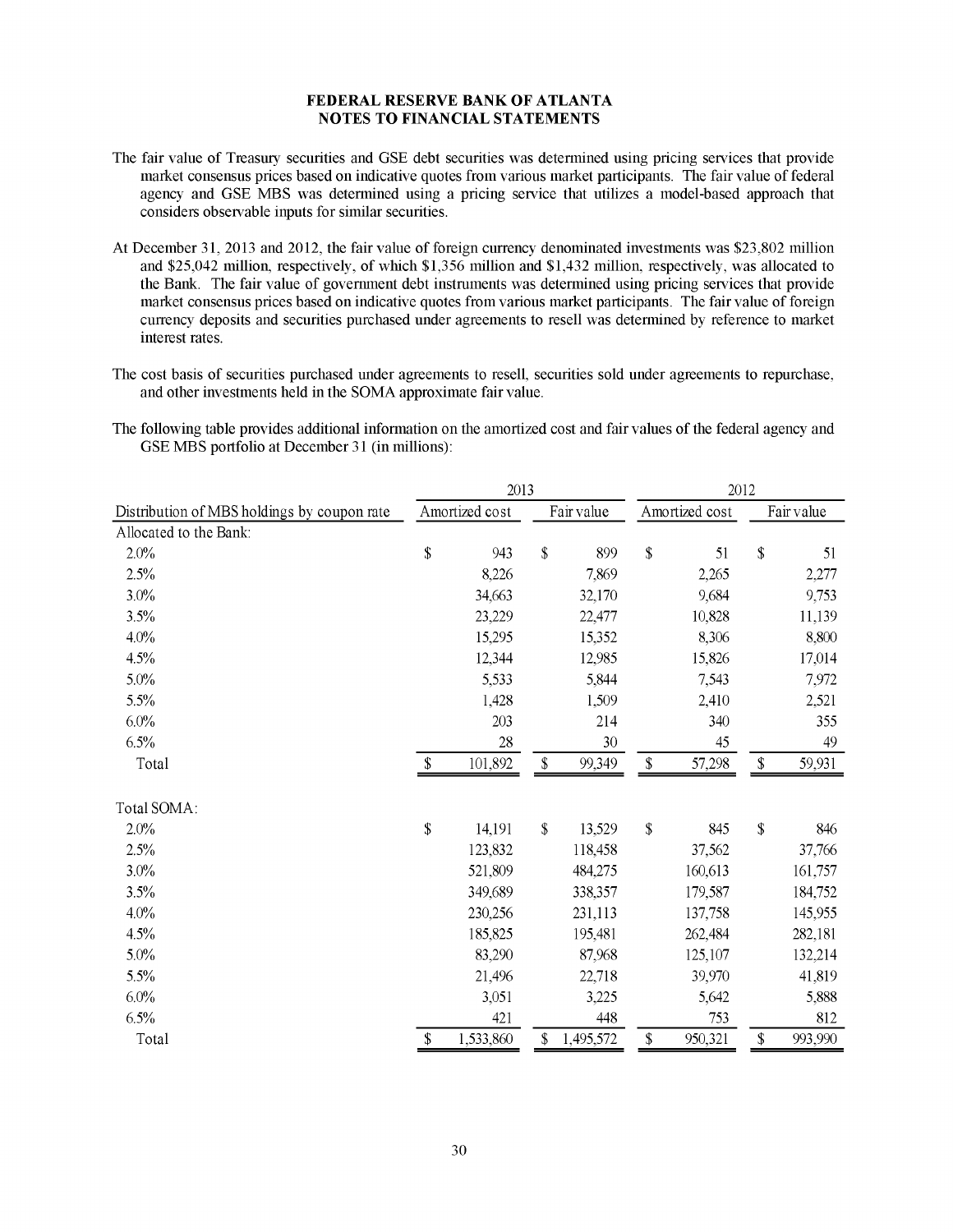Because SOMA securities are recorded at amortized cost, the change in the cumulative unrealized gains (losses) is not reported in the Statements of Income and Comprehensive Income. The following tables present the realized gains and the change in the cumulative unrealized gains (losses), presented as "Fair value changes unrealized losses," of the domestic securities holdings during the years ended December 31, 2013 and 2012 (in millions):

|                            |                                                   |    |      | Allocated to Bank                          |                   |                                               |             |                                                     |
|----------------------------|---------------------------------------------------|----|------|--------------------------------------------|-------------------|-----------------------------------------------|-------------|-----------------------------------------------------|
|                            |                                                   |    | 2013 |                                            |                   |                                               | 2012        |                                                     |
|                            | Total portfolio<br>holdings realized<br>gains $1$ |    |      | Fair value changes<br>unrealized<br>losses |                   | Total portfolio<br>holdings realized<br>gains |             | Fair value changes<br>unrealized<br>losses          |
| Treasury securities        | \$                                                |    | \$   | (12,206)                                   | \$                | 840                                           | $\mathbf S$ | (250)                                               |
| GSE debt securities        |                                                   |    |      | (158)                                      |                   |                                               |             | (58)                                                |
| Federal agency and GSE MBS |                                                   |    |      | (5,412)                                    |                   | 16                                            |             | (194)                                               |
|                            |                                                   |    |      |                                            |                   |                                               |             |                                                     |
| Total                      |                                                   | 4  | \$   | (17,776)                                   | S                 | 856                                           | S           |                                                     |
|                            |                                                   |    |      |                                            | <b>Total SOMA</b> |                                               |             |                                                     |
|                            |                                                   |    | 2013 |                                            |                   |                                               | 2012        |                                                     |
|                            | Total portfolio                                   |    |      | Fair value changes                         |                   | Total portfolio                               |             |                                                     |
|                            | holdings realized<br>$\frac{1}{2}$                |    |      | unrealized<br>losses                       |                   | holdings realized<br>gains                    |             | (502)<br>Fair value changes<br>unrealized<br>losses |
| Treasury securities        | S                                                 |    | \$   | (183, 225)                                 | \$                | 13,255                                        | S           | (1,142)                                             |
| GSE debt securities        |                                                   |    |      | (2,411)                                    |                   |                                               |             | (885)                                               |
| Federal agency and GSE MBS |                                                   | 51 |      | (81,957)                                   |                   | 241                                           |             | (3,568)                                             |

<sup>1</sup> Total portfolio holdings realized gains are reported in "Non-interest income: System Open Market Account" in the Statements of Income and Comprehensive Income

- The amount of change in unrealized gains position, net, related to foreign currency denominated assets was a decrease of \$90 million and an increase of \$3 million for the years ended December 31, 2013 and 2012, respectively, of which \$5 million and \$148 thousand, respectively, were allocated to the Bank.
- Accounting Standards Codification (ASC) Topic 820 (ASC 820) defines fair value as the price that would be received to sell an asset or paid to transfer a liability in an orderly transaction between market participants at the measurement date. ASC 820 establishes a three-level fair value hierarchy that distinguishes between assumptions developed using market data obtained from independent sources (observable inputs) and the Bank's assumptions developed using the best information available in the circumstances (unobservable inputs). The three levels established by ASC 820 are described as follows:
	- Level 1 Valuation is based on quoted prices for identical instruments traded in active markets.
	- Level 2 Valuation is based on quoted prices for similar instruments in active markets, quoted prices for identical or similar instruments in markets that are not active, and model-based valuation techniques for which all significant assumptions are observable in the market.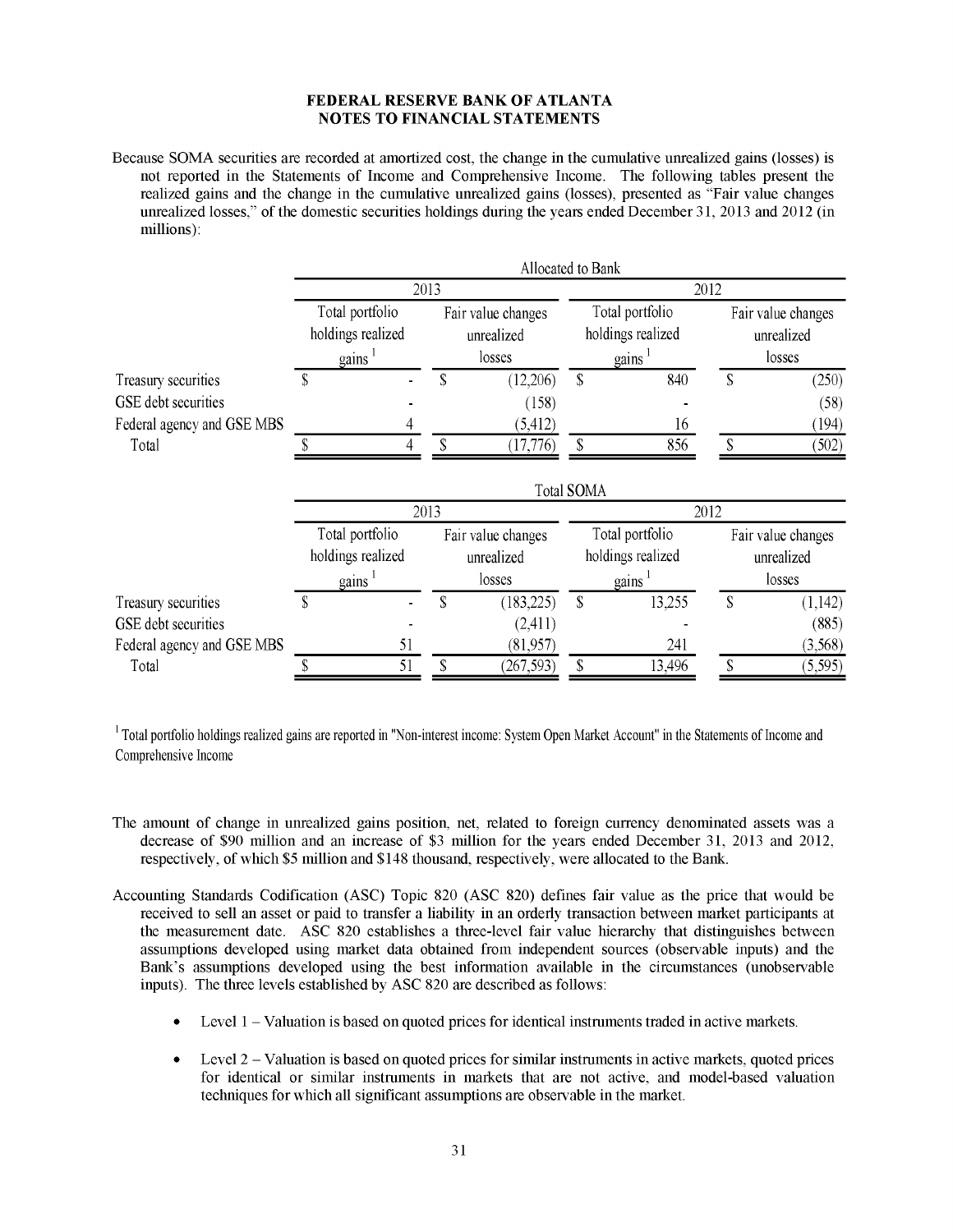- Level 3 Valuation is based on model-based techniques that use significant inputs and assumptions not observable in the market. These unobservable inputs and assumptions reflect the Bank's estimates of inputs and assumptions that market participants would use in pricing the assets and liabilities. Valuation techniques include the use of option pricing models, discounted cash flow models, and similar techniques.
- Treasury securities, GSE debt securities, federal agency and GSE MBS, and foreign government debt instruments are classified as Level 2 within the ASC 820 hierarchy because the fair values are based on indicative quotes and other observable inputs obtained from independent pricing services. The fair value hierarchy level of SOMA financial assets is not necessarily an indication of the risk associated with those assets.

#### **6. BANK PREMISES, EQUIPMENT, AND SOFTWARE**

Bank premises and equipment at December 31 were as follows (in millions):

|                                                       | 2013     |    | 2012  |
|-------------------------------------------------------|----------|----|-------|
| Bank premises and equipment:                          |          |    |       |
| Land and land improvements                            | \$<br>38 | \$ | 38    |
| <b>Buildings</b>                                      | 238      |    | 236   |
| Building machinery and equipment                      | 40       |    | 37    |
| Construction in progress                              |          |    | 2     |
| Furniture and equipment                               | 75       |    | 72    |
| Subtotal                                              | 392      |    | 385   |
| Accumulated depreciation                              | (152)    |    | (144) |
| Bank premises and equipment, net                      | 240      | £. | 241   |
| Depreciation expense, for the years ended December 31 | \$<br>12 | \$ | 12    |

The Bank leases space to outside tenants with remaining lease terms ranging from one to eight years. Rental income from such leases was \$2 million for each of the years ended December 31, 2013 and 2012, and is reported as a component of "Non-interest income: Other" in the Statements of Income and Comprehensive Income. Future minimum lease payments that the Bank will receive under noncancelable lease agreements in existence at December 31, 2013, are as follows (in thousands):

| 2014       | \$<br>1,193 |
|------------|-------------|
| 2015       | 909         |
| 2016       | 704         |
| 2017       | 517         |
| 2018       | 454         |
| Thereafter | 309         |
| Total      | 4,086       |

The Bank had capitalized software assets, net of amortization, of \$22 million and \$27 million at December 31, 2013 and 2012, respectively. Amortization expense was \$6 million and \$3 million for the years ended December 31, 2013 and 2012, respectively. Capitalized software assets are reported as a component of "Other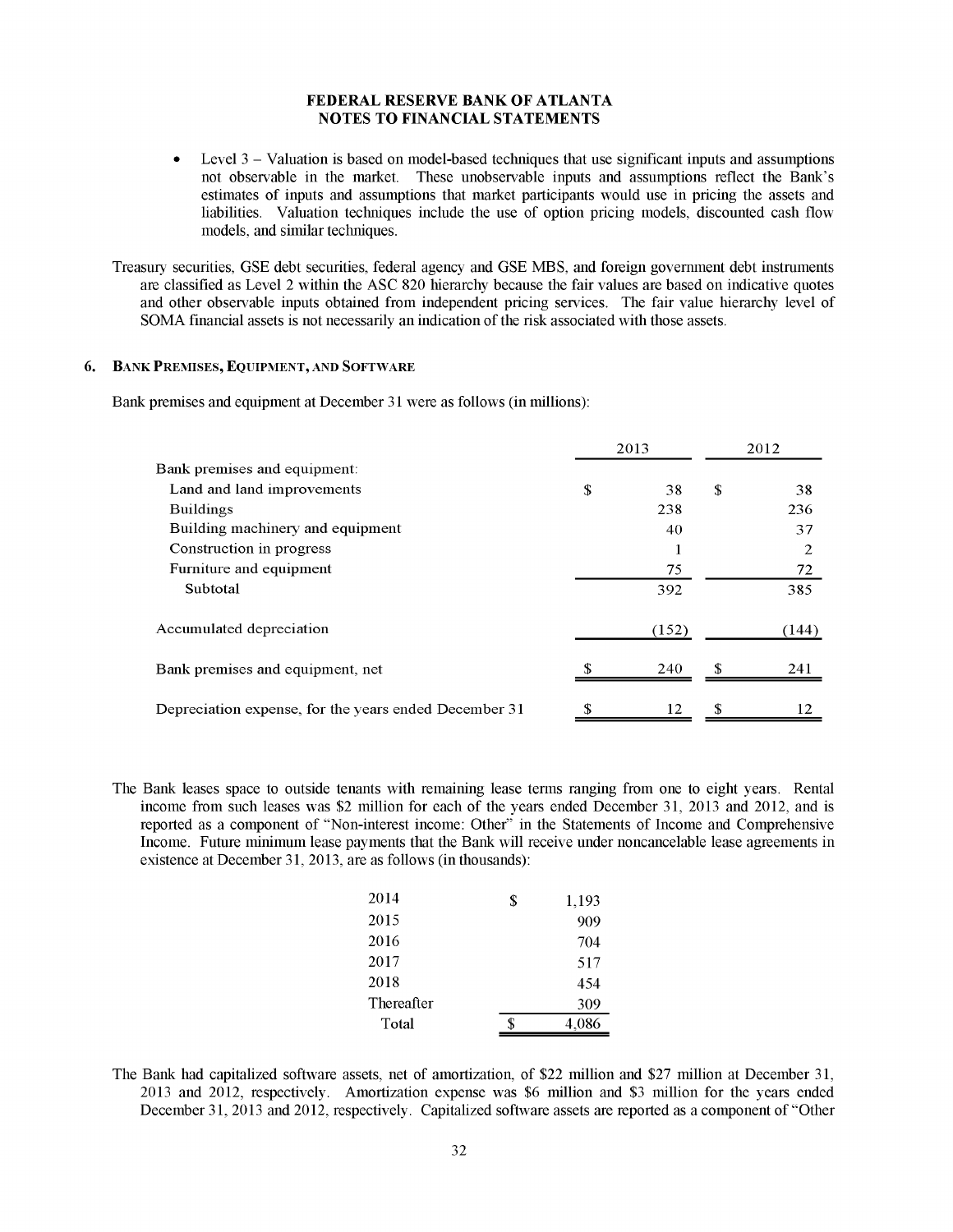assets" in the Statements of Condition and the related amortization is reported as a component of "Operating expenses: Other" in the Statements of Income and Comprehensive Income.

As a result of the Bank's restructuring plan as discussed in Note 11, the Bank sold the Nashville building during the second quarter of 2013. This sale resulted in a \$546 thousand gain. This gain is reflected in "Non-interest income: Other" in the Statements of Income and Comprehensive Income.

#### 7. **COMMITMENTS AND CONTINGENCIES**

- In conducting its operations, the Bank enters into contractual commitments, normally with fixed expiration dates or termination provisions, at specific rates and for specific purposes.
- At December 31, 2013, the Bank was obligated under noncancelable leases for premises and equipment with remaining terms ranging from one to approximately six years. These leases provide for increased lease payments based upon increases in real estate taxes and operating costs.
- Rental expense under operating leases for certain operating facilities, warehouses, and office equipment (including taxes, insurance, and maintenance when included in rent), net of sublease rentals, was \$1 million for each of the years ended December 31, 2013 and 2012.
- Future minimum lease payments under noncancelable operating leases, net of sublease rentals, with remaining terms of one year or more, at December 31, 2013, are as follows (in thousands):

|                               | Operating leases |
|-------------------------------|------------------|
| 2014                          | \$<br>292        |
| 2015                          | 256              |
| 2016                          | 229              |
| 2017                          | 225              |
| 2018                          | 230              |
| Thereafter                    | 196              |
| Future minimum lease payments | 1,428            |

- At December 31, 2013, there were no material unrecorded unconditional purchase commitments or obligations in excess of one year.
- Under the Insurance Agreement of the Reserve Banks, each of the Reserve Banks has agreed to bear, on a perincident basis, a share of certain losses in excess of 1 percent of the capital paid-in of the claiming Reserve Bank, up to 50 percent of the total capital paid-in of all Reserve Banks. Losses are borne in the ratio of a Reserve Bank's capital paid-in to the total capital paid-in of all Reserve Banks at the beginning of the calendar year in which the loss is shared. No claims were outstanding under the agreement at December 31, 2013 and 2012.
- The Bank is involved in certain legal actions and claims arising in the ordinary course of business. Although it is difficult to predict the ultimate outcome of these actions, in management's opinion, based on discussions with counsel, the legal actions and claims will be resolved without material adverse effect on the financial position or results of operations of the Bank.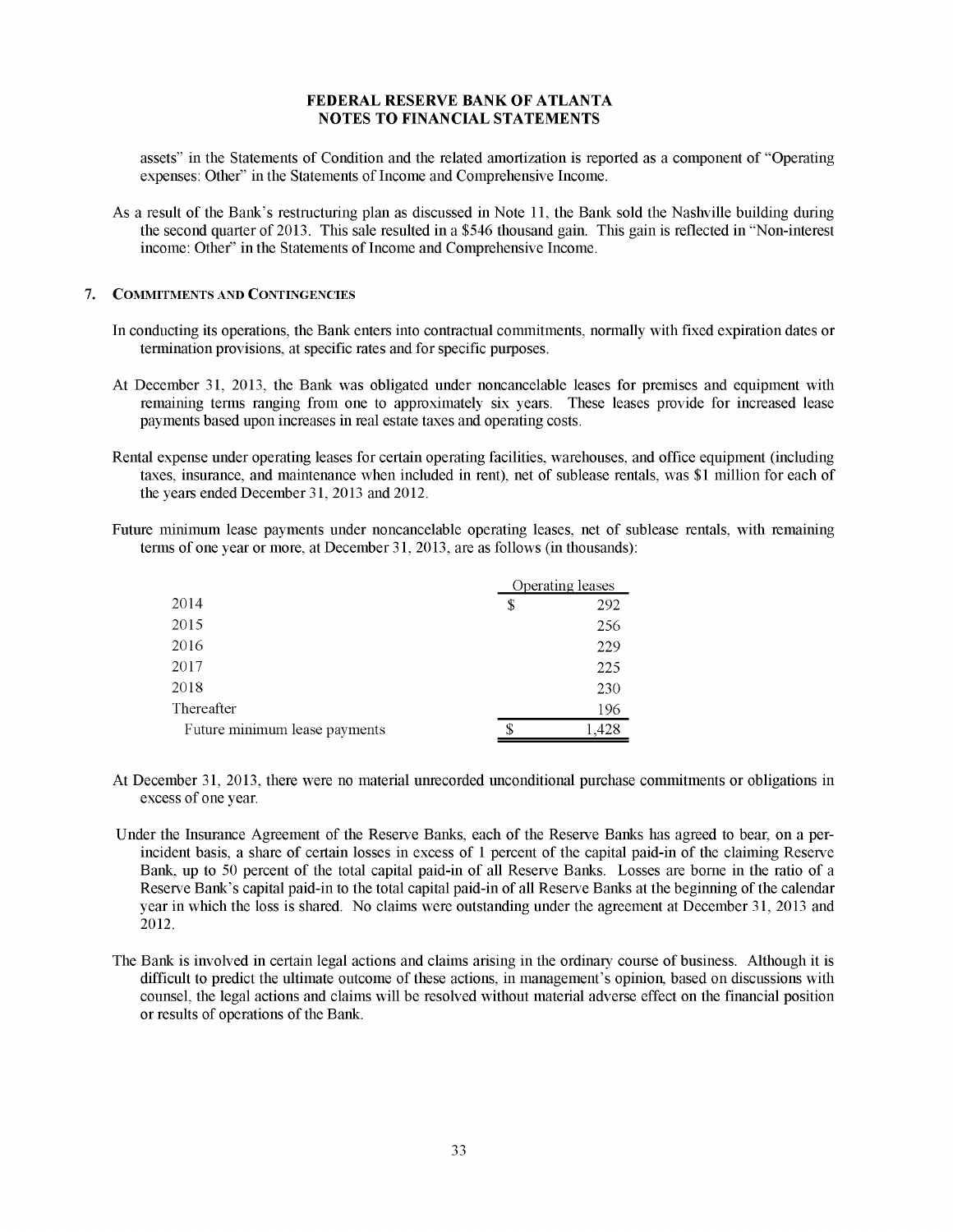#### **8. RETIREMENT AND THRIFT PLANS**

#### *Retirement Plans*

- The Bank currently offers three defined benefit retirement plans to its employees, based on length of service and level of compensation. Substantially all of the employees of the Reserve Banks, Board of Governors, and Office of Employee Benefits of the Federal Reserve System participate in the Retirement Plan for Employees of the Federal Reserve System (System Plan). Under the Dodd-Frank Act, newly hired Bureau employees are eligible to participate in the System Plan. In addition, employees at certain compensation levels participate in the Benefit Equalization Retirement Plan (BEP) and certain Reserve Bank officers participate in the Supplemental Retirement Plan for Select Officers of the Federal Reserve Banks (SERP).
- The FRBNY, on behalf of the System, recognizes the net asset or net liability and costs associated with the System Plan in its consolidated financial statements. During the years ended December 31, 2013 and 2012, certain costs associated with the System Plan were reimbursed by the Bureau.
- The Bank's projected benefit obligation, funded status, and net pension expenses for the BEP and the SERP at December 31, 2013 and 2012, and for the years then ended, were not material.

#### *Thrift Plan*

- Employees of the Bank participate in the defined contribution Thrift Plan for Employees of the Federal Reserve System (Thrift Plan). The Bank matches 100 percent of the first six percent of employee contributions from the date of hire and provides an automatic employer contribution of one percent of eligible pay. The Bank's Thrift Plan contributions totaled \$8 million for each of the years ended December 31, 2013 and 2012, and are reported as a component of "Operating expenses: Salaries and benefits" in the Statements of Income and Comprehensive Income.
- **9. POSTRETIREMENT BENEFITS OTHER THAN RETIREMENT PLANS AND POSTEMPLOYMENT BENEFITS**

#### *Postretirement Benefits Other Than Retirement Plans*

- In addition to the Bank's retirement plans, employees who have met certain age and length-of-service requirements are eligible for both medical and life insurance benefits during retirement.
- The Bank funds benefits payable under the medical and life insurance plans as due and, accordingly, has no plan assets.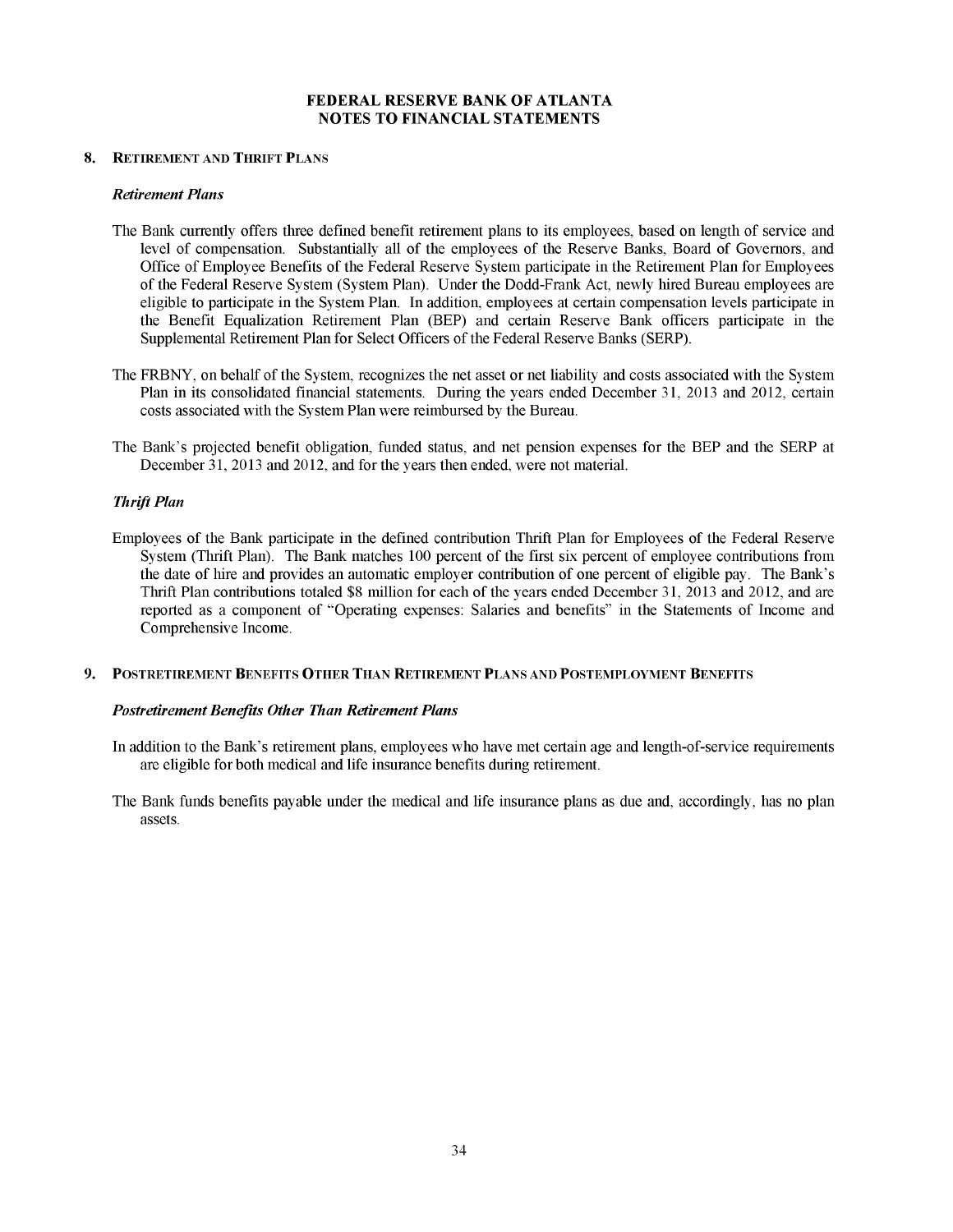Following is a reconciliation of the beginning and ending balances of the benefit obligation (in millions):

|                                                              |   | 2013   | 2012        |
|--------------------------------------------------------------|---|--------|-------------|
| Accumulated postretirement benefit obligation at January 1   | S | 172.5  | \$<br>142.1 |
| Service cost benefits earned during the period               |   | 7.1    | 5.6         |
| Interest cost on accumulated benefit obligation              |   | 6.7    | 6.6         |
| Net actuarial (gain) loss                                    |   | (23.7) | 23.8        |
| Special termination benefits loss                            |   |        | 0.1         |
| Contributions by plan participants                           |   | 2.5    | 2.1         |
| Benefits paid                                                |   | (8.8)  | (8.2)       |
| Medicare Part D subsidies                                    |   | 0.4    | 0.4         |
| Plan amendments                                              |   | (1.6)  |             |
| Accumulated postretirement benefit obligation at December 31 |   | 155.1  | 172.5       |

At December 31, 2013 and 2012, the weighted-average discount rate assumptions used in developing the postretirement benefit obligation were 4.79 percent and 3.75 percent, respectively.

Discount rates reflect yields available on high-quality corporate bonds that would generate the cash flows necessary to pay the plan's benefits when due. Beginning in 2013, the System Plan discount rate assumption setting convention changed from rounding the rate to the nearest 25 basis points to using an unrounded rate.

Following is a reconciliation of the beginning and ending balance of the plan assets, the unfunded postretirement benefit obligation, and the accrued postretirement benefit costs (in millions):

|                                                                           | 2013  | 2012  |
|---------------------------------------------------------------------------|-------|-------|
| Fair value of plan assets at January 1                                    | \$    | \$    |
| Contributions by the employer                                             | 5.9   | 5.7   |
| Contributions by plan participants                                        | 2.5   | 2.1   |
| Benefits paid                                                             | (8.8) | (8.2) |
| Medicare Part D subsidies                                                 | 0.4   | 0.4   |
| Fair value of plan assets at December 31                                  |       |       |
| Unfunded obligation and accrued postretirement benefit cost               | 155.1 | 172.5 |
| Amounts included in accumulated other comprehensive loss are shown below: |       |       |
| $\mathbf{r}$                                                              |       |       |

| Prior service cost                         |        |        |
|--------------------------------------------|--------|--------|
| Net actuarial loss                         | 20.6   | (48.6) |
| Total accumulated other comprehensive loss | (18.7) |        |

Accrued postretirement benefit costs are reported as a component of "Accrued benefit costs" in the Statements of Condition.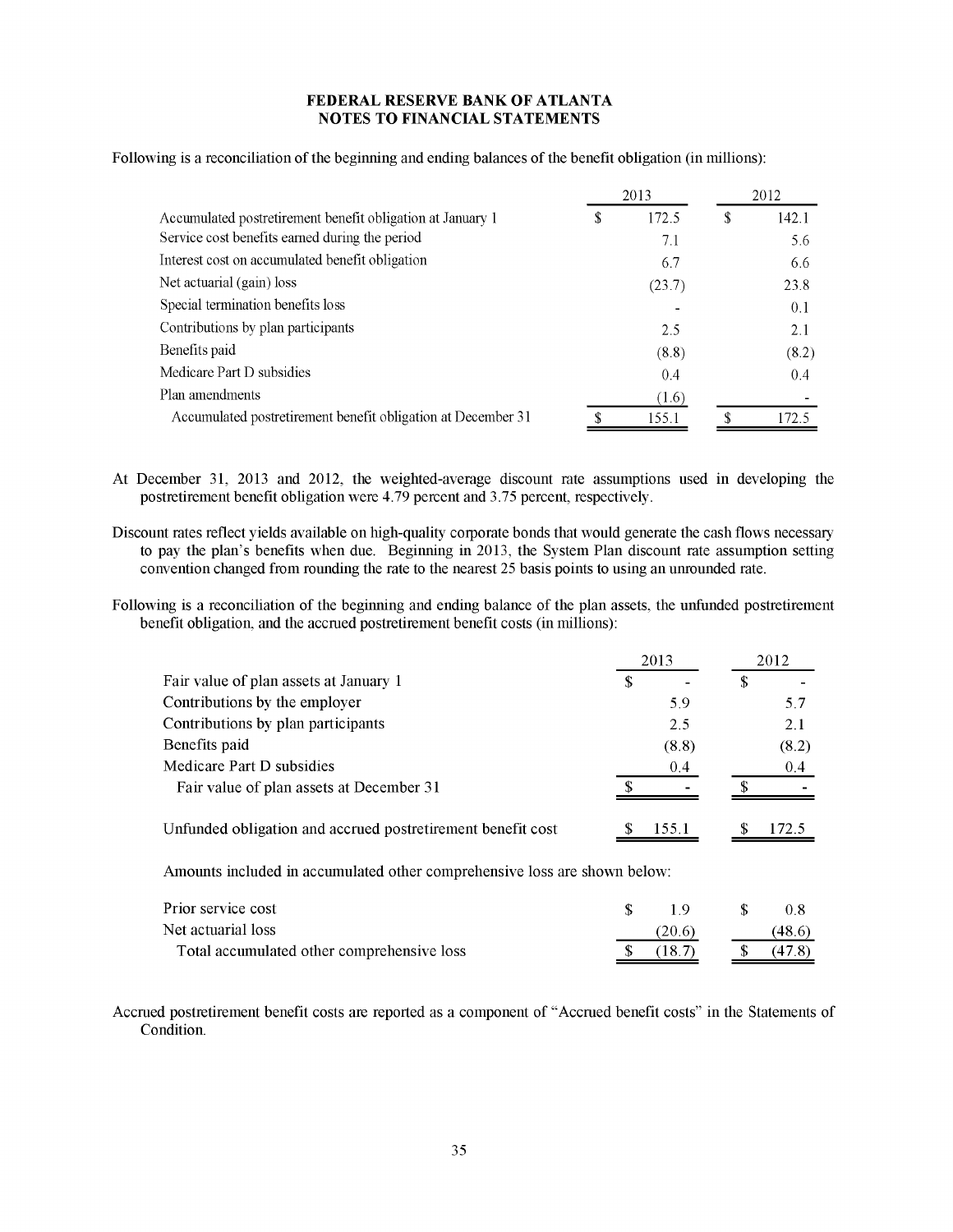For measurement purposes, the assumed health-care cost trend rates at December 31 are as follows:

|                                                              | 2013     | 2012     |
|--------------------------------------------------------------|----------|----------|
| Health-care cost trend rate assumed for next year            | $7.00\%$ | $7.00\%$ |
| Rate to which the cost trend rate is assumed to decline (the |          |          |
| ultimate trend rate)                                         | $5.00\%$ | $5.00\%$ |
| Year that the rate reaches the ultimate trend rate           | 2019     | 2018     |

Assumed health-care cost trend rates have a significant effect on the amounts reported for health-care plans. A one percentage point change in assumed health-care cost trend rates would have the following effects for the year ended December 31, 2013 (in millions):

|                                                             | One percentage<br>point increase | One percentage<br>point decrease |
|-------------------------------------------------------------|----------------------------------|----------------------------------|
| Effect on aggregate of service and interest cost components |                                  |                                  |
| of net periodic postretirement benefit costs                | 2.8                              | (2.2)                            |
| Effect on accumulated postretirement benefit obligation     | 22 3                             | (18.3)                           |

The following is a summary of the components of net periodic postretirement benefit expense for the years ended December 31 (in millions):

|                                                 | 2013      | 2012 |      |  |
|-------------------------------------------------|-----------|------|------|--|
| Service cost-benefits earned during the period  | \$<br>7.1 |      | 5.6  |  |
| Interest cost on accumulated benefit obligation | 6.7       |      | 6.6  |  |
| Amortization of prior service cost              | (0.4)     |      |      |  |
| Amortization of net actuarial loss              | 4.3       |      | 1.6  |  |
| Total periodic expense                          | 17.7      |      | 13.8 |  |
| Special termination benefits loss               |           |      | 0.1  |  |
| Net periodic postretirement benefit expense     | $17 -$    |      | 13.9 |  |

Estimated amounts that will be amortized from accumulated other comprehensive loss into net periodic postretirement benefit expense in 2014 are shown below:

| Prior service cost | (0.5) |
|--------------------|-------|
| Net actuarial loss | 06    |
| Total              |       |

- Net postretirement benefit costs are actuarially determined using a January 1 measurement date. At January 1, 2013 and 2012, the weighted-average discount rate assumptions used to determine net periodic postretirement benefit costs were 3.75 percent and 4.50 percent, respectively.
- Net periodic postretirement benefit expense is reported as a component of "Operating expenses: Salaries and benefits" in the Statements of Income and Comprehensive Income.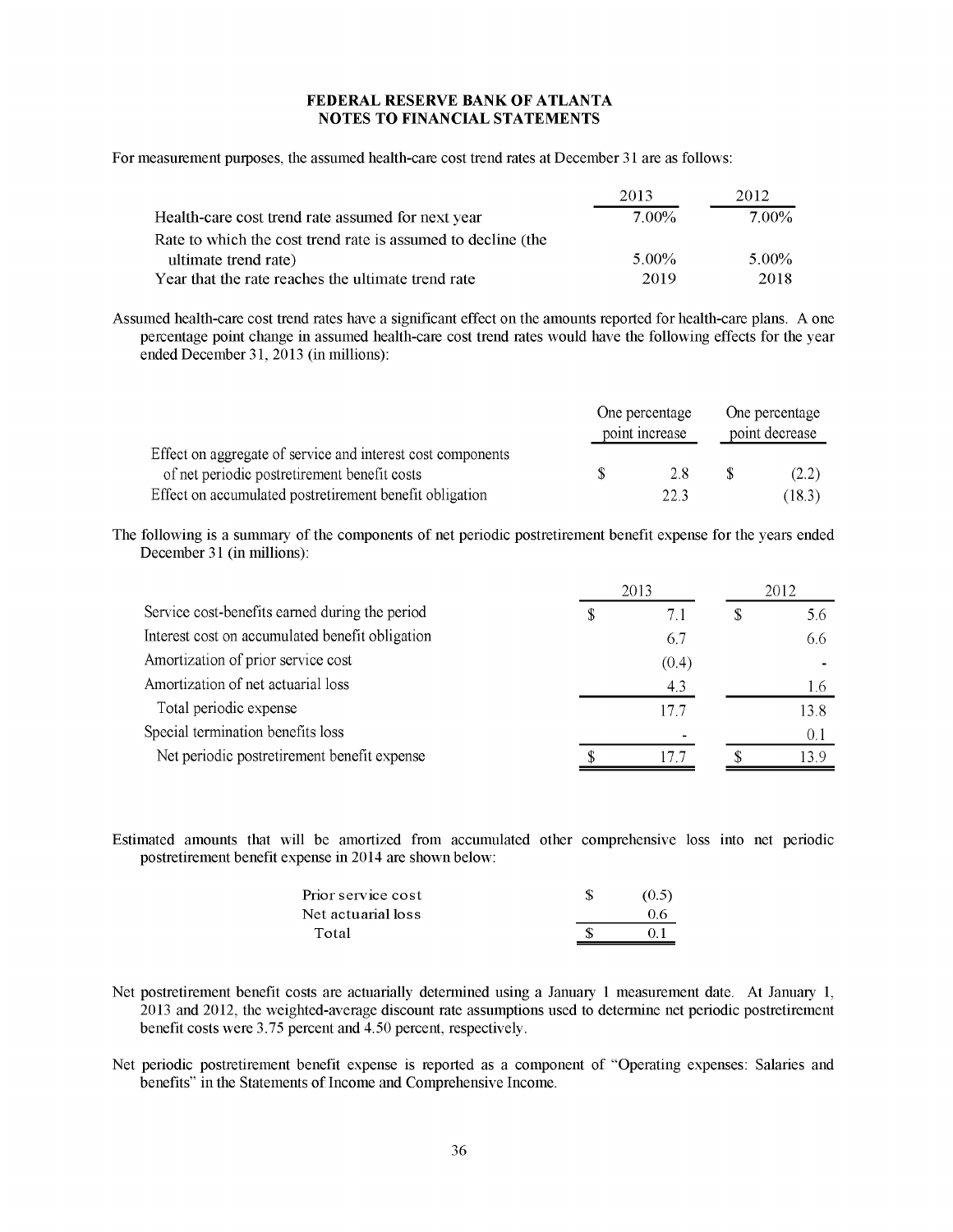- The recognition of special termination benefit losses is primarily the result of enhanced retirement benefits provided to employees during the restructuring described in Note 11.
- The Medicare Prescription Drug, Improvement and Modernization Act of 2003 established a prescription drug benefit under Medicare (Medicare Part D) and a federal subsidy to sponsors of retiree health-care benefit plans that provide benefits that are at least actuarially equivalent to Medicare Part D. The benefits provided under the Bank's plan to certain participants are at least actuarially equivalent to the Medicare Part D prescription drug benefit. The estimated effects of the subsidy are reflected in actuarial loss in the accumulated postretirement benefit obligation and net periodic postretirement benefit expense.
- Federal Medicare Part D subsidy receipts were \$349 thousand and \$328 thousand in the years ended December 31, 2013 and 2012, respectively. Expected receipts in 2014, related to benefits paid in the years ended December 31, 2013 and 2012, are \$263 thousand.

|               | Without subsidy |    | With subsidy |
|---------------|-----------------|----|--------------|
| 2014          | \$<br>7.4       | \$ | 7.0          |
| 2015          | 7.7             |    | 7.3          |
| 2016          | 8.1             |    | 7.6          |
| 2017          | 8.5             |    | 8.0          |
| 2018          | 8.9             |    | 8.3          |
| $2019 - 2023$ | 51.5            |    | 47.4         |
| Total         | 92.1            | S  | 85.6         |

Following is a summary of expected postretirement benefit payments (in millions):

#### *Postemployment Benefits*

The Bank offers benefits to former or inactive employees. Postemployment benefit costs are actuarially determined using a December 31 measurement date and include the cost of providing disability; medical, dental, and vision insurance; survivor income benefits; and self-insured workers' compensation expenses. The accrued postemployment benefit costs recognized by the Bank at December 31, 2013 and 2012, were \$11 million and \$13 million, respectively. This cost is included as a component of "Accrued benefit costs" in the Statements of Condition. Net periodic postemployment benefit expense included in 2013 and 2012 operating expenses were \$1 million and \$3 million, respectively, and are recorded as a component of "Operating expenses: Salaries and benefits" in the Statements of Income and Comprehensive Income.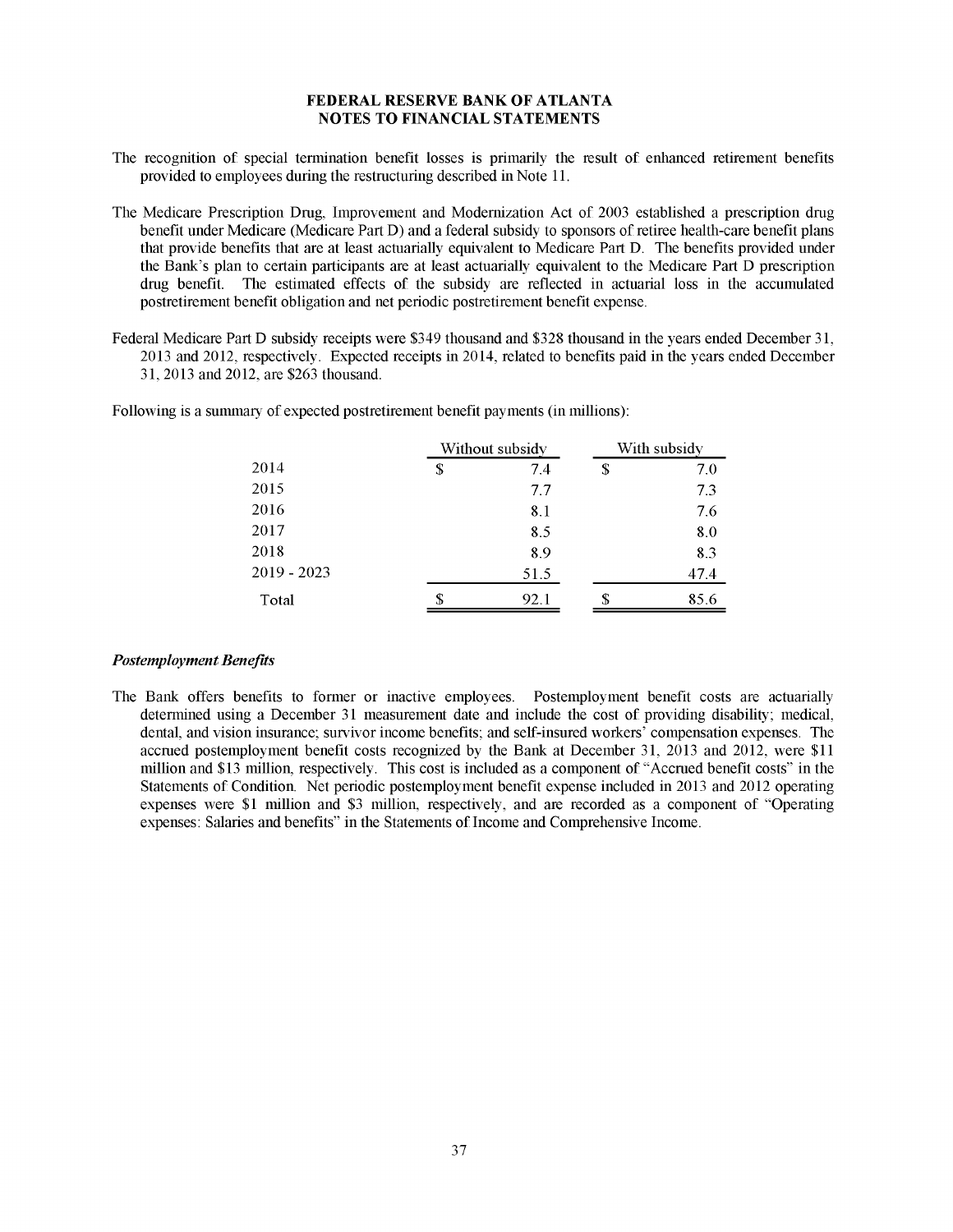#### **10. ACCUMULATED OTHER COMPREHENSIVE INCOME AND OTHER COMPREHENSIVE INCOME**

Following is a reconciliation of beginning and ending balances of accumulated other comprehensive loss as of December 31 (in millions):

|                                                                                          | 2013<br>Amount related                              |              | 2012<br>Amount related                              |
|------------------------------------------------------------------------------------------|-----------------------------------------------------|--------------|-----------------------------------------------------|
|                                                                                          | to                                                  |              | to                                                  |
|                                                                                          | postretirement<br>benefits other<br>than retirement |              | postretirement<br>benefits other<br>than retirement |
|                                                                                          | plans                                               |              | plans                                               |
| Balance at January 1                                                                     | \$<br>(47.8)                                        | $\mathbb{S}$ | (25.6)                                              |
| Change in funded status of benefit plans:<br>Prior service costs arising during the year | 1.5                                                 |              |                                                     |
| Amortization of prior service cost                                                       | (0.4)                                               |              |                                                     |
| Change in prior service costs related to benefit<br>plans                                | 1.1                                                 |              |                                                     |
| Net actuarial gain (loss) arising during the year                                        | 23.7                                                |              | (23.8)                                              |
| Amortization of net actuarial loss                                                       | 4.3                                                 |              | 1.6                                                 |
| Change in actuarial gain (losses) related to<br>benefit plans                            | 28.0                                                |              | (22.2)                                              |
| Change in funded status of benefit plans - other<br>comprehensive income (loss)          | 29.1                                                |              | (22.2)                                              |
| Balance at December 31                                                                   | \$<br>(18.7)                                        | \$           | (47.8)                                              |

<sup>1</sup>Reclassification is reported as a component of "Operating Expenses: Salaries and benefits" in the Statements of Income and Comprehensive Income.

Additional detail regarding the classification of accumulated other comprehensive loss is included in Note 9.

### **11. BUSINESS RESTRUCTURING CHARGES**

The Bank had no business restructuring charges in 2013 or 2012.

In years prior to 2012, the Reserve Banks announced the acceleration of their check restructuring initiatives to align the check processing infrastructure and operations with declining check processing volumes. The new infrastructure consolidated paper and electronic check processing at the Bank. In addition, the Reserve Banks announced the consolidation of some of their currency processing operations. As a result of this initiative, currency processing operations performed in Nashville were consolidated into Atlanta.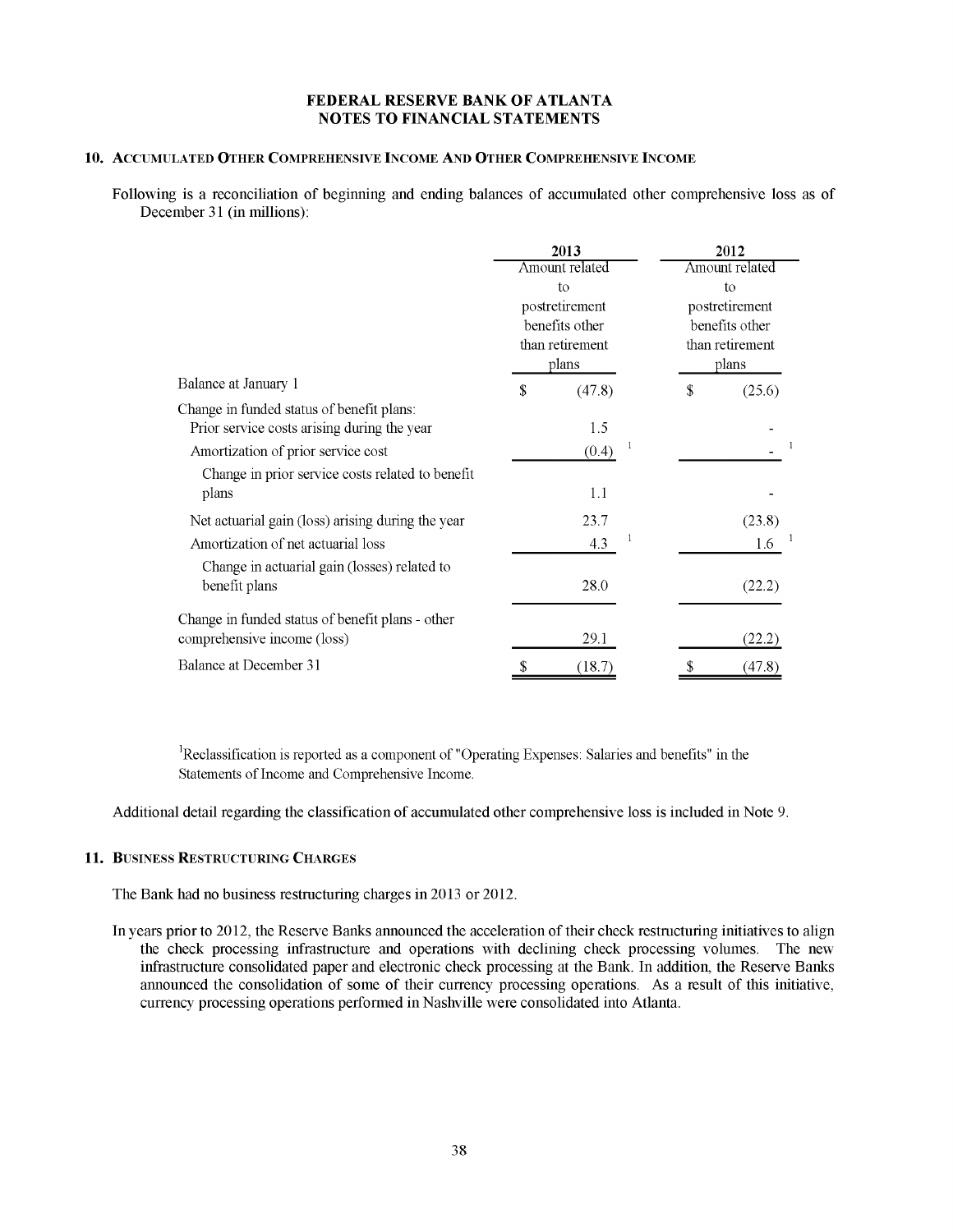Following is a summary of financial information related to the restructuring plans (in millions):

|                                                                        | $2011$ and<br>prior<br>restructuring<br>plans |       |
|------------------------------------------------------------------------|-----------------------------------------------|-------|
| Information related to restructuring plans as of<br>December 31, 2013: |                                               |       |
| Total expected costs related to restructuring activity                 | S                                             | 5.4   |
| Expected completion date                                               |                                               | 2011  |
| Reconciliation of liability balances:                                  |                                               |       |
| Balance at December 31, 2011                                           | \$                                            | 1.7   |
| Adjustments                                                            |                                               | (1.5) |
| Balance at December 31, 2012                                           |                                               | 0.2   |
| Payments                                                               |                                               | (0.2) |
| Balance at December 31, 2013                                           |                                               |       |

- Employee separation costs are primarily severance costs for identified staff reductions associated with the announced restructuring plans. Separation costs that are provided under terms of ongoing benefit arrangements are recorded based on the accumulated benefit earned by the employee. Separation costs that are provided under the terms of one-time benefit arrangements are generally measured based on the expected benefit as of the termination date and recorded ratably over the period to termination. Restructuring costs related to employee separations are reported as a component of "Operating expenses: Salaries and benefits" in the Statements of Income and Comprehensive Income.
- Adjustments to the accrued liability are primarily due to changes in the estimated restructuring costs and are shown as a component of the appropriate expense category in the Statements of Income and Comprehensive Income.
- Costs associated with enhanced pension benefits for all Reserve Banks are recorded on the books of the FRBNY as discussed in Note 8. Costs associated with enhanced postretirement benefits are disclosed in Note 9. Additional information regarding the Nashville building sold as a result of the currency processing restructuring is discussed in Note 6.